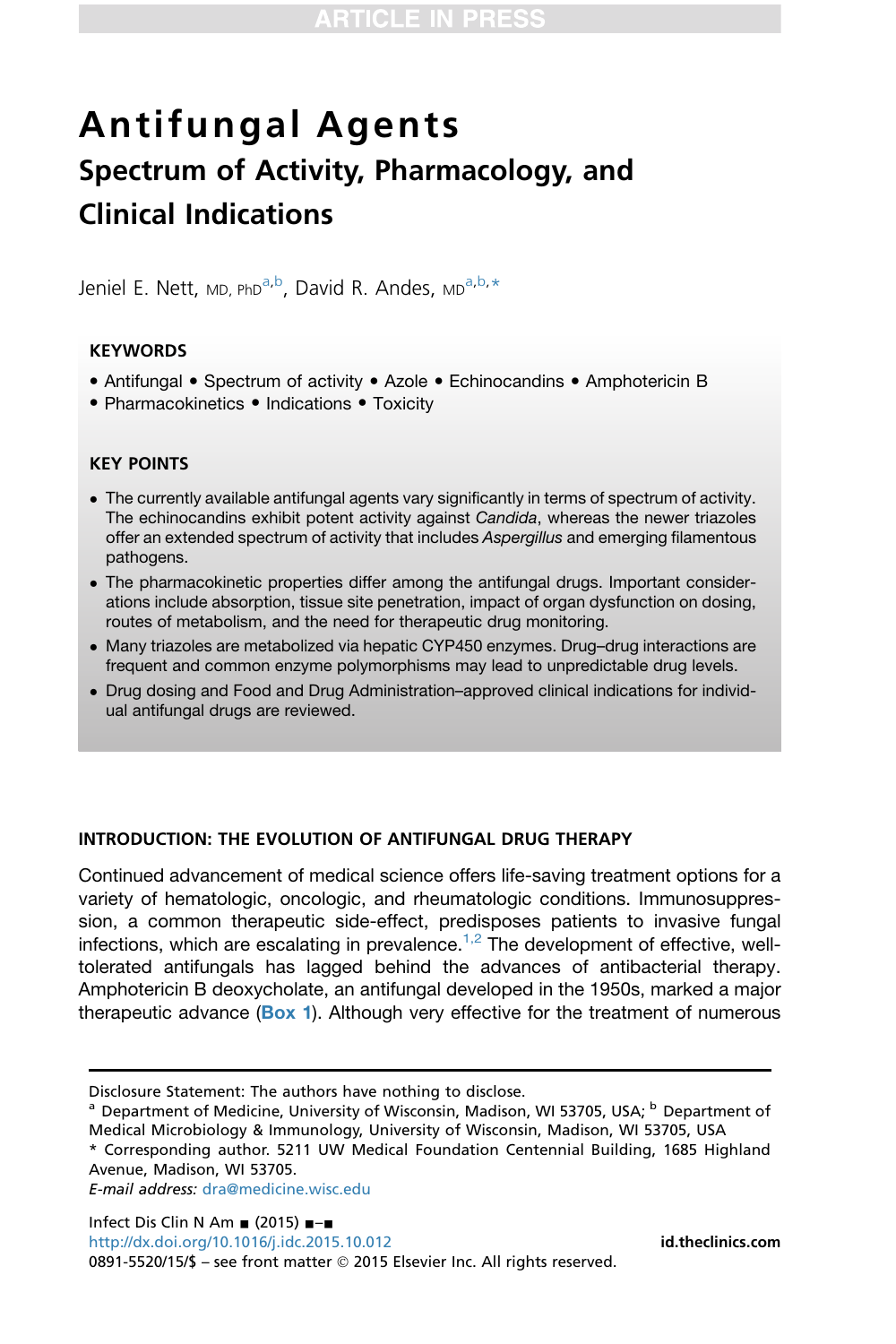# <span id="page-1-0"></span>Box 1

## History of antifungal therapy

- The first antifungal, amphotericin B deoxycholate, was introduced in 1958. It offers potent, broad-spectrum antifungal activity but is associated with significant renal toxicity and infusion reactions.
- Flucytosine, a pyrimidine analogue introduced in 1973, is active against Candida and Cryptococcus. Its use is limited by emergence of drug resistance and toxicity.
- The first-generation azole drugs, including fluconazole and itraconazole, became available in the 1990s. These agents offer the advantage of oral administration and have good activity against yeast pathogens. Due to CYP450 interactions, there are many drug–drug interactions.
- Lipid-based amphotericin B formulations were introduced in the 1990s and maintain the potent, broad-spectrum activity of the deoxycholate formulation with less toxicity.
- The echinocandin drugs became available in the 2000s and offer excellent activity against Candida with few drug–drug interactions; however, they are available in parenteral form only.
- The second-generation of azole drugs, including voriconazole, posaconazole, and isavuconazole, were brought to market beginning in the 2000s. The major advantage of these agents is the extended spectrum of activity against filamentous fungi.

invasive fungal infections, it is not without cost. Side-effects, including renal failure, electrolyte abnormalities, and infusion reactions, often limit its use.<sup>[3](#page-19-0)</sup> However, for many years, amphotericin B remained the sole option for the treatment of invasive mycosis. In the 1970s, flucytosine, a pyrimidine analogue, was introduced. Its use has been limited by rapid emergence of resistance when used alone, as well as associated toxicities, including bone marrow suppression. In the mid-1990s, new lipidbased amphotericin B formulations were brought to market. Compared with the initial deoxycholate formulation, these have improved side-effect profiles with reduced nephrotoxicity and remain the mainstay for treatment of many life-threatening fungal infections.

In addition to the advent of the lipid-based amphotericin B formulations, another major advance of the 1990s was the addition of the triazole drug class (see Box 1). Compared with the amphotericin B formulations, the azole drugs are significantly better tolerated. The first-generation azole drugs (fluconazole-1990, itraconazole-1992) demonstrate excellent activity against *Candida* spp. The spectrum of itraconazole activity also includes endemic fungi, such as histoplasmosis. However, the original triazoles agents are inferior to amphotericin B for treatment of invasive filamentous fungal infections, such as aspergillosis and mucormycosis. The second-generation azole drugs (voriconazole-2002, posaconazole-2006) are broad-spectrum agents, with additional activity against filamentous fungi while retaining anti-*Candida* activity.[4,5](#page-19-0) The newest azole released in 2015 (isavuconazole) has similarly broad activity with more favorable pharmacologic properties, allowing for improved bioavailability, more predictable drug levels, and fewer drug interactions.

The newest antifungal class, the echinocandins, was introduced in 2001 with caspofungin. Micafungin and anidulafungin were soon to follow. These agents exhibit potent activity against *Candida* spp, including many azole-resistant organisms and *C glabrata*. In addition, they demonstrate modest activity against *Aspergillus* spp. Favorable attributes of the echinocandin drugs include their excellent side-effect profiles and few drug–drug interactions. However, only parental formulations are available for this drug class.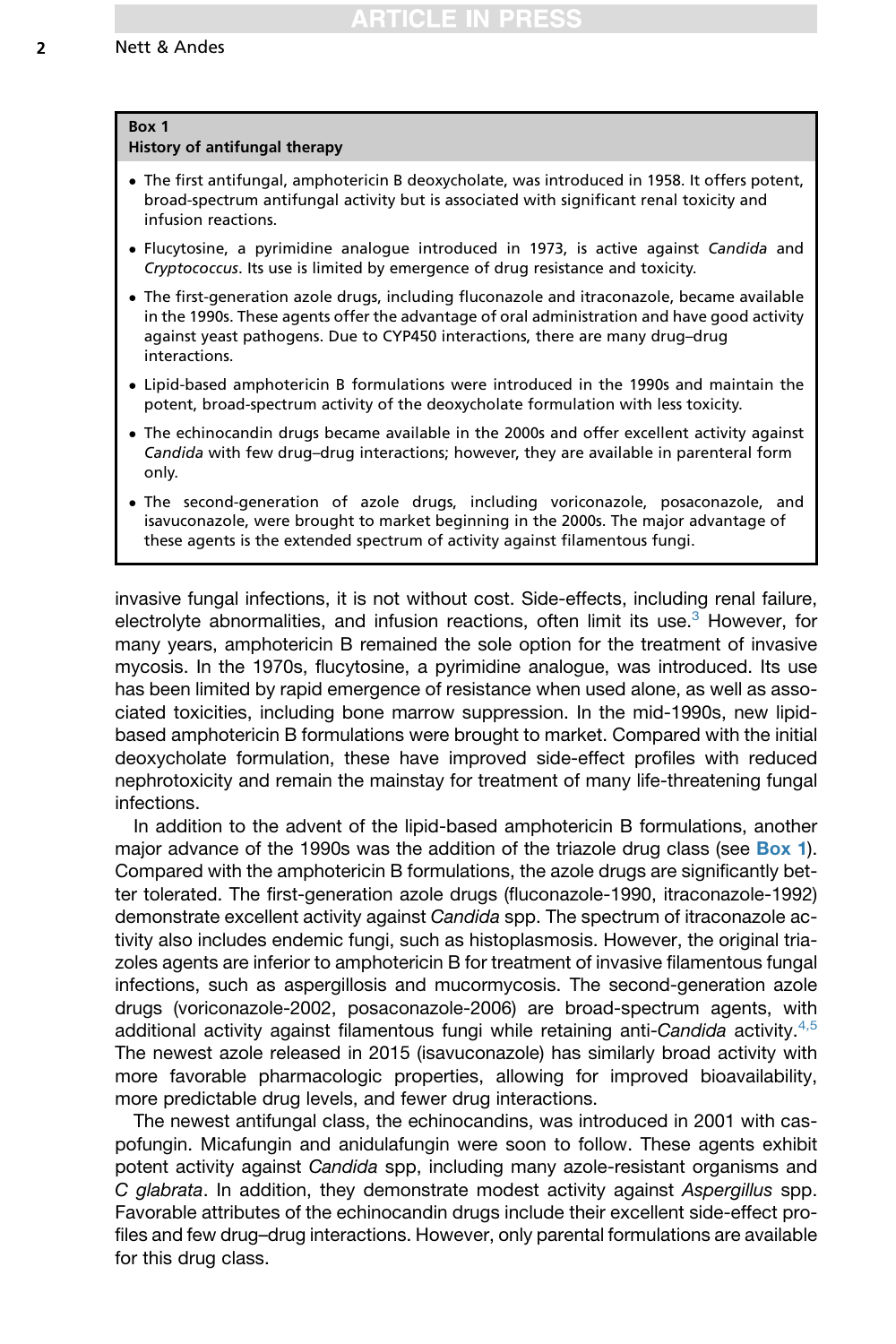# PHARMACOLOGIC CONSIDERATIONS

Numerous obstacles are encountered on delivery of an antimicrobial compound to the site of fungal infection. Important pharmacokinetic factors include absorption in the gastrointestinal tract (for oral formulations), anatomic distribution, metabolism, and elimination. For example, amphotericin B and the echinocandin drugs have minimal gastrointestinal absorption and are solely available as parenteral formulations. Conversely, the azole drugs are able to be absorbed through the gastrointestinal mucosa, although the extent varies by individual antifungal. For example, fluconazole and isavuconazole are readily absorbed with high bioavailability, whereas absorption of posaconazole is limited and saturable. $6,7$  The newer posaconazole capsule formulation circumvents this limitation by delayed release of the compound, resulting in higher bioavailability with more predictable drug levels.<sup>[8](#page-19-0)</sup> Another important variable to consider is drug metabolism. For example, polymorphisms are common in the CYP2C19 enzyme that metabolizes voriconazole. Variable metabolism leads to unpre-dictable drug levels, which may place patients at risk for toxicity or therapeutic failure.<sup>[9](#page-19-0)</sup> The anatomic distribution also varies among the antifungals. An example of an important clinical consideration is the limited penetration of the echinocandins into the cerebrospinal fluid, eye, and urine. $10,11$ 

# POLYENES

Polyenes are natural products of *Streptomyces nodosus*, a soil actinomycete ([Fig. 1](#page-3-0)).<sup>[12](#page-19-0)</sup> A single agent, amphotericin B, is available for treatment of systemic fungal infections; however, there are multiple formulations. The deoxycholate formulation was initially developed and 3 lipid-based formulations have been designed and developed to limit toxicity and improve tolerability. Amphotericin B exerts its activity through hydrophobic interactions with cell membrane ergosterol, subsequently disrupting membrane function. Pores formation allows the efflux of potassium, leading to cell  $death<sup>13</sup>$  $death<sup>13</sup>$  $death<sup>13</sup>$ 

## Spectrum of Activity and Resistance

Amphotericin B is one of the most potent antifungals, demonstrating activity against an array of yeast and filamentous fungal pathogens ([Table 1](#page-4-0)).

Amphotericin B exhibits activity against *Cryptococcus* spp and most *Candida* spp, with the exception of *Candida lusitaniae*, which routinely is found to have higher minimal inhibitory concentrations (MICs).[14–16](#page-19-0) It also demonstrates activity against *Aspergillus* spp, with the major exception of *Aspergillus terreus*, which is often resistant.[17](#page-19-0) In addition, the amphotericin B formulations are active against the dimorphic fungi, including *Histoplasma capsulatum*, *Blastomyces dermatitidis*, *Coccidioides immitis* and *posadasii*, and *Paracoccidioides* spp.[17–19](#page-19-0) Amphotericin B is active against many pathogenic organisms of the Mucorales group. However, *Scedosporium* spp and *Fusarium* spp, often have higher MICs.<sup>[15,17,20,21](#page-19-0)</sup> In general, acquired resistance to amphotericin B is exceedingly uncommon despite its multiple decades of clinical use.

# Pharmacology

Amphotericin B is available as the original deoxycholate formulation and as 2 lipidbased formulations: liposomal amphotericin B (L-AmB) and amphotericin B lipid complex (ABLC). A fourth formulation, amphotericin B colloidal dispersion (ABCD), is not currently being manufactured. Given the limited solubility of amphotericin B and its poor oral bioavailability, all formulations are parenteral. The drug can be dosed daily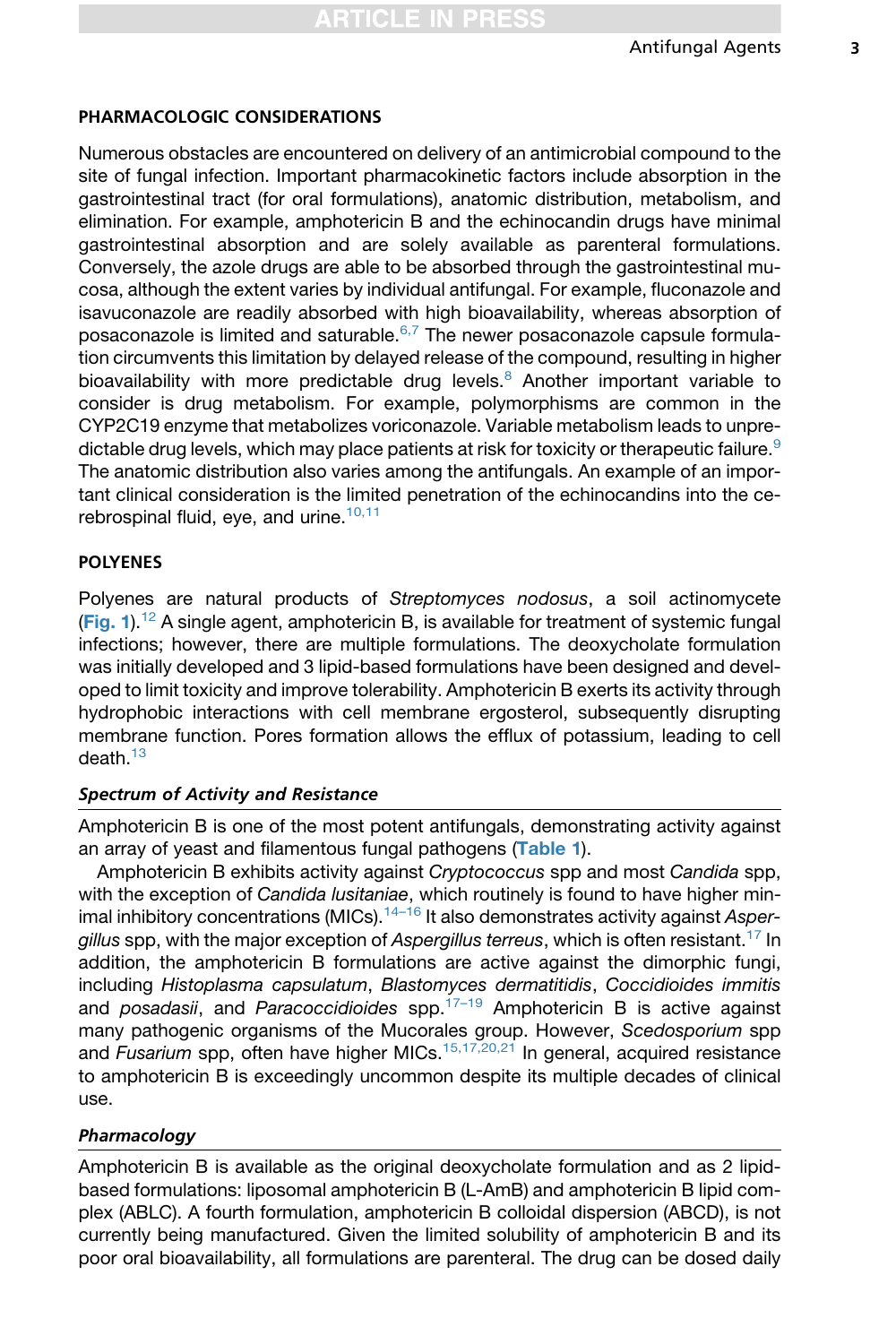<span id="page-3-0"></span>

Fig. 1. Structures of commonly used systemic antifungal agents.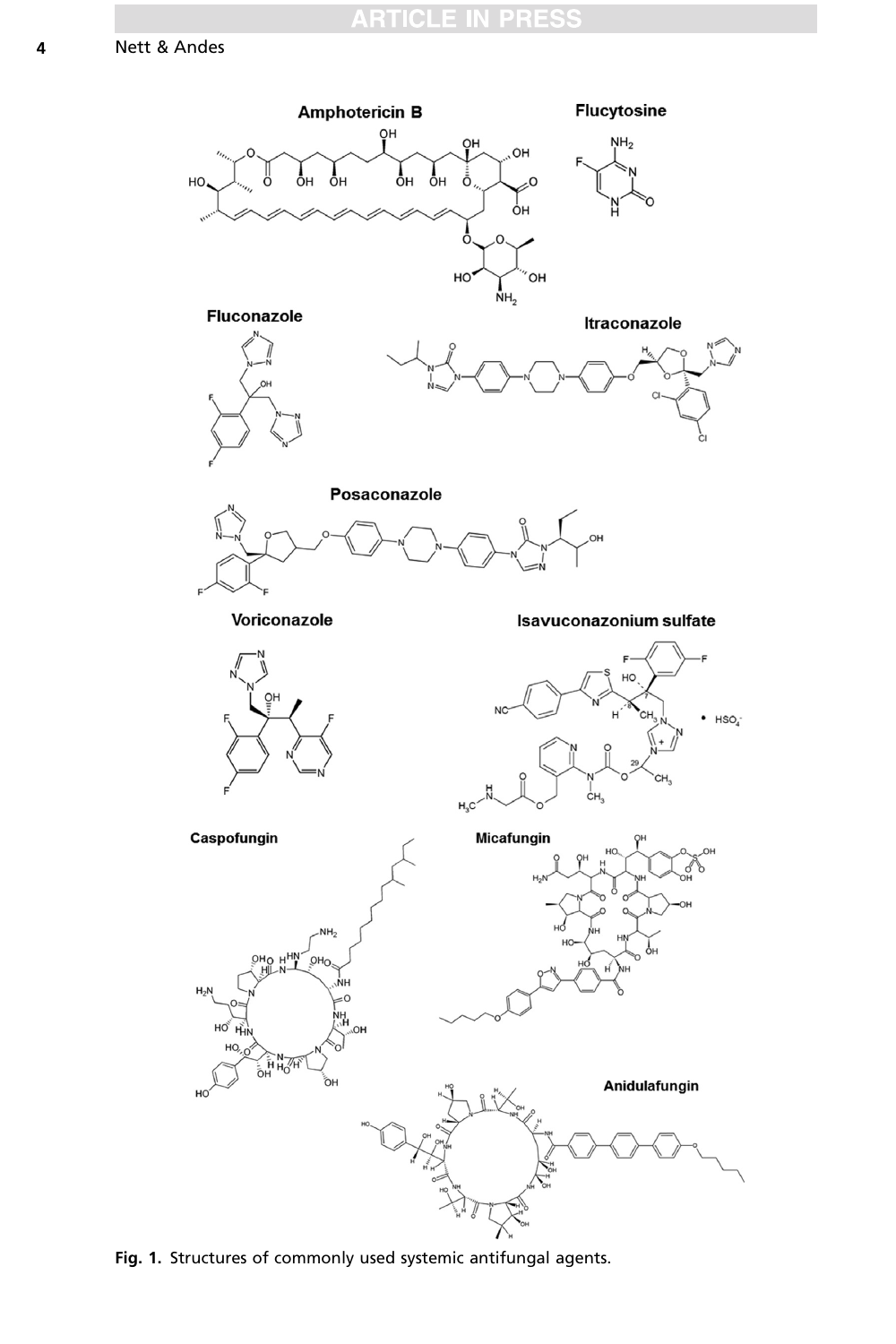<span id="page-4-0"></span> $T<sub>a</sub>$ <sub>bla</sub> $1$ 

| IUNIL I<br>Spectrum of activity for systemic antifungal agents |                 |      |                          |           |                 |                 |                 |           |             |                 |
|----------------------------------------------------------------|-----------------|------|--------------------------|-----------|-----------------|-----------------|-----------------|-----------|-------------|-----------------|
|                                                                | <b>AMB</b>      | 5FC  | <b>FLU</b>               | ITR       | VOR             | <b>POS</b>      | <b>ISA</b>      | CAS       | <b>MICA</b> | ANI             |
| Candida albicans                                               | $++$            | $++$ | $++$                     | $++$      | $^{\mathrm{+}}$ | $++$            | $+ +$           | $++$      | $++$        | $^{\mathrm{+}}$ |
| Candida glabrata                                               | $+ +$           | $++$ | $\ddot{}$                | $+$       | $++$            | $++$            | $++$            | $\ddot{}$ | $\ddot{}$   | $\ddot{}$       |
| Candida parapsilosis                                           | $++$            | $++$ | $++$                     | $++$      | $++$            | $++$            | $+ +$           | $++$      | $++$        | $^{\mathrm{+}}$ |
| Candida tropicalis                                             | $++$            | $++$ | $++$                     | $++$      | $++$            | $++$            | $++$            | $++$      | $++$        | $^{\mathrm{+}}$ |
| Candida krusei                                                 | $+ +$           | $+$  | -                        | $+$       | $^{\mathrm{+}}$ | $^{\mathrm{+}}$ | $++$            | $+ +$     | $+ +$       | $^{\mathrm{+}}$ |
| Candida Iusitaniae                                             |                 | $++$ | $++$                     | $++$      | $++$            | $++$            | $+ +$           | $++$      | $++$        | $^{\mathrm{+}}$ |
| Aspergillus fumigatus                                          | $++$            |      |                          | $\ddot{}$ | $++$            | $++$            | $+ +$           | $\ddot{}$ | $\ddot{}$   | $\ddot{}$       |
| Cryptococcus neoformans                                        | $^{\mathrm{+}}$ | $++$ | $++$                     | $++$      | $++$            | $^{\mathrm{+}}$ | $++$            |           |             |                 |
| Mucorales                                                      | $++$            |      |                          |           |                 | $++$            | $^{\mathrm{+}}$ | -         |             |                 |
| Fusarium spp                                                   | $\ddot{}$       |      | -                        | $\ddot{}$ | $+ +$           | $++$            | $++$            |           | -           |                 |
| Scedosporium spp                                               | $\ddot{}$       | -    | $\overline{\phantom{0}}$ | $\ddot{}$ | $\pm$           | $\ddot{}$       | $\ddot{}$       |           |             |                 |
| <b>Blastomyces dermatitidis</b>                                | $+ +$           | -    | $\ddot{}$                | $+ +$     | $^{\mathrm{+}}$ | $++$            | $^{\mathrm{+}}$ | -         |             | -               |
| Coccidioides immitis                                           | $++$            | -    | $^{\mathrm{+}}$          | $++$      | $^{\mathrm{+}}$ | $++$            | $++$            | -         |             |                 |
| Histoplasma capsulatum                                         | $^{\mathrm{+}}$ |      | $\ddot{}$                | $++$      | $+ +$           | $++$            | $^{\mathrm{+}}$ |           |             |                 |

Abbreviations: 5FC, flucytosine; AMB, amphotericin B; ANI, anidulafungin; CAS, caspofungin; FLU, fluconazole; ISA, isavuconazole; ITR, itraconazole; MICA, micafungin; POS, posaconazole; VOR, voriconazole.

given its long half-life.<sup>[22,23](#page-20-0)</sup> Animal studies have shown the lipid formulations of amphotericin B to be less potent than amphotericin B deoxycholate on a weight (mg/kg) basis.[24](#page-20-0) Approximately 4-fold to 5-fold higher concentrations of the lipid-based formulations are required to achieve efficacy similar to the deoxycholate formulation. This is consistent with the higher clinical dosing of these formulations (L-AmB 3–6 mg/kg/d, ABLC 3–6 mg/kg/d, and ABCD 3–4 mg/kg/d) compared with the conventional deoxycholate formulation (0.7–1 mg/kg/d) ([Table 2](#page-5-0)).

Amphotericin B is widely distributed throughout the host. Although drug levels in the cerebrospinal fluid are nearly undetectable, it remains the drug of choice for the treat-ment of cryptococcal meningitis.<sup>[25,26](#page-20-0)</sup> Given the high protein binding of amphotericin B, it is assumed that the drug accumulates in the brain parenchyma, with the relatively low cerebral spinal fluid levels not predicting the drug's activity at this site. The pharmacokinetic properties vary among the individual amphotericin B formulations. For example, L-AmB demonstrates enhanced central nervous system penetration, achieving 4-fold to 7-fold higher brain parenchyma concentrations compared with the other formulations. In an animal model of meningitis, this characteristic was found to correlate with greater efficacy.<sup>[13,27](#page-19-0)</sup> One similarity among the lipid-based amphotericin B formulations is the ability of the carrier molecules to decrease renal tubular cell binding, significantly reducing (10-fold–20-fold) the propensity for renal toxicity.

Amphotericin B exhibits a long elimination half-life (>15 days). The drug accumulates most highly in the liver and spleen and to a lesser extent in the kidney, lung, myocardium, and brain. In addition, it has not been shown to be metabolized.<sup>[28,29](#page-20-0)</sup> Amphotericin B deoxycholate is excreted as unchanged drug into the feces (43%) and urine  $(21\%)$ .<sup>[29](#page-20-0)</sup> The liposomal formulation is also excreted as unchanged drug. However, only 10% of the L-AmB formulation was found to be excreted in the urine or feces. It is suspected that the liposome carrier enhances tissue sequestration, decreasing the rate of elimination.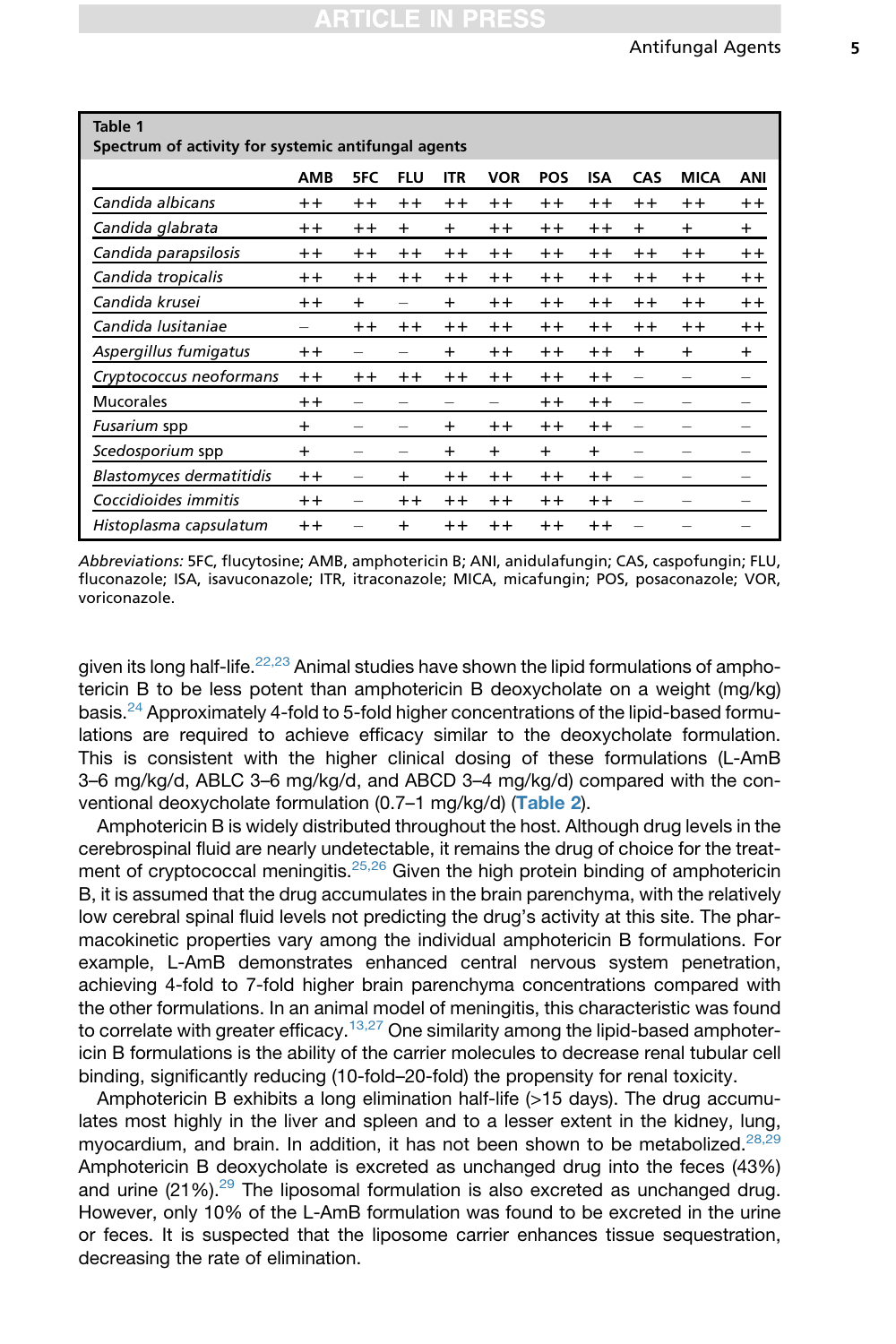<span id="page-5-0"></span>

|                | <b>Clinical Indications</b><br>Aspergillosis<br>Candidiasis, invasive<br>Candidiasis, mucosal<br>Cryptococcosis<br>Coccidioidomycosis<br>Blastomycosis<br>Histoplasmosis<br>Mucormycosis<br>Penicilliosis<br>Phaeohyphomycosis<br>Sporotrichosis |                               |                                           |                                                   |                                                          |  |
|----------------|--------------------------------------------------------------------------------------------------------------------------------------------------------------------------------------------------------------------------------------------------|-------------------------------|-------------------------------------------|---------------------------------------------------|----------------------------------------------------------|--|
|                |                                                                                                                                                                                                                                                  | IV                            | Oral                                      | <b>Notes</b>                                      | <b>Dosing: Pediatric</b><br>$0.7-1$ mg/kg/d <sup>a</sup> |  |
| Amphotericin B |                                                                                                                                                                                                                                                  | $0.7-1$ mg/kg/d <sup>a</sup>  | <b>NA</b>                                 |                                                   |                                                          |  |
| Flucytosine    | Cryptococcosis (in<br>combination therapy)<br>Second-line: Candidiasis                                                                                                                                                                           | <b>NA</b>                     | 25 mg/kg $4 \times$ /d                    | GFR <50: Decrease dosing<br>interval to q 12-48 h | 25 mg/kg $4\times$ /d                                    |  |
| Fluconazole    | Candidiasis, invasive<br>Candidiasis, mucosal <sup>c</sup><br>Cryptococcosis<br>Prophylaxis, candidiasis                                                                                                                                         | 400-800 mg/d<br>100-200 mg/dc | 400-800 mg/d<br>100-200 mg/d <sup>c</sup> | CrCl <50:Decrease dose by<br>50%                  | $3-12$ mg/kg/d                                           |  |
| Itraconazole   | Blastomycosis<br>Candidiasis, mucosal<br>Coccidioidomycosis<br>Histoplasmosis<br>Onychomycosis<br>Paracoccidioidomycosis<br>Sporotrichosis<br>Second-line: Aspergillosis                                                                         | <b>NA</b>                     | 200 mg 1-3×/d                             | <b>NA</b>                                         | 2.5-5 mg/kg $2-3 \times$ /d                              |  |

6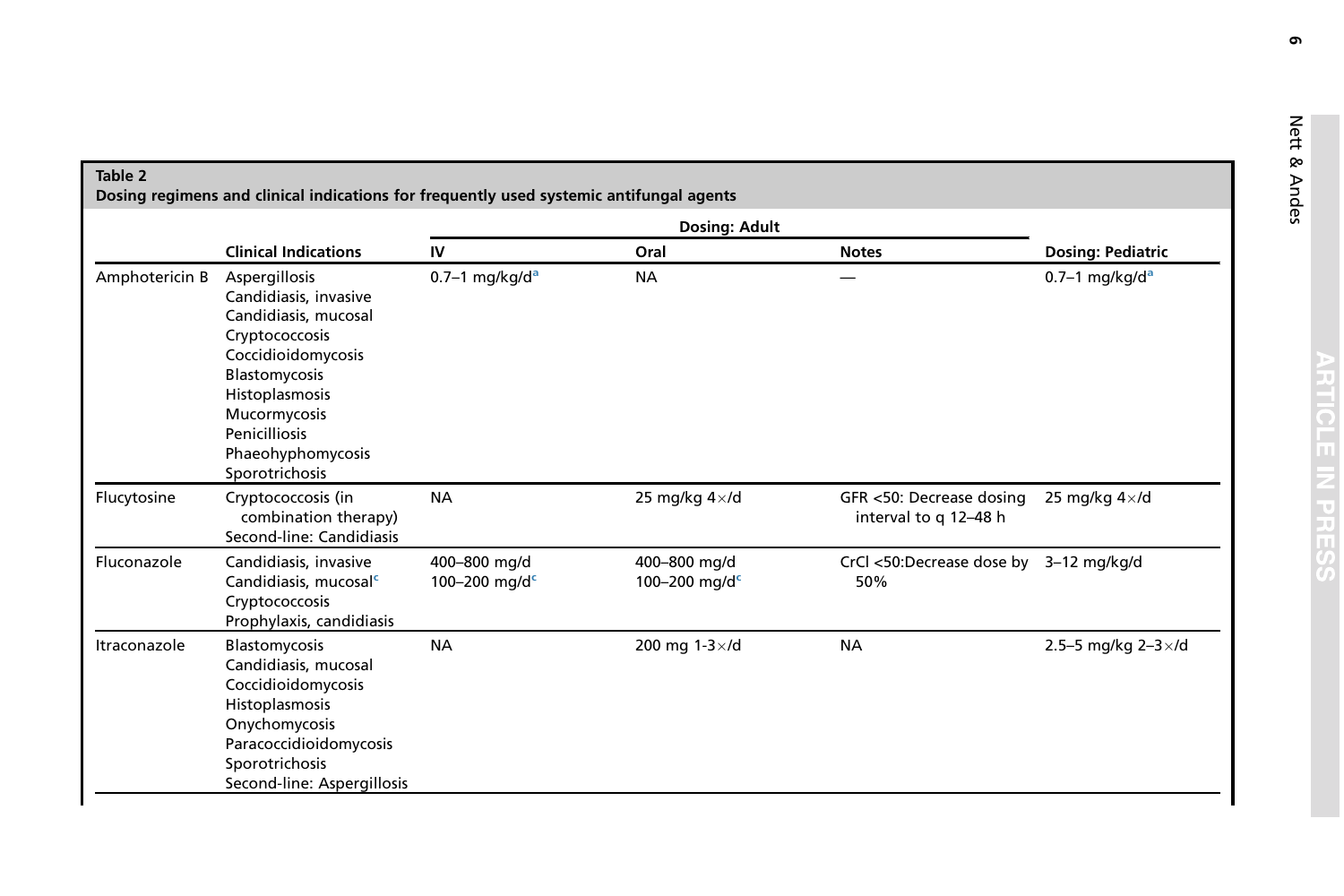<span id="page-6-0"></span>

| Voriconazole  | Aspergillosis<br>Candidiasis, invasive<br>Candidiasis, mucosal<br><b>Fusariosis</b><br>Scedosporiosis       | 6 mg/kg for 2 doses, then<br>4 mg/kg q 12 h | 400 mg bid for 2 doses,<br>then 200 mg q 12 h                                       | CrCl <50: Avoid IV<br>formulation<br>Hepatic impairment:<br>Consider 50% reduction | 4-7 mg/kg q 12 h                                                                          |
|---------------|-------------------------------------------------------------------------------------------------------------|---------------------------------------------|-------------------------------------------------------------------------------------|------------------------------------------------------------------------------------|-------------------------------------------------------------------------------------------|
| Posaconazole  | Candidiasis, mucosal<br>Prophylaxis, invasive<br>fungal infection                                           | 300 mg/d                                    | Suspension: 800 mg/d<br>divided<br>Tablet: 300 mg bid for 2<br>doses, then 300 mg/d | GFR <50: Avoid IV<br>formulation                                                   | Age $>13$ : Suspension:<br>200 mg tid<br>Tablet: 300 mg bid for 2<br>doses, then 300 mg/d |
| Isavuconazole | Aspergillosis<br>Mucormycosis                                                                               | 372 mg q 8 h for 6 doses,<br>then 372 mg/d  | 372 mg IV g 8 h for 6<br>doses, then 372 mg/d                                       | Severe hepatic<br>impairment: caution                                              | <b>NA</b>                                                                                 |
| Caspofungin   | Candidiasis, invasive<br>Candidiasis, mucosal<br>Empiric therapy <sup>b</sup><br>Second-line: Aspergillosis | 70 mg for 1 dose, then<br>50 mg/d           | <b>NA</b>                                                                           | Moderate hepatic<br>impairment: 35 mg/d                                            | 50 mg/m $^2$ /d                                                                           |
| Micafungin    | Candidiasis, invasive<br>Candidiasis, mucosal<br>Prophylaxis, invasive <sup>c</sup><br>fungal infection     | 100-150 mg/d<br>50 mg/d $c$                 | <b>NA</b>                                                                           | <b>NA</b>                                                                          | $1-3$ mg/kg/d                                                                             |
| Anidulafungin | Candidiasis, invasive<br>Candidiasis, mucosal                                                               | 100-200 mg for 1 dose,<br>then 50-200 mg/d  | <b>NA</b>                                                                           | <b>NA</b>                                                                          | Age >16: 100-200 mg<br>for 1 dose, then<br>50-100 mg/d                                    |

A*bbreviations:* CrCl, creatinine clearance; GFR, glomerular filtration rate; IV, intravenous.<br><sup>a</sup> Dosing is listed for the amphotericin B deoxycholate formulation. Dosages for the lipid formulations are higher, L-AmB 3 to

and ABCD 3 to 4 mg/kg/d.<br><sup>b</sup> For patients with febrile neutropenia.<br><sup>c</sup> Lower doses can be administered for the specified indication.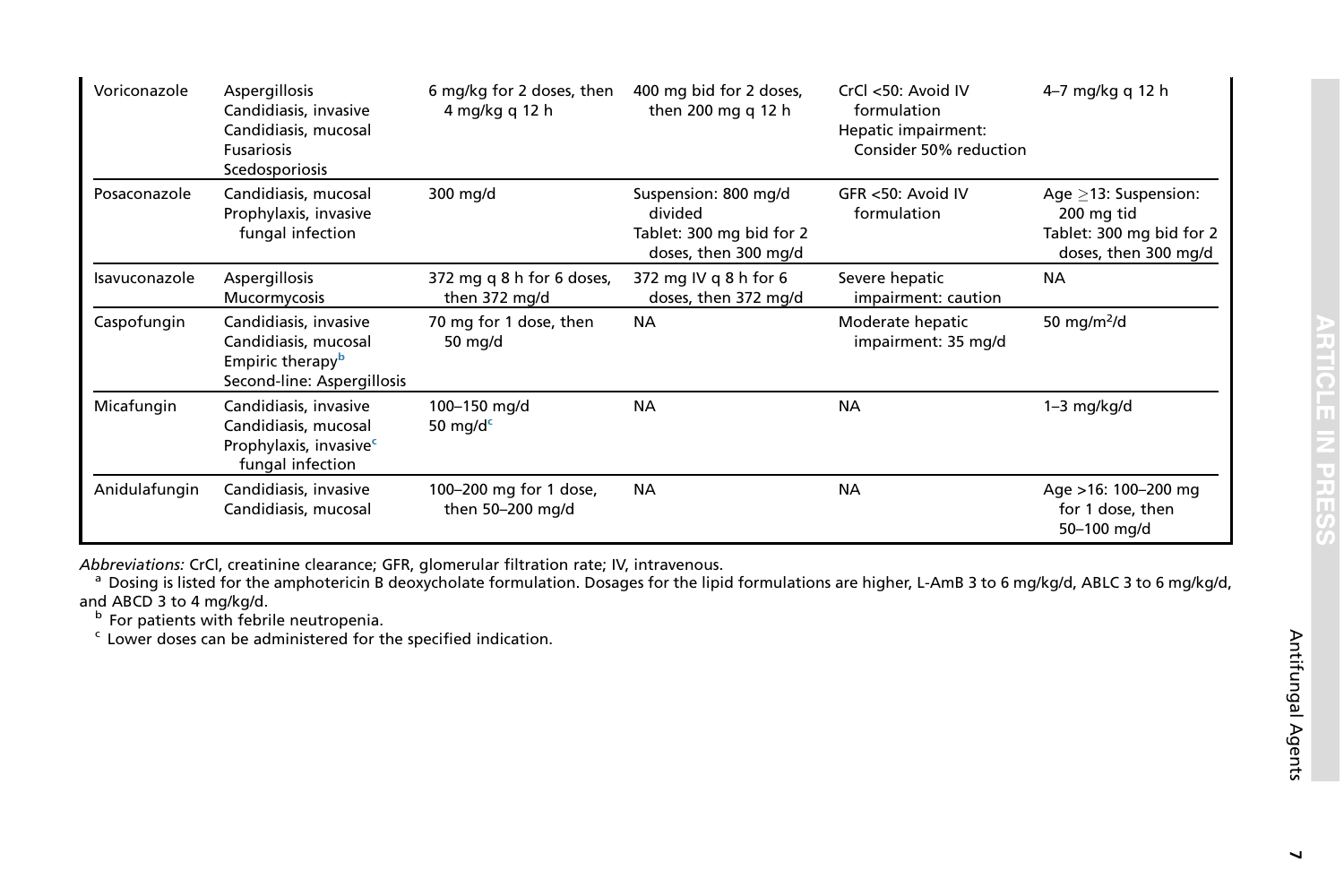#### Clinical Indications

Amphotericin B was the first antifungal drug developed and is approved for the treatment of many invasive fungal infections including candidiasis, aspergillosis, cryptococcosis, blastomycosis, histoplasmosis, mucormycosis, and sporotrichosis (see [Table 2](#page-5-0)). It is associated with significant renal toxicity, particularly the deoxycholate formulation, which may its limit use or result in dose reduction, ultimately leading to treatment failure.<sup>[30](#page-20-0)</sup> The lipid-based preparations of amphotericin B have an improved toxicity profile and are commonly used as first-line agents for many of the approved indications.[30,31](#page-20-0)

Amphotericin B is approved for the treatment of candidemia and invasive candidiasis based on multiple trials demonstrating effectiveness.<sup>12,32-34</sup> The current Infectious Diseases Society of America (IDSA) guidelines list the lipid-based amphotericin B formulations as second-line therapies with the deoxycholate formula-tion as a third-line alternative in resource limited areas.<sup>[2](#page-19-0)</sup> However, given the efficacy and safety of alternative agents, such as the echinocandins, amphotericin B is not commonly used for this indication. Of note, the deoxycholate formulation is welltolerated in neonates and remains first-line for the treatment of disseminated candidi-asis in this patient population.<sup>[2,35](#page-19-0)</sup> Given its enhanced ability to penetrate the central nervous system, L-AmB is the preferred formulation for the treatment of *Candida* men-ingitis or endophthalmitis.<sup>[2,36](#page-19-0)</sup>

The amphotericin B formulations are recommended for initial treatment of many endemic fungal infections, particularly for patients with severe, life-threatening infections.<sup>25,37-39</sup> Amphotericin B is first-line therapy for the treatment of cryptococcal meningitis and is administered in combination with flucytosine during the induction period.<sup>[39–41](#page-21-0)</sup> The lipid-based formulations are preferred for organ transplant recipients. Amphotericin B is approved for the treatment of coccidioidomycosis, histoplasmosis, and blastomycosis. It is recommended as initial therapy for the treatment of severe infections.[25,37,38](#page-20-0) The liposomal formulation of amphotericin B is recommended as firstline for the treatment of mucormycosis. $42$  L-AmB is also an option for treatment of sporotrichosis, particularly patients with disseminated or severe disease.<sup>[43](#page-21-0)</sup> Amphotericin B has an indication for the treatment of aspergillosis. However, voriconazole is the preferred therapy for aspergillosis based on efficacy in a multicenter trial. $44,45$  An important role for amphotericin B is the treatment of mycoses in pregnant patients because the triazole class is contraindicated due to established teratogenicity.<sup>[46](#page-21-0)</sup>

## **Toxicities**

Although amphotericin B demonstrates potent antifungal activity, its use is often limited by significant toxicities. Common adverse effects include renal toxicity, infu-sion reactions, electrolyte abnormalities, and hepatotoxicity.<sup>[3,47](#page-19-0)</sup> Renal toxicity is mediated by both direct tubular damage and rapid vasoconstriction via tubuloglomerular feedback from osmotic changes.<sup>[48](#page-21-0)</sup> Intravenous fluid is commonly administered to help reduce renal damage. The risk of renal toxicity is dose-dependent, increasing with the total cumulative dose. Acute renal failure occurs in approximately 30% of pa-tients and is associated with a mortality rate of more than 50% in this setting.<sup>[3](#page-19-0)</sup> Surprisingly, the rate of nephrotoxicity is significantly lower in children and neonates. $2,35$  The deoxycholate formulation of amphotericin B is commonly used in these patient populations with minimal toxicity. The lipid-based formulations are associated with signif-icantly less nephrotoxicity.<sup>[13,49](#page-19-0)</sup> However, infusion-related reactions often occur. These reactions seem to be induced by toll-like receptor (TLR)-2 activation, resulting in a proinflammatory cytokine response. $31$  Pretreatment with nonsteroidal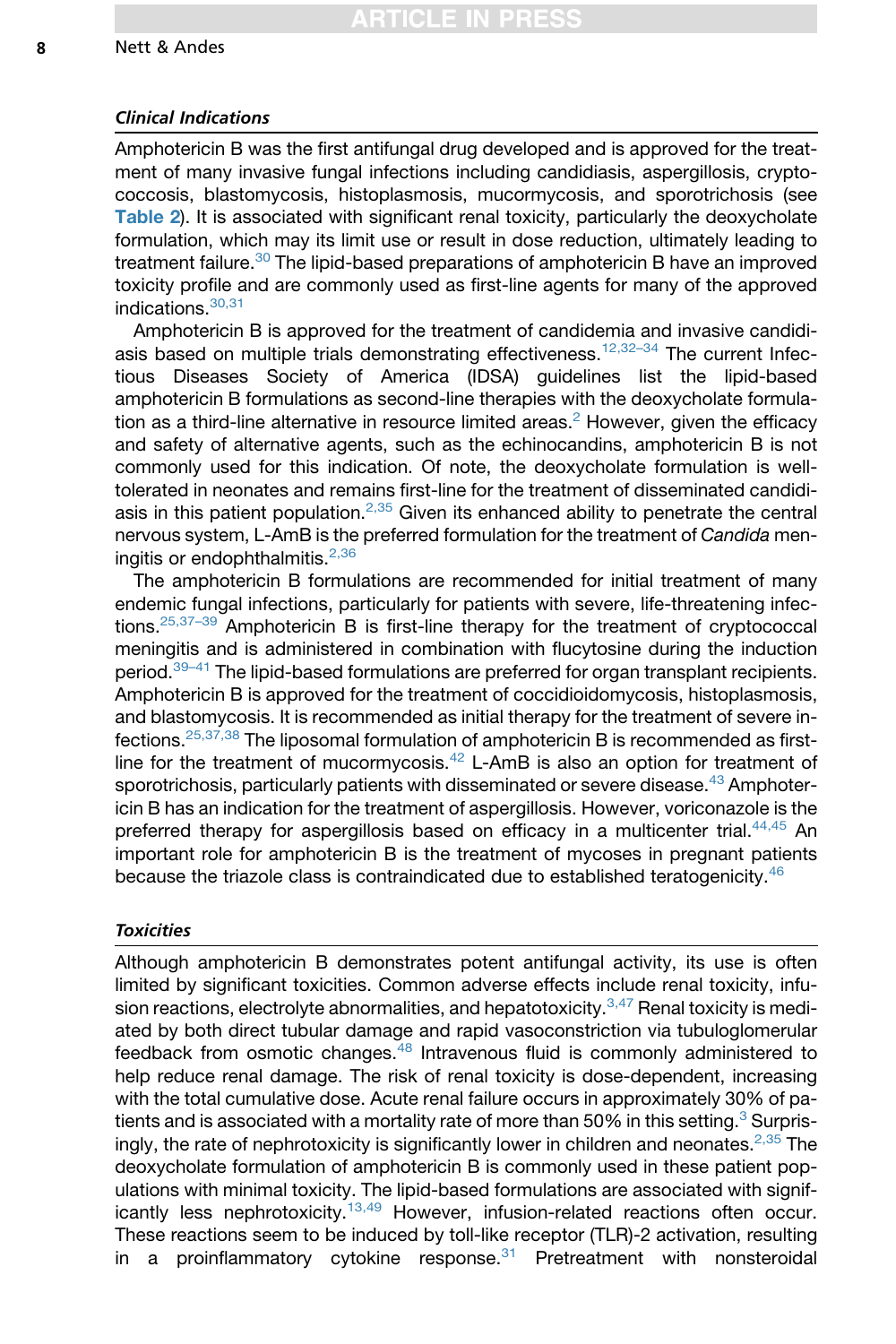<span id="page-8-0"></span>anti-inflammatory agents, antihistamines, and corticosteroids may be helpful. The hepatotoxicity associated with amphotericin B is uncommon and generally mild.<sup>[50](#page-21-0)</sup>

# Drug–Drug Interactions

Amphotericin B is not metabolized by hepatic CYP450 enzymes and has very few drug–drug interactions (Box 2). The pertinent drug–drug interactions for amphotericin B are related to the nephrotoxicity and electrolyte disturbance that may be augmented by other drugs with similar renal side effects. One common example is the coadministration of amphotericin B with immunosuppressants, such as tacrolimus or cyclosporine, in transplant recipients. This combination is associated with increased risk of kidney injury and electrolyte disturbances.<sup>[51](#page-21-0)</sup>

# FLUCYTOSINE

Flucytosine is a fluorinated pyrimidine (5-fluorocytosine) (see [Fig. 1](#page-3-0)). As a pyrimidine analogue, it is imported by fungal cytosine permease and converted to fluorouracil by cytosine deaminase. Fluorouracil impairs nucleic acid synthesis, ultimately interfering with protein synthesis as well. $52$ 

# Spectrum of Activity and Resistance

The activity of flucytosine is limited to the common pathogenic yeasts (see [Table 1](#page-4-0)). Its spectrum includes many *Candida* spp, including *C albicans*, *C glabrata*, *C parapsilosis*, and *C tropicalis*. *C krusei* and *C lusitaniae* are also included in the spectrum but MICs are higher. Despite this activity, flucytosine is rarely used for the treatment of candidiasis alone because resistance rapidly develops with monotherapy.[2,53](#page-19-0) Flucytosine demonstrates activity against *Cryptococcus* spp and is commonly administered in conjunction with amphotericin  $B<sup>16</sup>$  $B<sup>16</sup>$  $B<sup>16</sup>$  It is not active against the dimorphic fungi or filamentous fungal pathogens.<sup>[21,54](#page-20-0)</sup> Resistance to *Candida albicans* is reported to be near 10%, often related to decreased drug

### Box 2

Summary of drug–drug interactions for systemic antifungal agents

- Amphotericin B has few significant drug–drug interactions. The main concerns arise from drugs with the potential for additive nephrotoxicity.
- Absorption of 2 triazole formulations—the itraconazole oral capsules and the posaconazole oral solution—is affected by gastric acidity. Medications that alter gastric pH, such as proton pump inhibitors and histamine-2 blockers, should be avoided.
- The azole drugs act as substrates and inhibitors of the CYP450 enzymes (CYP3A4, CYP2C19, CYP 2C9) and the affinities for each enzyme vary significantly by individual drug.
- Given the hundreds of potential drug–drug interactions for azoles, a patient's medication list should be carefully examined with initiation and discontinuation of azoles.
- Some of the common drug–drug interactions for azoles include antiarrhythmics, antipsychotics, immunosuppressants, migraine medications, antibiotics, anticoagulants, antidepressants, antiepileptics, antiretrovirals, chemotherapeutics, antihypertensives, lipidlowering agents, narcotics, sedatives, hormonal therapies, and medications for diabetes.
- The echinocandin drugs have relatively few drug–drug interactions. A unique aspect for caspofungin is that it uses the OATP-1B1 transporter and may interact with immunosuppressants, antiepileptics, antiretrovirals, and rifampin.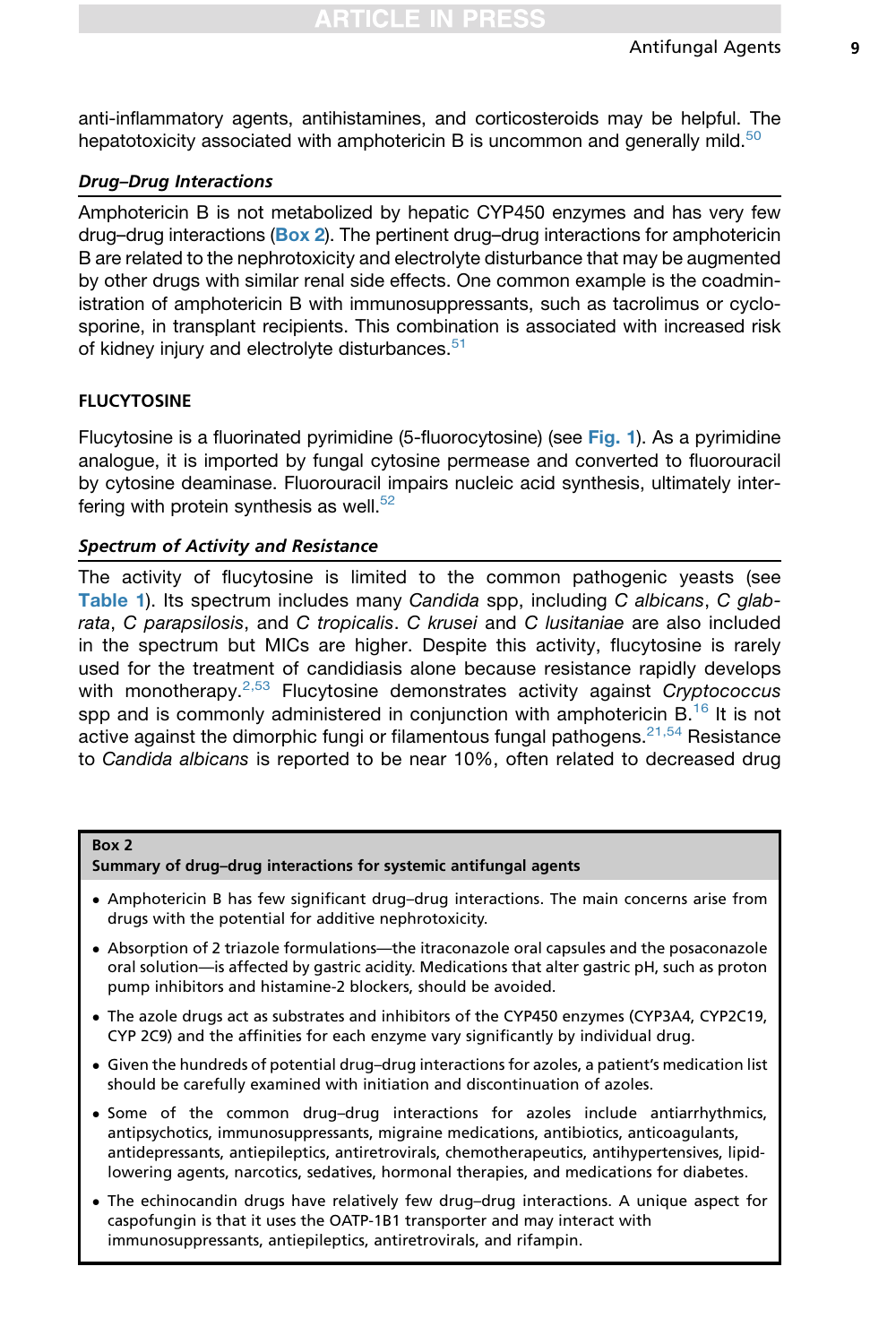uptake by the cytosine permease. $55,56$  During therapy, mutations in enzymes converting flucytosine to the toxic metabolites 5-fluorouracil and 5-fluorouridine monophosphate may also lead to resistance.

## Pharmacology

Flucytosine is highly bioavailable (80%–90%) and the only formulation available in the United States is an oral capsule.<sup>[57](#page-22-0)</sup> It is dosed frequently, 4 times daily, due to its short half-life and pharmacodynamic characteristics.<sup>[58,59](#page-22-0)</sup>

Flucytosine accumulates ubiquitously throughout host compartments. Specifically, high cerebrospinal fluid and vitreal fluid levels are achievable.<sup>[58,59](#page-22-0)</sup> The drug is not significantly metabolized. The drug is primarily excreted renally and the unchanged drug exhibits excellent antifungal activity in the urine.<sup>[10,57](#page-19-0)</sup> Patients with renal insufficiency have impaired drug clearance. Therefore, a 2-fold to 4-fold longer dosing interval is recommended for patients with a glomerular filtration rate (GFR) less than 50 (see [Table 2](#page-5-0)). These dosing changes are guided by therapeutic drug monitoring with peak concentration targets ranging from 30 to 100 mg/L.

## Clinical Indications

Flucytosine is a first-line therapy for the treatment of cryptococcal meningitis. It is administered with amphotericin B during the induction period.<sup>39-41</sup> Although flucytosine exhibits activity against most *Candida* spp, resistance develops quickly during use, limiting its treatment potential as a single agent. $2,53$  To prevent emergence of resistance, flucytosine can be coadministered with an additional antifungal drug, such as amphotericin B, in select situations. Of note, flucytosine monotherapy may be an option for treatment of *Candida* cystitis given the high urinary concentrations of flucytosine and the relatively short course of therapy.<sup>[17,49,58](#page-19-0)</sup>

### **Toxicities**

Flucytosine is associated with 2 main toxicities: bone marrow suppression and liver toxicity. Bone marrow toxicity, in particular, can be limiting, leading to the lowering of the drug dose or drug discontinuation.<sup>[58](#page-22-0)</sup> Cytopenias, including anemia, leukopenia, and thrombocytopenia, are dose-dependent, occurring more frequently with serum flucytosine concentrations of 125  $\mu$ g/mL or greater.<sup>[60](#page-22-0)</sup> Considering the renal clearance of flucytosine, patients with renal insufficiency are at high risk for toxicity. Both peak drug levels and cell counts should be monitored during therapy. Dose reductions are often needed. Flucytosine administration can also be associated with gastrointestinal upset and rash. Animal studies demonstrate teratogenic effects and flucytosine is contraindicated in pregnancy.<sup>[61](#page-22-0)</sup>

## Drug–Drug Interactions

Flucytosine is not a substrate or inhibitor of the CYP450 enzymes (see [Box 2](#page-8-0)). There are very few drug–drug interactions. Because flucytosine is renally cleared, medications altering renal function may affect drug levels and the risk of toxicity.

## AZOLES

The antifungal azole drug class is composed of imidazoles (clotrimazole, ketoconazole, miconazole) and triazoles (fluconazole, itraconazole, voriconazole, posaconazole, isavuconazole) that are named according to the number of nitrogen atoms in the azole ring.<sup>[62](#page-22-0)</sup> These agents impair ergosterol synthesis by inhibiting C14- $\alpha$  sterol demethylase. Cell membrane integrity is disrupted by the accumulation of sterol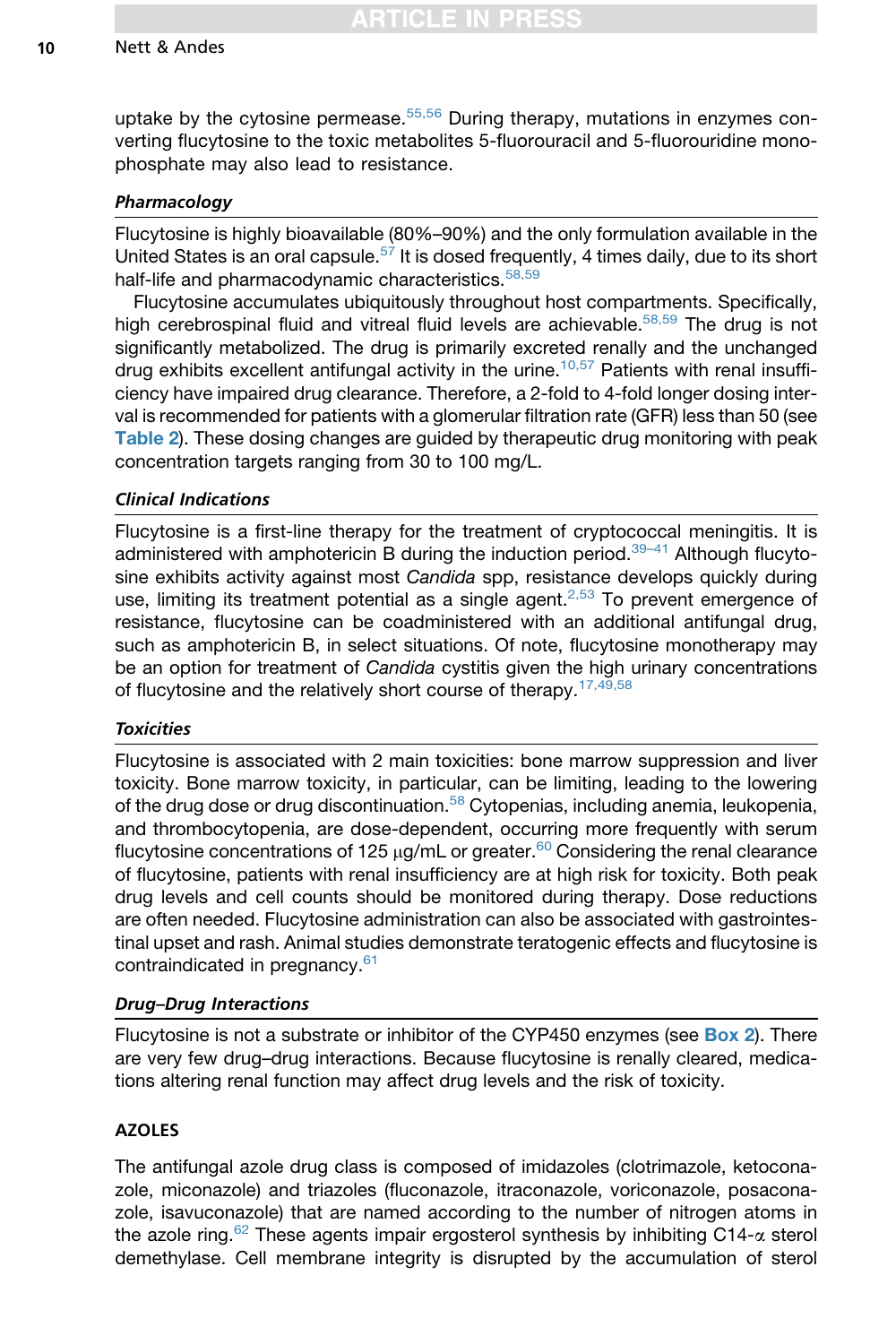precursors and the reduction of ergosterol. $63-68$  The original azole drugs (ketoconazole, miconazole) exhibit significant toxicity during systemic administration. However, the newer triazoles (fluconazole, itraconazole, posaconazole, voriconazole, isavuco-nazole) have an improved safety panel (see [Fig. 1](#page-3-0)).<sup>[63](#page-22-0)</sup> Many azole drugs (ketoconazole, miconazole, clotrimazole, butoconazole, tioconazole, terconazole) are also available as topical preparations for the treatment of vaginal candidiasis or cutaneous fungal infection.[2](#page-19-0)

## Spectrum of Activity and Resistance

## Fluconazole

Fluconazole is active against many medically important *Candida* spp, including *C albicans*, *C parapsilosis*, *C tropicalis*, *C lusitaniae*, and *C dubliniensis* (see [Table 1](#page-4-0)).[69](#page-22-0) MICs are higher for *Candida* spp, including *C glabrata*, *C guilliermondii*, and *C rugosa*. [14](#page-19-0) Of note, fluconazole is not active against *Candida krusei*. Fluconazole displays excellent activity against *Cryptococcus neoformans*. [16,70](#page-19-0) Although the spectrum of activity includes dimorphic pathogens *B dermatitidis*, *Coccidioides immitis*, and *H capsulatum*, MICs are significantly higher for fluconazole compared with other available azoles (itraconazole, posaconazole, voriconazole, isavuconazole) and fluconazole is less commonly used for the treatment of these infections, with the exception of coccidioidomycosis.[71](#page-22-0) Fluconazole is not active against *Aspergillus* spp, *Fusarium* spp, *Scedo-*sporium spp, or the Mucorales.<sup>[17,21,71–74](#page-19-0)</sup>

# Itraconazole

Like fluconazole, itraconazole demonstrates activity against most *Candida* spp, with higher MICs for *C glabrata* and *C krusei* (see [Table 1](#page-4-0))[.70,75,76](#page-22-0) The spectrum of activity also includes the dimorphic fungal pathogens *B dermatitidis*, *H capsulatum*, *Coccidioides* spp, *Paracoccidioides* spp, and *Sporothrix schenckii* (see [Table 1](#page-4-0))[.18,19,71,77](#page-20-0) Itraconazole is also active against many *Aspergillus* spp, including *A fumigatus*, *A flavus*, *A nidulans*, and *A terreus*. [15](#page-19-0) Itraconazole exhibits minimal activity against *Fusarium* spp and the Mucorales.

### Voriconazole

Voriconazole offers anti-*Candida* activity in many ways similar to fluconazole and itra-conazole (see [Table 1](#page-4-0)).<sup>[76,78](#page-23-0)</sup> In addition, voriconazole displays activity against a subset of fluconazole-resistant *C glabrata* strains.[79,80](#page-23-0) Voriconazole is also active *Cryptococcus* spp and the dimorphic fungal pathogens *B dermatitidis*, *Coccidioides immitis*, and *H* capsulatum (see [Table 1](#page-4-0)).<sup>4,16,18,69</sup> It exhibits potent activity against most *Aspergillus* spp, including amphotericin B–resistant *A terreus*. [15,71](#page-19-0) The spectrum of activity of voriconazole also includes *Fusarium* spp *and Scedosporium* spp; however, activity against the Mucorales is minimal.<sup>[15,20,71,81](#page-19-0)</sup>

### Posaconazole

Posaconazole is active against most *Candida* spp, including *C albicans*, *C parapsilosis*, *C tropicalis*, and *C lusitaniae*, with higher MICs for *C krusei*, *C glabrata*, and *C guilliermondii* (see [Table 1](#page-4-0)).[17,70,82](#page-19-0) Like voriconazole, posaconazole also displays activity against a subset of fluconazole-resistant isolates but higher MICs are observed for these organisms.[14](#page-19-0) The spectrum of activity of posaconazole includes *Cryptococcus* spp, *Coccidioides immitis*, *B dermatitidis*, and *H capsulatum*[70,71,83](#page-22-0) (see [Table 1](#page-4-0)). Posaconazole demonstrates potent activity against *Aspergillus* spp, including *A fumigatus*, *A flavus*, *A niger*, and *A terreus*. [15,17](#page-19-0) Posaconazole also exhibits activity against several of the Mucorales.<sup>[15,81](#page-19-0)</sup>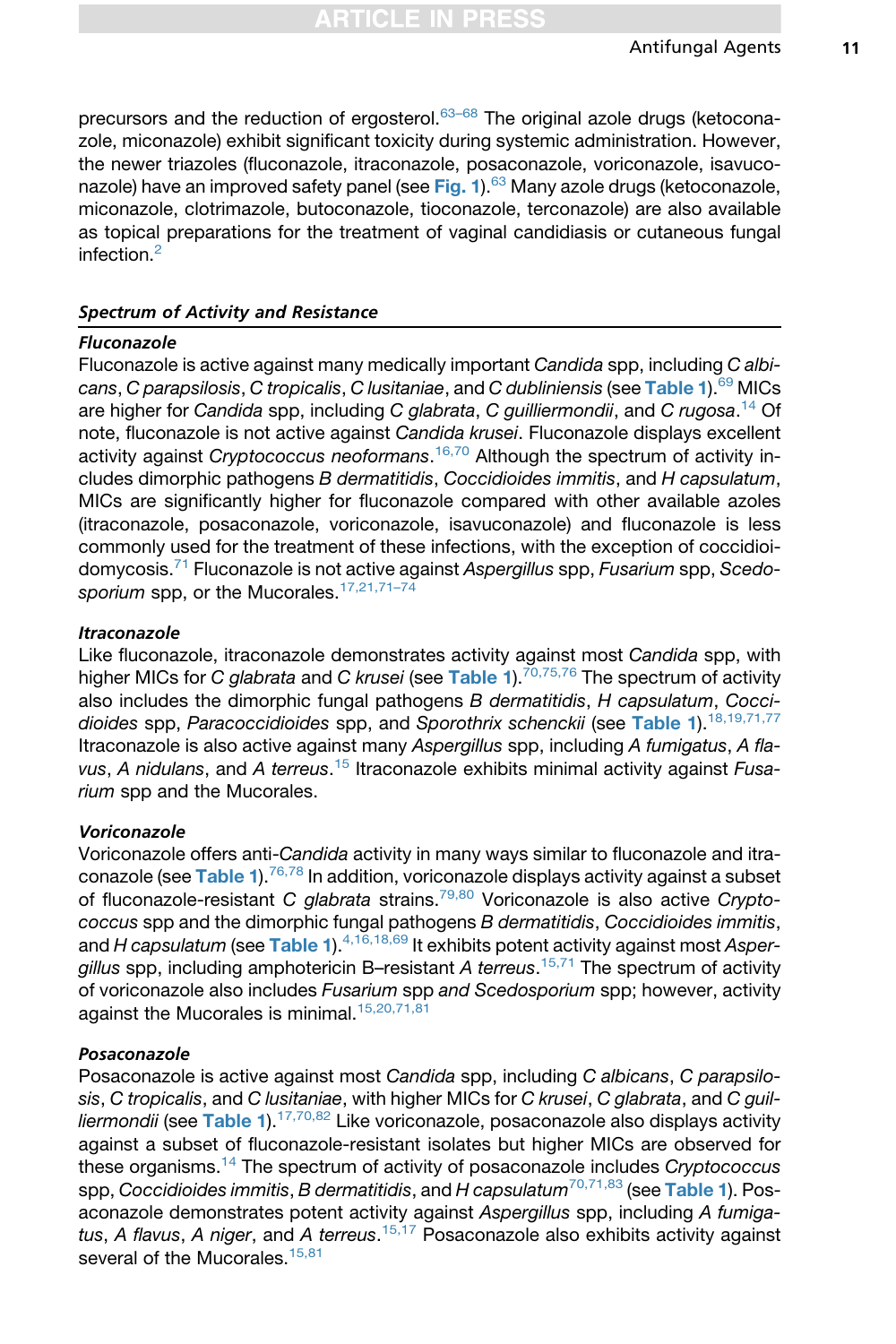#### Isavuconazole

The spectrum of activity of isavuconazole includes most *Candida* spp, including *C glabrata* and *C krusei* (see [Table 1](#page-4-0)).[84,85](#page-23-0) Isavuconazole is active against most common *Aspergillus* spp, including *A fumigatus*, *A flavus*, and *A terreus*. MICs are similar to those observed for voriconazole and are higher than those observed for posaconazole.[86,87](#page-23-0) Isavuconazole exhibits potent activity against *Cryptococcus* spp, as well as the dimorphic fungal pathogens *B dermatitidis*, *Coccidioides immitis*, and *H capsulatum*. [85,88,89](#page-23-0) Isavuconazole further demonstrates activity against a subset of *Scedo-*sporium spp and organisms in the Mucorales group.<sup>[89,90](#page-24-0)</sup>

## Resistance

The term resistance includes both intrinsic resistance, as discussed in the spectrum of activity, and extrinsic resistance, which is acquired. The rate of extrinsic triazole resistance has been increasing, particularly for *C glabrata*. During the past decade, the frequency of fluconazole-resistant *C glabrata* has increased from 9% to 14%.<sup>91,92</sup> Azole cross-resistance is common, with most fluconazole-resistant isolates exhibiting resistance to voriconazole as well. In recent years, the rate of azole-resistant *A fumigatus* has also been rising significantly, particularly in Europe, where rates are reported as high as 20%, although they vary by geographic region.<sup>93,94</sup> The higher resistance rates in certain areas have been linked to antifungal use in agriculture. Azole-resistant invasive aspergillosis has a very poor prognosis, with mortality rates above  $80\%$ .<sup>[94](#page-24-0)</sup> The main mechanism of azole resistance for *Aspergillus*, *Candida*, and *Cryptococcus* spp involves the mutation of the azole drug target, lanosterol  $14\alpha$ -demethylase.<sup>[93](#page-24-0)</sup> For *Aspergillus* spp, this commonly leads to resistance to all azole drugs. However, for *Candida* spp, the modification of this drug target may lead to resistance to fluconazole alone, azole pan-resistance, or resistance to a subset of azoles. A second mechanism of resistance, the upregulation of efflux pumps, has also been shown to promote drug resistance via a decrease in intracellular drug levels.

## Pharmacology

### Fluconazole

The pharmacokinetic characteristics of the individual azole drugs are distinct due to their variation in molecular weight, solubility, and protein binding. Fluconazole is unique due to its low molecular weight and high aqueous solubility. It demonstrates high bioavailability, approximately 90%, and its absorption is not affected by gastric acidity or food. $6,95,96$  Currently, there are 2 oral formulations, a tablet and a powder for suspension, and an intravenous solution. The recommended dosages are not affected by the route of administration (see [Table 2](#page-5-0)). Due to its relatively long halflife and pharmacodynamic pattern of activity, fluconazole is dosed daily.

Fluconazole effectively penetrates most host body tissues, including the central nervous system. Therapeutic concentrations can be achieved in the cerebrospinal fluid and ocular compartments. $97$  Fluconazole achieves high urinary concentrations because it is primarily renally cleared with approximately 66% to 76% of unchanged fluconazole secreted into the urine. $98,99$  Dose reductions are thus recommended for patients with advanced renal insufficiency.<sup>[100](#page-24-0)</sup> Fluconazole is removed by hemodialy-sis and should be administered following hemodialysis.<sup>[101,102](#page-24-0)</sup> Unlike other triazole drugs, fluconazole is not extensively metabolized in the liver. Dose adjustments are not necessary for patients with hepatic impairment.

### Itraconazole

Itraconazole is currently available in 2 oral preparations: a capsule and an oral solution complexed with hydroxypropyl- $\beta$ -cyclodextrin. It has also been formulated with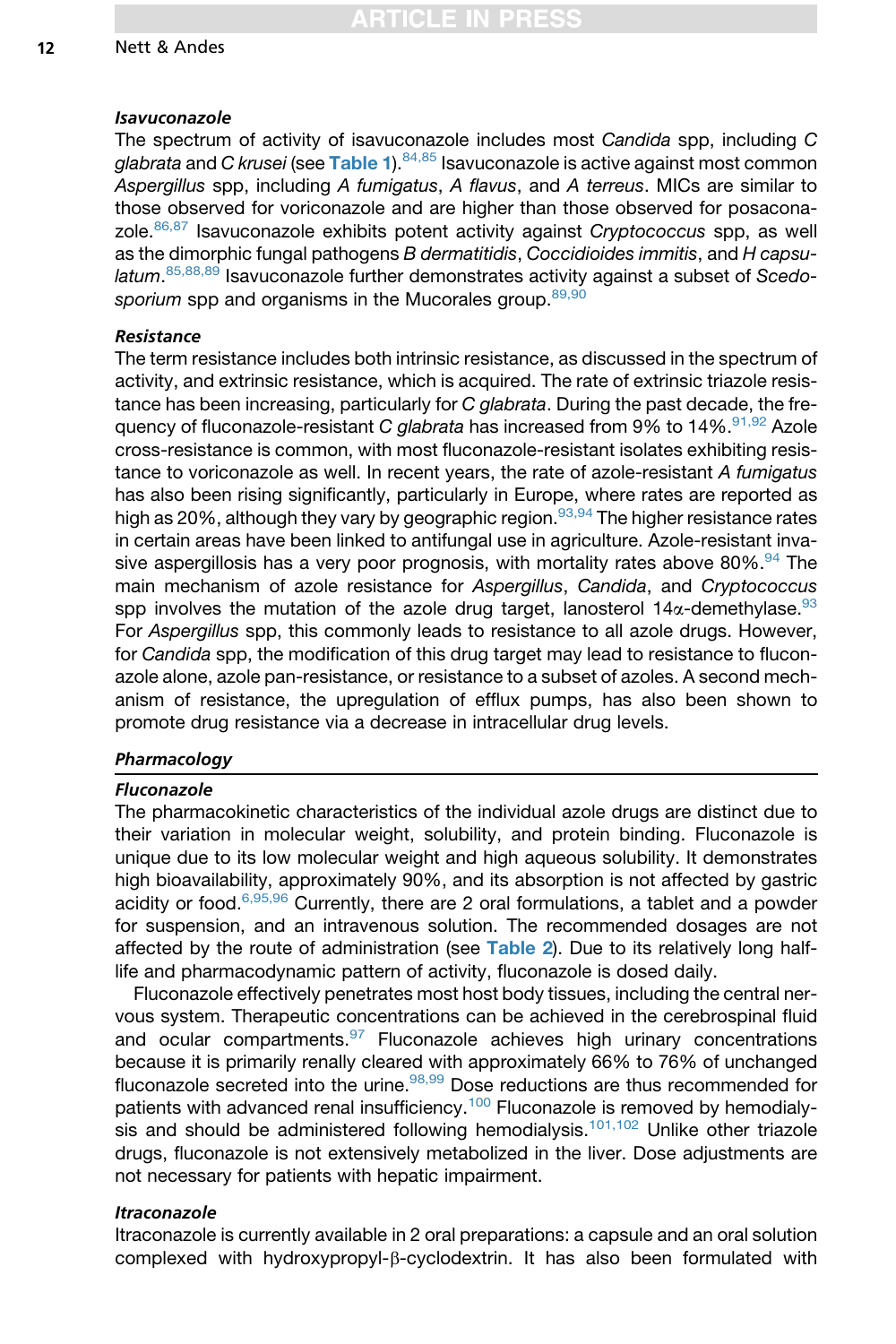cyclodextrin for intravenous use but this preparation is not currently available. The absorption and bioavailability of the 2 itraconazole oral formulations vary. Absorption of the capsule formulation is approximately 55% but it is improved with gastric acidity and food intake. $6,103,104$  Therefore, it is recommended to be administered with an acidic beverage and food. Medications that reduce gastric acidity, such as proton pump inhibitors and histamine-2 blockers, should be avoided. The oral solution exhibits superior bioavailability, near 80%, and the absorption of itraconazole is not affected by gastric acidity or food intake.<sup>[105](#page-24-0)</sup> Interpatient variability is less with this formulation and serum concentrations are typically 30% higher than for the tablet formulation.

Several clinical studies have examined the relationship between itraconazole serum levels and therapeutic response for a variety of fungal infections.<sup>106-109</sup> Itraconazole levels can be measured by either high-performance liquid chromatography (HPLC) or bioassay. The former measures the concentrations of 2 active compounds, the parent drug and the active hydroxyitraconazole metabolite.<sup>[110](#page-25-0)</sup> Based on available data, an itraconazole level greater than 0.5 µg/mL is suggested for treatment of oral candidiasis or prophylaxis for fungal infections.<sup>[111](#page-25-0)</sup> However, for treatment of invasive fungal infection, an itraconazole concentration of 1 to 2  $\mu$ g/ml has been linked to treat-ment success.<sup>[108](#page-25-0)</sup>

Itraconazole is highly protein bound  $(99\%)$ .<sup>[112](#page-25-0)</sup> Unlike fluconazole and voriconazole, only low levels of the drug are found in the cerebrospinal fluid and fluid com-partments of the eye.<sup>[112,113](#page-25-0)</sup> Thus, the use of itraconazole for the treatment of infections involving the central nervous system or the eye is not commonly recommended. A unique pharmacokinetic observation is the accumulation of itraconazole in the skin and nail tissues. With levels reaching nearly 20-fold higher concentrations than those measured in the plasma, it is an ideal agent for the treatment of cutaneous and nail mycoses.<sup>[114–116](#page-25-0)</sup> Itraconazole is metabolized, primarily by the CYP450 isoenzyme 3A4, to the active metabolite hydroxyitraconazole and several inactive metabolites.<sup>[114](#page-25-0)</sup> Although metabolites can be found in both the urine and feces, the urinary metabolites are inactive and itraconazole is not useful for the treatment of infections involving the lower urinary tract.<sup>[114,117](#page-25-0)</sup> Dose reductions are not required for renal failure or dialysis.<sup>[118,119](#page-25-0)</sup> However, itraconazole is hepatically metabolized and dose reduction is recommended for patients with hepatic impairment (see [Table 2](#page-5-0)).<sup>[114,120](#page-25-0)</sup>

#### Voriconazole

Voriconazole is formulated as an oral tablet, an oral suspension, and an intravenous solution (complexed with sulfobutylether  $\beta$ -cyclodextrin). The bioavailability for both oral formulations is quite high, greater than  $90\%$ .<sup>[10,121](#page-19-0)</sup> Absorption is not affected by gastric acidity and is optimal in the fasted state. Loading doses for the first 24 hours are recommended to more rapidly achieve therapeutic levels (see [Table 2](#page-5-0)). $4,63$  Given its shorter half-life (6 hours), voriconazole is dosed twice daily.

Serum levels of voriconazole may vary widely among patients, primarily due to differences in metabolism. Voriconazole is extensively metabolized by the CYP450 en-zymes and polymorphisms are common in the primary enzyme CYP2C19.[122,123](#page-25-0) Patients can possess polymorphisms that lead to either slow or rapid metabolism, placing them at risk for toxicity or therapeutic failure, respectively.<sup>124-127</sup> Clinical studies show therapeutic success is associated with voriconazole serum trough concentrations ranging from 1 to 2  $\mu$ g/mL.<sup>[128,129](#page-26-0)</sup> However, higher voriconazole concentrations, those exceeding 6  $\mu$ g/mL, have been linked to adverse drug events, including hepatitis and delirium. Given the variability in metabolism of voriconazole among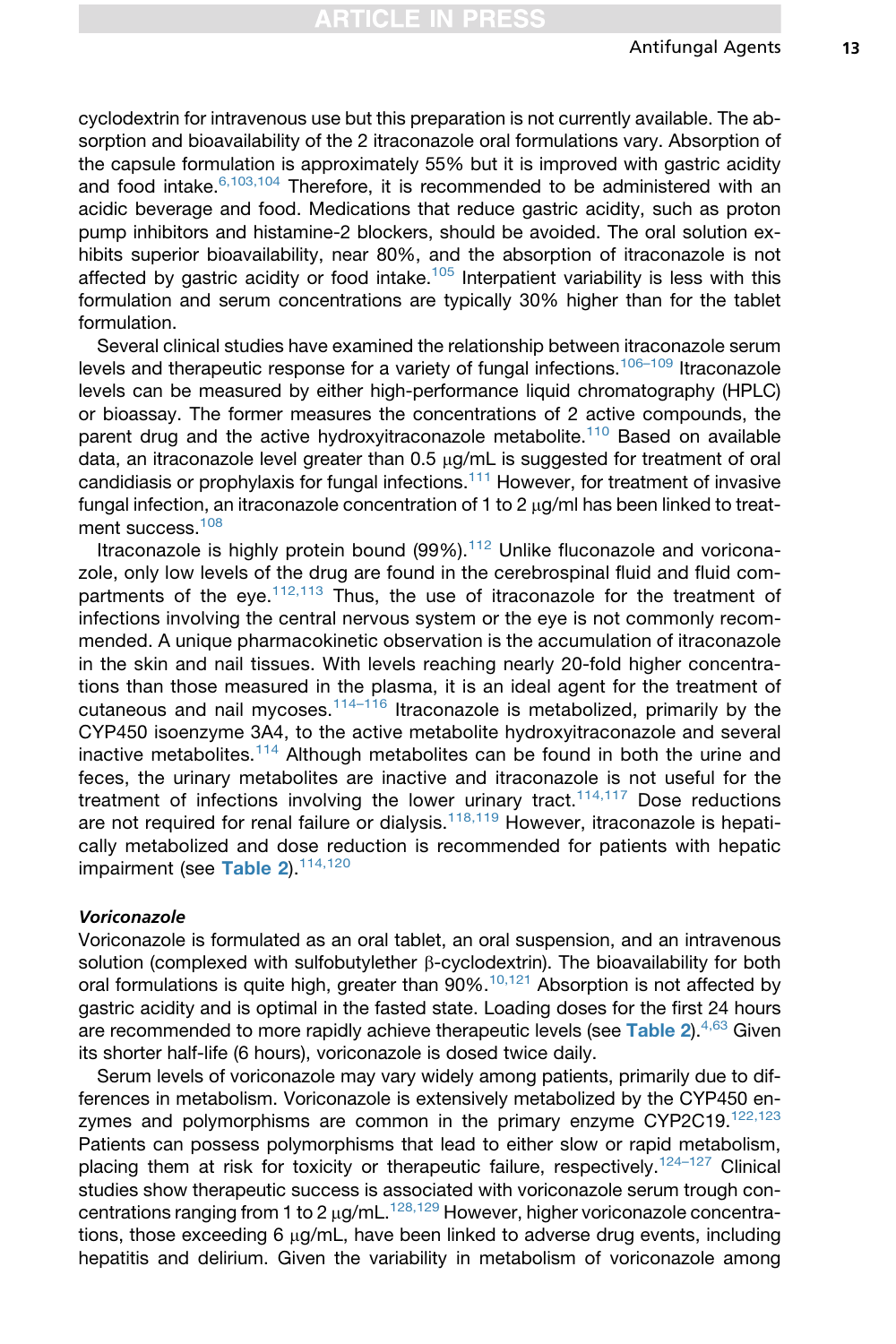patients, therapeutic drug monitoring is recommended during treatment of invasive fungal infections.<sup>[9](#page-19-0)</sup>

Voriconazole is 58% protein bound.<sup>[4](#page-19-0)</sup> Similar to fluconazole, levels in the cerebrospinal fluid and ocular compartments reach greater than 50% of serum concentrations, allowing for the treatment of infections of the central nervous system and eye.[130–132](#page-26-0) Voriconazole is metabolized via the hepatic CYP450 isoenzymes CYP2C9, CYP2C19, and CYP3A4; dose reduction is recommend for patients with impaired liver function.<sup>[133](#page-26-0)</sup> Because minimal active drug is secreted into the urine, vor-iconazole is not useful for the treatment of fungal urinary tract infections.<sup>[122,133](#page-25-0)</sup> Although voriconazole is not significantly renally cleared, the cyclodextrin component of the intravenous formulation may accumulate in patients with renal insufficiency. Although studies have not identified cyclodextrin toxicity, the intravenous formulation is not commonly recommended for patients with a GFR less than 50 if other treatment options are available.<sup>[134](#page-26-0)</sup>

#### Posaconazole

Posaconazole is currently available as an oral suspension, a delayed release tablet, and an intravenous solution that is complexed with sulfobutylether  $\beta$ -cyclodextrin (see [Table 2](#page-5-0)). Absorption and bioavailability differ between the 2 oral formulations. For the oral solution, absorption highly depends on food intake with high-fat meals best promoting absorption.<sup>[135](#page-26-0)</sup> Like itraconazole, the absorption depends on gastric acidity and is reduced by proton pump inhibitors and histamine-2 blockers.<sup>136-138</sup> Posaconazole exhibits saturable absorption, requiring the oral suspension to be dosed multiple times daily, despite its relative long half-life ( $>24$  hours).<sup>[10,139](#page-19-0)</sup> The newer tablet formulation incorporates a pH-dependent polymer matrix that allows for delayed drug release. This circumvents the saturable absorption limitation of the oral solution and allows for once-daily dosing. Absorption of the tablet formulation is not significantly influenced by food intake or gastric acidity, allowing for improved bioavailability (54%) and more reliable serum concentrations. $82$ 

Similar to studies with itraconazole and voriconazole, clinical studies suggest therapeutic drug monitoring is of benefit for posaconazole, particularly for the oral suspen-sion formulation.<sup>[140–144](#page-26-0)</sup> For patients receiving posaconazole for treatment of refractory aspergillosis, the greatest efficacy was observed in those with steady state concentrations greater than 1.25  $\mu$ g/mL, whereas those with levels less than 0.5  $\mu$ g/mL had the lowest success rate. In studies examining the efficacy for prophylaxis, posaconazole concentrations greater than  $0.5 \mu g/mL$  or greater than  $0.7 \mu g/mL$  were associated with fewer breakthrough fungal infections.

Posaconazole is highly protein bound (98%). Available data from clinical investigations and animal studies show poor penetration of posaconazole into the cerebrospinal fluid and ocular compartments; posaconazole is not recommended for treatment of endophthalmitis or infections of the central nervous system.<sup>10,83,145-147</sup> Posaconazole undergoes metabolism by uridine diphosphate (UDP)-glucuronidation and is excreted via the bile and feces. $148$  Dose adjustments are not necessary for patients with renal insufficiency. However, similar to voriconazole, the intravenous formulation is complexed with a cyclodextrin that may accumulate with renal impairment.<sup>[149](#page-27-0)</sup> Therefore, the intravenous formulation is not recommended for patients with a GFR less than 50.

#### Isavuconazole

Isavuconazonium, the water-soluble prodrug of isavuconazole, is available as an oral capsule and an intravenous solution. In contrast to the intravenous formulations for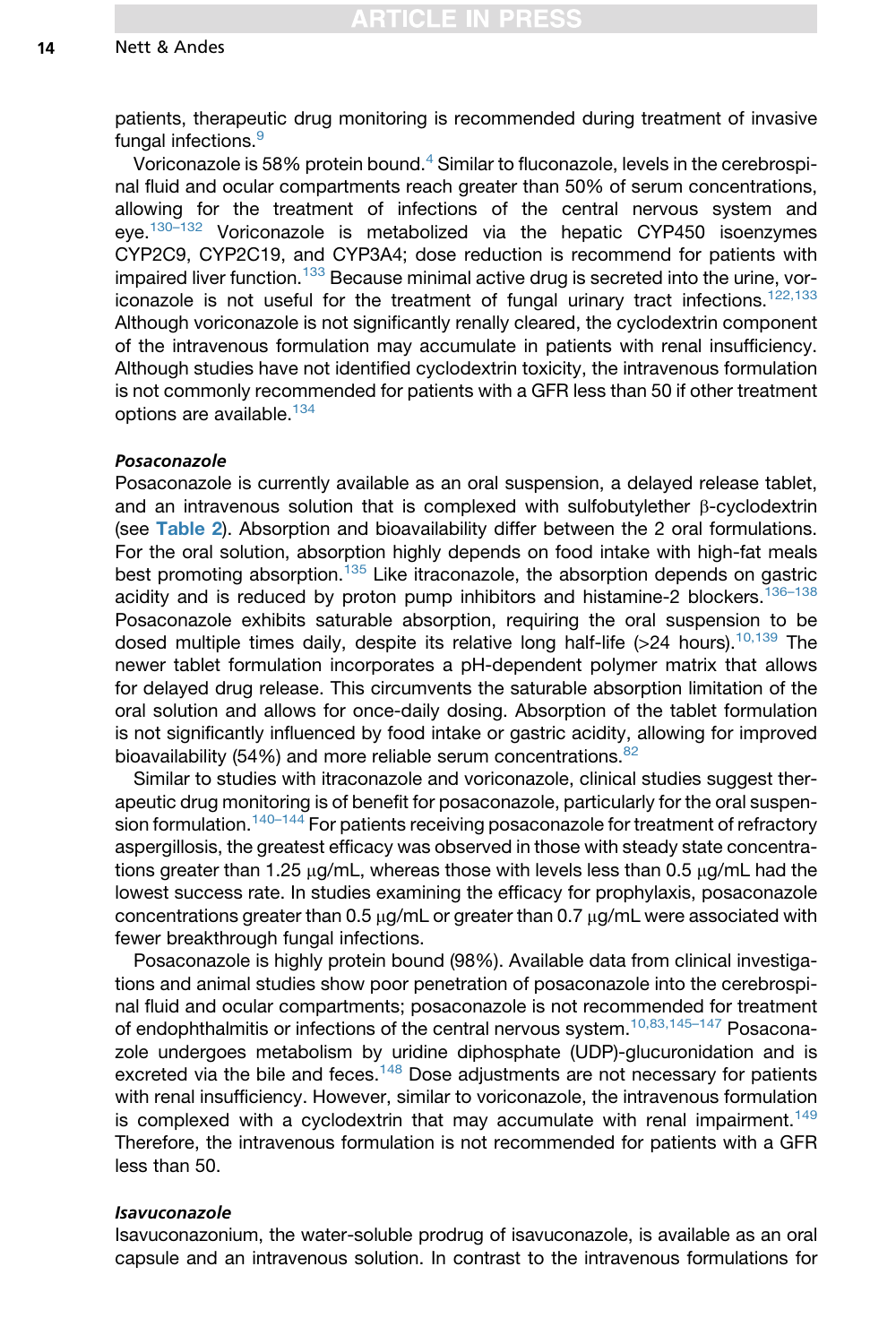voriconazole and posaconazole, the isavuconazonium intravenous formulation does not contain the sulfobutylether  $\beta$ -cyclodextrin vehicle that may accumulate with renal insufficiency. Isavuconazole exhibits a prolonged half-life (>75 hours) and is dosed daily following a 2-day loading period (see [Table 2](#page-5-0)).<sup>150</sup> The oral formulation is highly bioavailable and the absorption is not significantly affected by food intake or gastric acidity.  $85,150$ Preliminary patient pharmacokinetic data have thus far not demonstrated utility for therapeutic drug monitoring for isavuconazole. Given the high bioavailability and relatively consistent metabolism, the interpatient variability in drug levels is expected to be lower than that observed for posaconazole, itraconazole, and voriconazole.

Isavuconazole is highly protein bound (>99%). The distribution of isavuconazole has not been extensively studied but drug levels in the cerebral spinal fluid and eye com-partments are predicted to be low.<sup>[85](#page-23-0)</sup> However, brain parenchymal concentrations in animal studies are higher than those observed in serum. Isavuconazole is metabolized by hepatic CYP450 enzymes and metabolites are excreted in the feces.<sup>[150](#page-27-0)</sup> Because minimal active drug is excreted in the urine, treatment of fungal urinary tract infections is not recommended. Because hepatic metabolism and drug clearance have shown to be slowed in patients with liver impairment, a 50% dose reduction is recommended.<sup>[151](#page-27-0)</sup> Dose reductions are not required for patients with renal insufficiency or dialysis.

#### Clinical Indications

## Fluconazole

Fluconazole has indications for the treatment of both mucosal and systemic candidiasis, the treatment of cryptococcosis, and prophylaxis for candidiasis (see [Table 2](#page-5-0)). Clinical trials have shown fluconazole to be effective for the treatment of invasive candidiasis in non-neutropenic patients.<sup>[152–155](#page-27-0)</sup> However, recent meta-analysis suggests the triazoles are inferior to echinocandins as initial therapy for invasive disease[.156](#page-27-0) The current IDSA guidelines recommend fluconazole as a first-line therapy for treatment of mucosal candidiasis and as a first-line option for step-down therapy for invasive candidiasis due to susceptible *Candida* isolates.[2](#page-19-0) Multiple trials have confirmed the efficacy and tolerability of fluconazole for the treatment of oropharyn-geal and esophageal candidiasis.<sup>[157–165](#page-27-0)</sup> Fluconazole remains a first-line therapy for the treatment of patients with mucosal candidiasis, including those with human immunodeficiency virus (HIV). Fluconazole is also indicated for the treatment of vulvovaginal candidiasis in nonpregnant women.<sup>[2](#page-19-0)</sup> Clinical trials have found a single dose of oral fluconazole to be as effective as topical therapy for uncomplicated vaginal candidiasis treatment.<sup>[166–168](#page-28-0)</sup> In addition, weekly therapy has proven useful for disease prevention in patients with recurrent vulvovaginal candidiasis.<sup>[169](#page-28-0)</sup>

Fluconazole is approved for the treatment of cryptococcosis.<sup>[41,170,171](#page-21-0)</sup> Currently. it is recommended for initial treatment of mild-to-moderate pulmonary disease.<sup>[39](#page-21-0)</sup> It is also first-line for consolidation therapy in patients with severe cryptococcosis or cryptococcal meningitis following successful induction therapy with an amphotericin B–containing regimen. At a lower dose, fluconazole is used for maintenance or suppressive therapy to prevent relapse. Fluconazole is approved for prophylaxis against fungal infections in neutropenic patients. $2,172,173$  Compared with the azoles with activity against mold pathogens and amphotericin B, fluconazole is solely effective at prevent-ing candidiasis.<sup>[144,174,175](#page-27-0)</sup> When compared with posaconazole, clinical trials found flu-conazole to be less effective for prevention of invasive aspergillosis.<sup>[144,175](#page-27-0)</sup>

## Itraconazole

Itraconazole is approved for the treatment of numerous mycoses, including blastomycosis, mucosal candidiasis, coccidioidomycosis, cryptococcosis, histoplasmosis,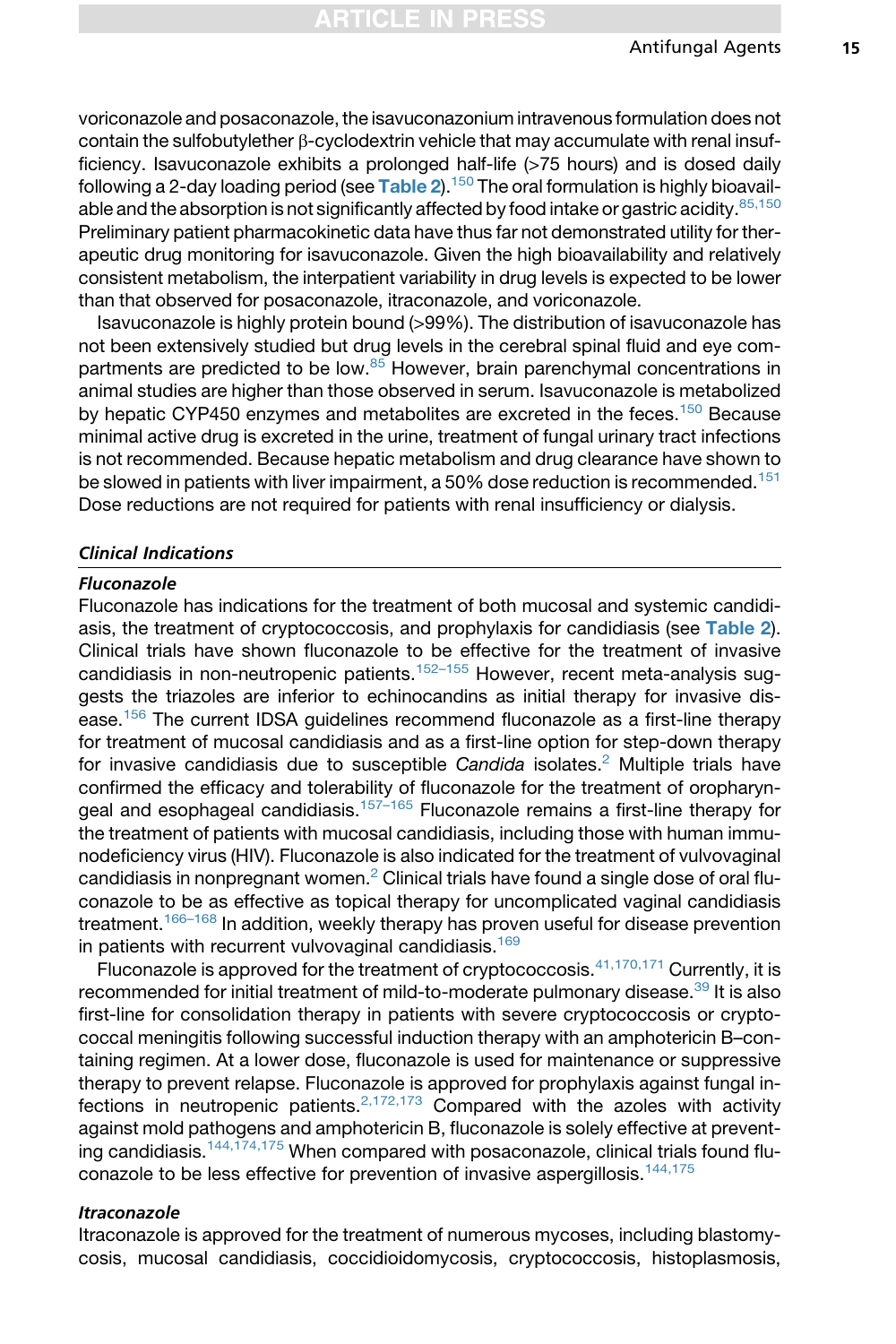onychomycosis, and sporotrichosis (see **[Table 2](#page-5-0))**. It is also approved for empiric treatment of fungal infection in neutropenic patients and as second-line treatment of aspergillosis. For treatment of endemic fungal pathogens, it is primarily used as initial therapy for mild-to-moderate disease. For severe blastomycosis, histoplasmosis, coccidioidomycosis, paracoccidioidomycosis, and sporotrichosis, amphotericin B is recommended for initial therapy. Itraconazole can be administered for step-down therapy but it is not ideal for the treatment of mycoses involving the central nervous system due to its poor central nervous system penetration.<sup>25,37,38,176-179</sup> Although it has an indication for the treatment of cryptococcosis, it is not a preferred agent for consolidation or maintenance therapy given its poor cerebrospinal fluid penetration and higher reported failure rate.<sup>[39](#page-21-0)</sup>

Itraconazole has been shown to be effective for the treatment of oropharyngeal, esophageal, and vaginal candidiasis but it is not currently recommended as firstline therapy for these infections.  $2,180$  It does not offer clear benefit compared with fluconazole treatment of mucosal candidiasis and is associated with more side-effects, variable gastric absorption, and less predictable drug levels.<sup>157-159,181</sup> Itraconazole does remain a treatment option for patients with these infections who are not responding to fluconazole. It is not approved for treatment of candidemia or invasive candidiasis.

Itraconazole effectively prevents invasive fungal infection in patients with hematologic malignancy or autologous bone marrow transplantation.<sup>182-184</sup> However, it is not as well tolerated as fluconazole, often leading to discontinuation due to gastroin-testinal side effects, and it is not commonly used for this indication.<sup>[174](#page-29-0)</sup> Although it likely offers protection against filamentous fungal infections, the activity spectrum for itraconazole does not include the Mucorales organisms. $21$  Itraconazole is also approved as salvage therapy for the treatment of invasive aspergillosis. However, it has not been compared with voriconazole or amphotericin B. It is only recommended for patients who are unable to tolerate these preferred agents.<sup>[45,185](#page-21-0)</sup> Conversely, itraconazole is commonly used for chronic pulmonary aspergillosis and allergic bronchopulmonary aspergillosis treatment.<sup>[186,187](#page-29-0)</sup>

## Voriconazole

Voriconazole is approved for the treatment of invasive aspergillosis, esophageal candidiasis, invasive candidiasis, scedosporiosis, and fusariosis (see [Table 2](#page-5-0)). In a large randomized trial, voriconazole was found to be superior to amphotericin B for the treatment of invasive pulmonary aspergillosis and is currently recommended as first-line therapy.  $44,45$  It is also the drug of choice for most invasive forms of aspergillosis, including sinusitis, brain abscess, endocarditis, osteomyelitis, and septic arthritis. Additionally, it is also recommended for the treatment of fungal infections caused by *Scedosporium* spp or *Fusarium* spp based on salvage therapy trials and retrospective analysis.[4,188,189](#page-19-0)

Voriconazole is approved for the treatment of both mucosal and invasive candidiasis. It was found to be as effective as a regimen of amphotericin B followed by flucon-azole for treatment of candidemia in a randomized clinical trial.<sup>[154](#page-27-0)</sup> However, voriconazole is not recommended as first-line therapy for the treatment of invasive candidiasis for most patient groups because there is little advantage when compared with fluconazole. The circumstances in which voriconazole should be considered in place of fluconazole include infection with *Candida krusei*, infection with fluconazole-resistant *Candida glabrata* (susceptible to fluconazole), intolerance to fluconazole, or if antifungal coverage for mold infection is warranted. $2$  Likewise, voriconazole is approved for the treatment of esophageal candidiasis but is not commonly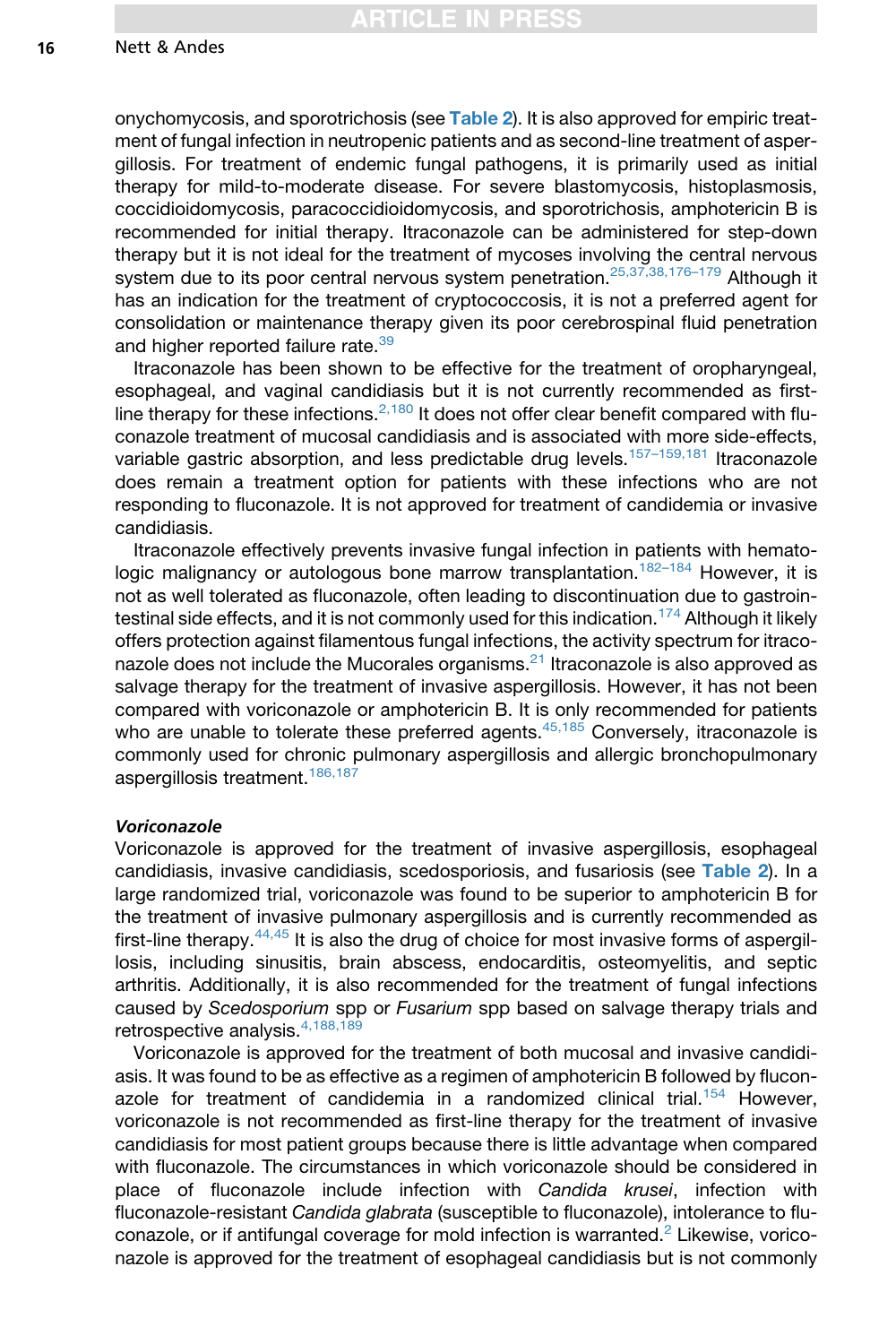used for this indication with the exception of candidiasis due to fluconazole-resistant organisms.[160](#page-28-0)

## Posaconazole

Posaconazole is approved for the treatment of oropharyngeal candidiasis and prophy-laxis for invasive fungal infection (see [Table 2](#page-5-0)). Clinical trials have shown posaconazole to be as effective or more effective for prevention of invasive fungal infection, when compared with fluconazole or itraconazole.<sup>[144,175](#page-27-0)</sup> Studies have included stem cell transplant recipients with graft-versus-host disease and neutropenic patients. Given its extended spectrum of activity, posaconazole protects against many filamentous fungal pathogens in addition to invasive candidiasis. Posaconazole is also approved for treatment of oropharyngeal candidiasis based on noninferiority to flucon-azole and effectiveness for azole-refractory cases.<sup>[164,190,191](#page-28-0)</sup> It is not recommended as first-line therapy but may be an alternative for patients intolerant of other medications or with infection caused by resistant organisms. A randomized trial examining the utility of posaconazole for treatment of invasive aspergillosis is ongoing.

### Isavuconazole

Isavuconazole is approved for the treatment of invasive aspergillosis and invasive mucormycosis (see [Table 2](#page-5-0)). The indication for treatment of aspergillosis is based on results of a large randomized, controlled trial comparing isavuconazole and voriconazole for treatment of invasive aspergillosis and other mold infections ([www.fda.gov\)](http://www.fda.gov). For all subjects and the subset with aspergillosis, both all-cause mortality and treatment success were similar and isavuconazole met noninferiority criteria. Isavuconazole is also approved for treatment of mucormycosis based on an open-label noncomparative trial which included subjects with refractory mucormycosis and subjects who had not received prior therapy ([www.fda.gov\)](http://www.fda.gov). When examining overall response and all-cause mortality, results for isavuconazole-treated subjects (31% and 38%, respectively) were similar to those reported in prior investigations for amphotericin B and posaconazole.

## **Toxicities**

In general, the triazole drugs are fairly well-tolerated. As a drug class, the most com-mon side-effects include rash, headache, or gastrointestinal upset.<sup>[172,192,193](#page-28-0)</sup> Hepatotoxicity, marked by elevation of liver chemistry tests and, less commonly, liver failure, is the most common and serious class effect. Voriconazole poses the highest risk (31%), whereas itraconazole, posaconazole, and isavuconazole present lower risks (10%–20%). Monitoring of liver chemistry tests during azole use is recommended but infrequently results in drug discontinuation.<sup>[50](#page-21-0)</sup> Voriconazole has several unique side-effects, including a photosensitive skin rash, reversible visual changes (photop-sia), and fluoride-associated bone toxicity.<sup>[44](#page-21-0)</sup> The former has also been linked to skin malignancy in the setting of prolonged use. With the exception of isavuconazole, the azole drugs cause QT prolongation, presenting a risk for arrhythmia, especially in the setting of drug-drug interactions.<sup>[51](#page-21-0)</sup> In contrast, isavuconazole is associated with QT shortening and is contraindicated for patients with familial short QT syndrome. $85$ The azole drugs are contraindicated in pregnancy due to an established link to birth defects.[46,61](#page-21-0)

### Drug–drug interactions

Of the antifungal drug classes, the triazole drugs have the highest potential for serious drug–drug reactions. They are substrates and inhibitors of various hepatic CYP450 metabolic enzymes and have the potential for hundreds of drug–drug interactions.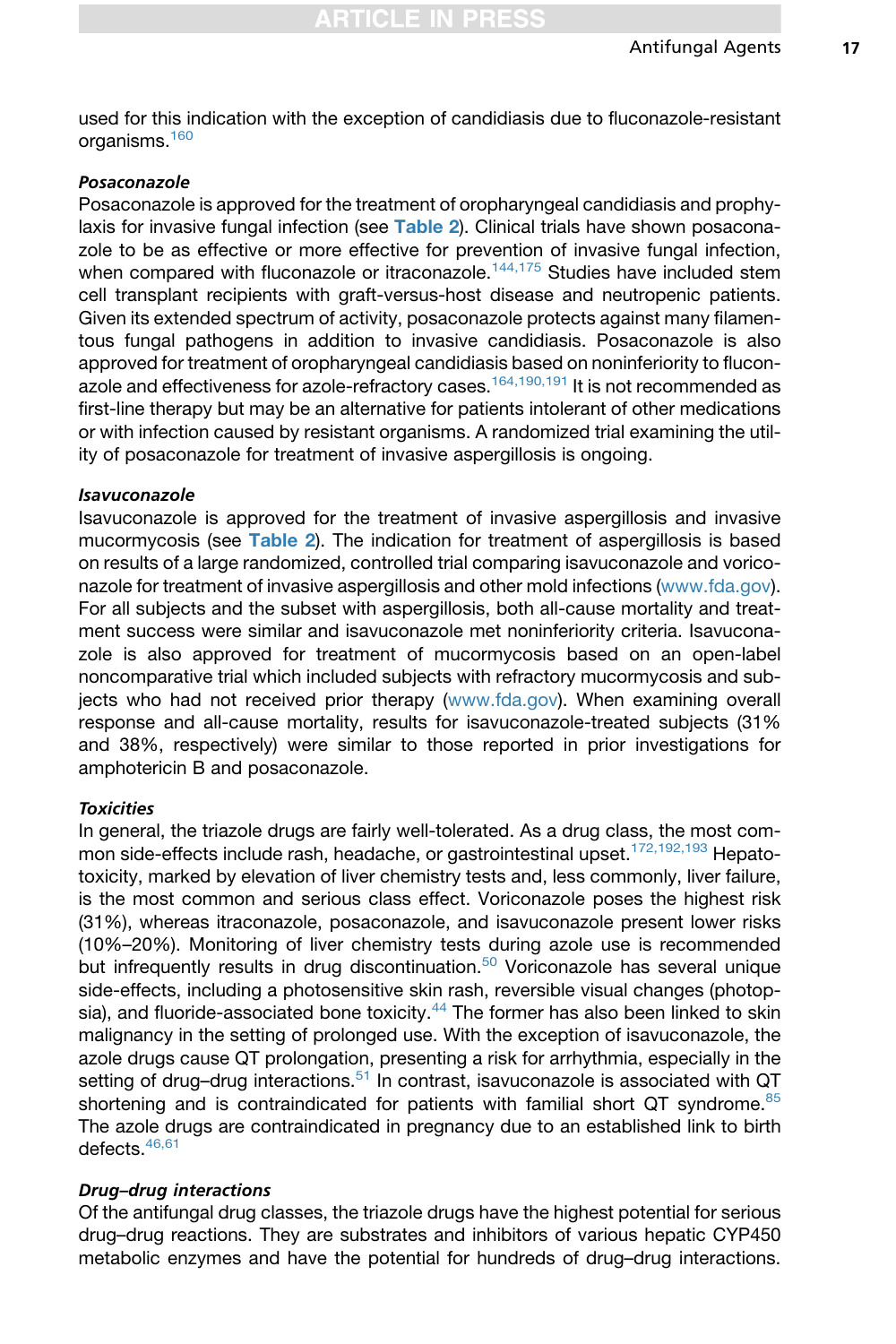The possible drug–drug interactions vary by individual drug because each has a variable affinity for the isoenzymes (CYP2C19, CYP3A4, CYP2C9).<sup>194</sup> As inhibitors of CYP450 enzymes, triazoles can impair metabolism of a coadministered drug, increasing the risk of toxicity. As substrates of the pathway, the concentrations of the triazoles can be substantially affected by concomitant use of medications that inhibit or induce the enzymes, as has been observed for itraconazole and voricona-zole.<sup>[195,196](#page-30-0)</sup> [Box 2](#page-8-0) lists commonly used classes of medications that have the potential for serious interactions if administered with azoles. Closely examining a patient's medication list is recommended before starting and stopping medications given the high potential for drug–drug interactions. Absorption of the itraconazole oral capsules and the posaconazole oral solution is optimized by gastric acidity (see previous discussion), so proton pump inhibitors and histamine-2 blockers should be avoided.<sup>[136–138](#page-26-0)</sup> Because the triazoles can cause QT prolongation, drug–drug interactions may be encountered by the additive effect of additional QT prolonging agents. Of note, isavuconazole is the only triazole that is not associated with QT prolongation.<sup>[85](#page-23-0)</sup>

# ECHINOCANDINS

The echinocandins are a class of semisynthetic lipopeptides composed of cyclic hexapeptides N-linked to a fatty acyl side chain (see [Fig. 1](#page-3-0)). The compounds disrupt the fungal cell wall by inhibiting the synthesis of  $\beta$ -1,3 glucan, a fungal cell wall polysaccharide essential for many fungi.[197](#page-30-0) For *Candida* spp, this results in fungicidal activity. For *Aspergillus* spp, the echinocandins inhibit cell wall growth primarily at the hyphal tip, producing a fungistatic effect.<sup>[198](#page-30-0)</sup> The 3 echinocandins currently available include caspofungin, micafungin, and anidulafungin.

# Spectrum of Activity and Resistance

Caspofungin, micafungin, and anidulafungin demonstrate very similar activities (see [Table 1](#page-4-0)). The agents display potent activity against many *Candida* spp, including *<sup>C</sup> albicans*, *C glabrata*, *C dubliniensis*, *C tropicalis*, and *C krusei*. [91,199,200](#page-24-0) For *C parapsilosis* and *C guilliermondii*, MICs are often higher but the echinocandins are often still useful agents for the treatment of these infections clinically.<sup>[201](#page-30-0)</sup> The echinocandins are active against many Aspergillus spp, although the activity is fungistatic.<sup>202-204</sup> Additionally, the echinocandins seem to potentiate the activity of triazoles against *Aspergillus* spp in preclinical models.[205,206](#page-30-0) The spectrum of activity for the echinocandins does not include *Cryptococcus* spp, endemic dimorphic fungi, Mucorales, *Fusarium* spp, or *Scedosporium* spp.[15,21,74](#page-19-0) Resistance to *Candida* spp is relatively low, less than 3%, and is primarily mediated by mutations in 2 conserved regions of the gene-encoding glucan synthase, the echinocandin drug target. $93$  Of note, resistance rates for *Candida glabrata* have been increasing and are now reported at rates ranging from 3% to  $15\%$ .<sup>[207](#page-30-0)</sup>

# Pharmacology

The pharmacokinetic and pharmacodynamic profiles of the echinocandin drugs are quite similar.<sup>10,208-210</sup> The agents are poorly absorbed through the gastrointestinal system and are thus only available in parenteral formulations (see [Table 2](#page-5-0)). They can be dosed once daily given their long half-lives (10–26 h).<sup>[10,11](#page-19-0)</sup> Animal studies show the echinocandins demonstrate optimal efficacy following administration of large doses given infrequently.<sup>211-214</sup>

The echinocandins have limited distribution to the central nervous system. Low con-centrations are found in the cerebrospinal fluid and eye.<sup>[10,11](#page-19-0)</sup> Therefore, the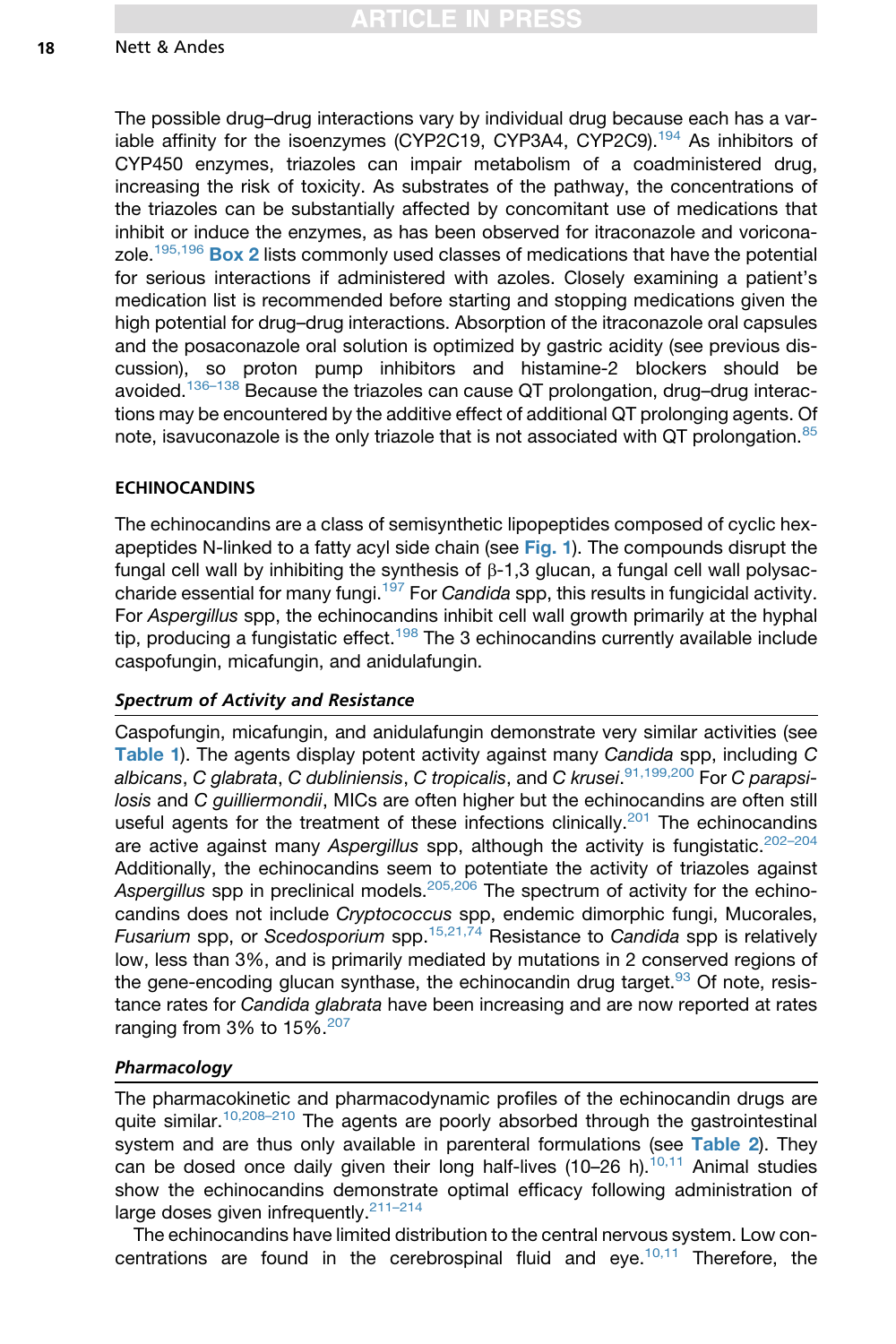echinocandins are not ideal agents for infections involving these compartments, such as meningitis or endophthalmitis. The echinocandins are primarily eliminated through nonenzymatic degradation to inactive products.<sup>[209](#page-31-0)</sup> Excretion of the breakdown products is predominantly via the fecal route. Only low concentrations of active drugs are excreted in the urine and caution should be used with treatment of urinary tract infections. Although the echinocandins are not significantly metabolized by the CYP450 enzymes, caspofungin and micafungin undergo hepatic metabolism and dose reduction is recommended for patients with hepatic dysfunction receiving caspofungin. $215$ 

# Clinical Indications

Drugs of the echinocandin class are effective for prevention of invasive fungal infection, empiric treatment of fungal infection, and treatment of candidi $a$ sis<sup>[155,161–163,165,216–222](#page-27-0)</sup> (see [Table 2](#page-5-0)). Due to their similar activities, caspofungin, micafungin, and anidulafungin are generally used interchangeably.<sup>[2](#page-19-0)</sup> The echinocandins are recommended as first-line agents for the treatment of candidemia and invasive candidiasis based on a meta-analysis of randomized trials showing improved survival with this drug class compared with amphotericin B or triazoles.<sup>[155,156,223](#page-27-0)</sup> The echinocandins also have indications for mucosal (oropharyngeal or esophageal) candidiasis based on trials demonstrating efficacy similar to amphotericin B and fluconazole.[161,162,165,219](#page-28-0) However, as parenteral agents, they are not commonly used for this indication.

Although the echinocandins have not been shown to be effectivefor primary treatment of aspergillosis in a randomized trial, caspofungin has an indication for the treatment of refractory aspergillosis based on salvage therapy investigations.<sup>224,225</sup> Guidelines currently recommend caspofungin or micafungin only as second-line agents.<sup>[45](#page-21-0)</sup> There has been interest in using the echinocandins as adjuvant antifungals for treatment of aspergillosis.<sup>206,226,227</sup> A randomized, controlled trial comparing voriconazole monotherapy and combination therapy with anidulafungin found a trend toward improved outcome in the combination therapy group in a post hoc subgroup analysis. However, this difference did not meet statistical significance to establish superiority.<sup>228</sup> Therefore, there are still only limited data to support the use of combination therapy for the treatment of aspergillosis. Micafungin has approval for prophylaxis of invasive fungal infection based on a randomized trial comparing it to fluconazole in hematopoietic stem cell transplant recipients.<sup>[222](#page-31-0)</sup> It was found to prevent candidiasis and aspergillosis. For patients with neutropenic fever and suspected fungal infection, caspofungin demonstrated therapeutic efficacy with fewer side-effects than amphotericin  $B^{223}$  $B^{223}$  $B^{223}$  Caspofungin has approval for empiric treatment of fungal infection for this population.

### **Toxicities**

Echinocandins are generally well-tolerated and patients experience very few side effects. The most commonly experienced adverse reactions include gastrointestinal upset, headache, elevation of liver (aminotransferase) tests, or mild infusion reaction.<sup>[10,199,200](#page-19-0)</sup>

## Drug–Drug Interactions

Echinocandins demonstrate very few drug–drug interactions because they are not metabolized through the CYP450 enzymatic pathways (see **[Box 2](#page-8-0)).**<sup>[10,199,200](#page-19-0)</sup> Caspofungin has been shown to use the OATP-1B1 transporter, which is also used by other drugs, such as rifampin.<sup>[229](#page-32-0)</sup> Therefore, reduction of caspofungin is recommended in the setting of inducers of this enzyme, including rifampin, phenytoin, or dexametha-sone.<sup>[210](#page-31-0)</sup> Mild interactions with the immunosuppressants tacrolimus and cyclosporine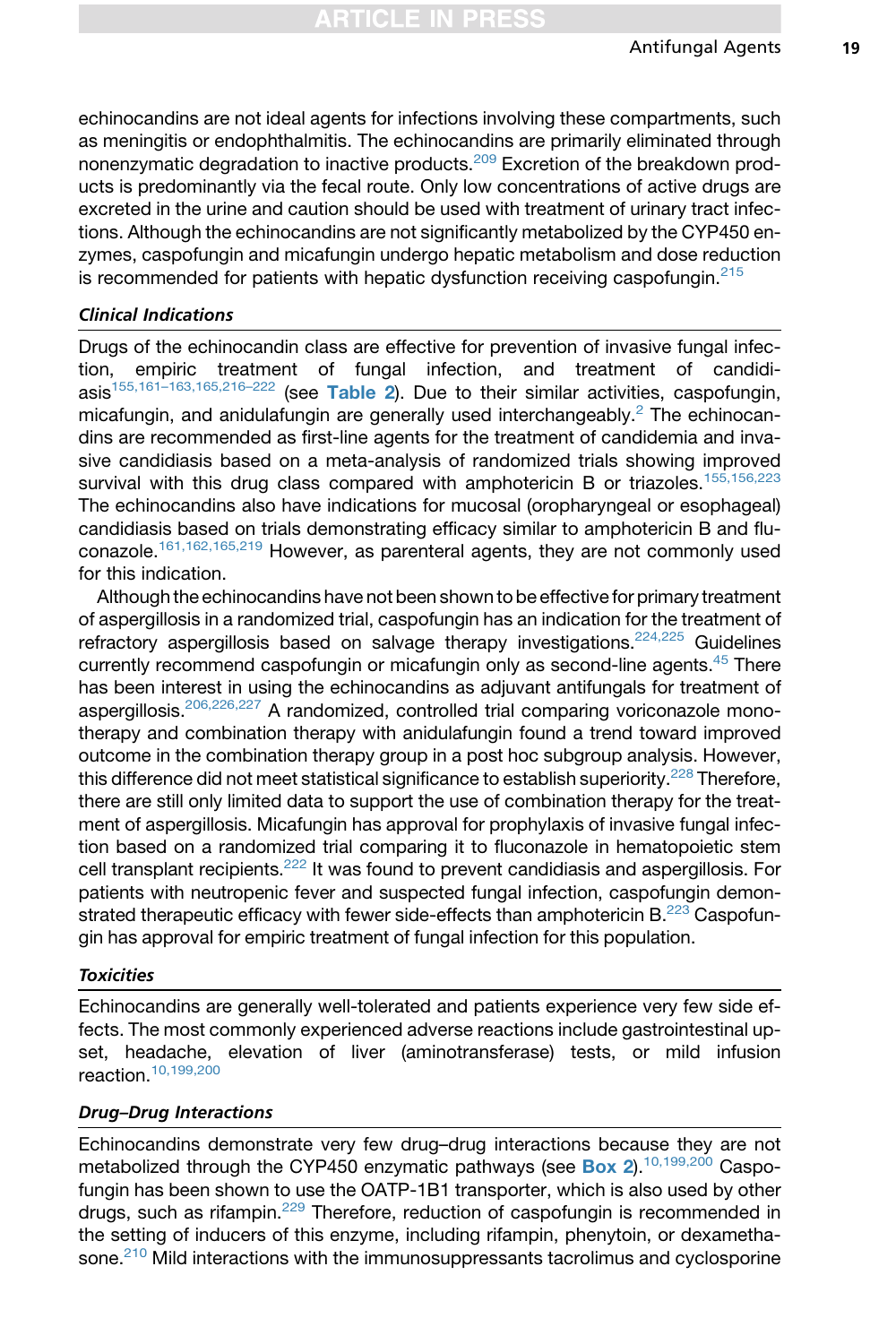<span id="page-19-0"></span>are predicted and monitoring of these drug levels is recommendation with coadministration.

## **REFERENCES**

- 1. [McNeil MM, Nash SL, Hajjeh RA, et al. Trends in mortality due to invasive](http://refhub.elsevier.com/S0891-5520(15)00101-4/sref1) [mycotic diseases in the united states, 1980-1997. Clin Infect Dis 2001;33\(5\):](http://refhub.elsevier.com/S0891-5520(15)00101-4/sref1) [641–7.](http://refhub.elsevier.com/S0891-5520(15)00101-4/sref1)
- 2. [Pappas PG, Kauffman CA, Andes D, et al. Clinical practice guidelines for the](http://refhub.elsevier.com/S0891-5520(15)00101-4/sref2) [management of candidiasis: 2009 update by the Infectious Diseases Society](http://refhub.elsevier.com/S0891-5520(15)00101-4/sref2) [of America. Clin Infect Dis 2009;48\(5\):503–35](http://refhub.elsevier.com/S0891-5520(15)00101-4/sref2).
- 3. [Bates DW, Su L, Yu DT, et al. Mortality and costs of acute renal failure associated](http://refhub.elsevier.com/S0891-5520(15)00101-4/sref3) [with amphotericin B therapy. Clin Infect Dis 2001;32\(5\):686–93.](http://refhub.elsevier.com/S0891-5520(15)00101-4/sref3)
- 4. [Johnson LB, Kauffman CA. Voriconazole: a new triazole antifungal agent. Clin](http://refhub.elsevier.com/S0891-5520(15)00101-4/sref4) [Infect Dis 2003;36\(5\):630–7.](http://refhub.elsevier.com/S0891-5520(15)00101-4/sref4)
- 5. [Nagappan V, Deresinski S. Reviews of anti-infective agents: posaconazole: a](http://refhub.elsevier.com/S0891-5520(15)00101-4/sref5) [broad-spectrum triazole antifungal agent. Clin Infect Dis 2007;45\(12\):1610–7.](http://refhub.elsevier.com/S0891-5520(15)00101-4/sref5)
- 6. [Zimmermann T, Yeates RA, Laufen H, et al. Influence of concomitant food intake](http://refhub.elsevier.com/S0891-5520(15)00101-4/sref6) [on the oral absorption of two triazole antifungal agents, itraconazole and flucon](http://refhub.elsevier.com/S0891-5520(15)00101-4/sref6)[azole. Eur J Clin Pharmacol 1994;46\(2\):147–50.](http://refhub.elsevier.com/S0891-5520(15)00101-4/sref6)
- 7. [Warn PA, Sharp A, Parmar A, et al. Pharmacokinetics and pharmacodynamics](http://refhub.elsevier.com/S0891-5520(15)00101-4/sref7) [of a novel triazole, isavuconazole: mathematical modeling, importance of tissue](http://refhub.elsevier.com/S0891-5520(15)00101-4/sref7) [concentrations, and impact of immune status on antifungal effect. Antimicrob](http://refhub.elsevier.com/S0891-5520(15)00101-4/sref7) [Agents Chemother 2009;53\(8\):3453–61.](http://refhub.elsevier.com/S0891-5520(15)00101-4/sref7)
- 8. Merck & Co. Inc. Noxafil (posaconazole) [package insert]. Whitehouse Station, NJ: Merck & Co. Inc; 2014.
- 9. [Pascual A, Calandra T, Bolay S, et al. Voriconazole therapeutic drug monitoring](http://refhub.elsevier.com/S0891-5520(15)00101-4/sref9) [in patients with invasive mycoses improves efficacy and safety outcomes. Clin](http://refhub.elsevier.com/S0891-5520(15)00101-4/sref9) [Infect Dis 2008;46\(2\):201–11](http://refhub.elsevier.com/S0891-5520(15)00101-4/sref9).
- 10. [Dodds Ashley ES, Lewis R, Lewis JS, et al. Pharmacology of systemic antifungal](http://refhub.elsevier.com/S0891-5520(15)00101-4/sref10) [agents. Clin Infect Dis 2006;43\(S1\):S28–39.](http://refhub.elsevier.com/S0891-5520(15)00101-4/sref10)
- 11. [Okugawa S, Ota Y, Tatsuno K, et al. A case of invasive central nervous system](http://refhub.elsevier.com/S0891-5520(15)00101-4/sref11) [aspergillosis treated with micafungin with monitoring of micafungin concentra](http://refhub.elsevier.com/S0891-5520(15)00101-4/sref11)[tions in the cerebrospinal fluid. Scand J Infect Dis 2007;39\(4\):344–6](http://refhub.elsevier.com/S0891-5520(15)00101-4/sref11).
- 12. [Gallis HA, Drew RH, Pickard WW. Amphotericin B: 30 years of clinical experi](http://refhub.elsevier.com/S0891-5520(15)00101-4/sref12)[ence. Rev Infect Dis 1990;12\(2\):308–29](http://refhub.elsevier.com/S0891-5520(15)00101-4/sref12).
- 13. [Arikan S, Rex JH. Lipid-based antifungal agents: current status. Curr Pharm Des](http://refhub.elsevier.com/S0891-5520(15)00101-4/sref13) [2001;7\(5\):393–415](http://refhub.elsevier.com/S0891-5520(15)00101-4/sref13).
- 14. [Pfaller MA, Diekema DJ, Messer SA, et al. In vitro activities of voriconazole, pos](http://refhub.elsevier.com/S0891-5520(15)00101-4/sref14)[aconazole, and four licensed systemic antifungal agents against](http://refhub.elsevier.com/S0891-5520(15)00101-4/sref14) Candida spe[cies infrequently isolated from blood. J Clin Microbiol 2003;41\(1\):78–83](http://refhub.elsevier.com/S0891-5520(15)00101-4/sref14).
- 15. [Diekema DJ, Messer SA, Hollis RJ, et al. Activities of caspofungin, itraconazole,](http://refhub.elsevier.com/S0891-5520(15)00101-4/sref15) [posaconazole, ravuconazole, voriconazole, and amphotericin B against 448](http://refhub.elsevier.com/S0891-5520(15)00101-4/sref15) [recent clinical isolates of filamentous fungi. J Clin Microbiol 2003;41\(8\):3623–6.](http://refhub.elsevier.com/S0891-5520(15)00101-4/sref15)
- 16. [Pfaller MA, Messer SA, Boyken L, et al. Global trends in the antifungal suscep](http://refhub.elsevier.com/S0891-5520(15)00101-4/sref16)tibility of Cryptococcus neoformans [\(1990 to 2004\). J Clin Microbiol 2005;43\(5\):](http://refhub.elsevier.com/S0891-5520(15)00101-4/sref16) [2163–7.](http://refhub.elsevier.com/S0891-5520(15)00101-4/sref16)
- 17. [Sabatelli F, Patel R, Mann PA, et al. In vitro activities of posaconazole, flucona](http://refhub.elsevier.com/S0891-5520(15)00101-4/sref17)[zole, itraconazole, voriconazole, and amphotericin B against a large collection](http://refhub.elsevier.com/S0891-5520(15)00101-4/sref17) [of clinically important molds and yeasts. Antimicrob Agents Chemother 2006;](http://refhub.elsevier.com/S0891-5520(15)00101-4/sref17) [50\(6\):2009–15.](http://refhub.elsevier.com/S0891-5520(15)00101-4/sref17)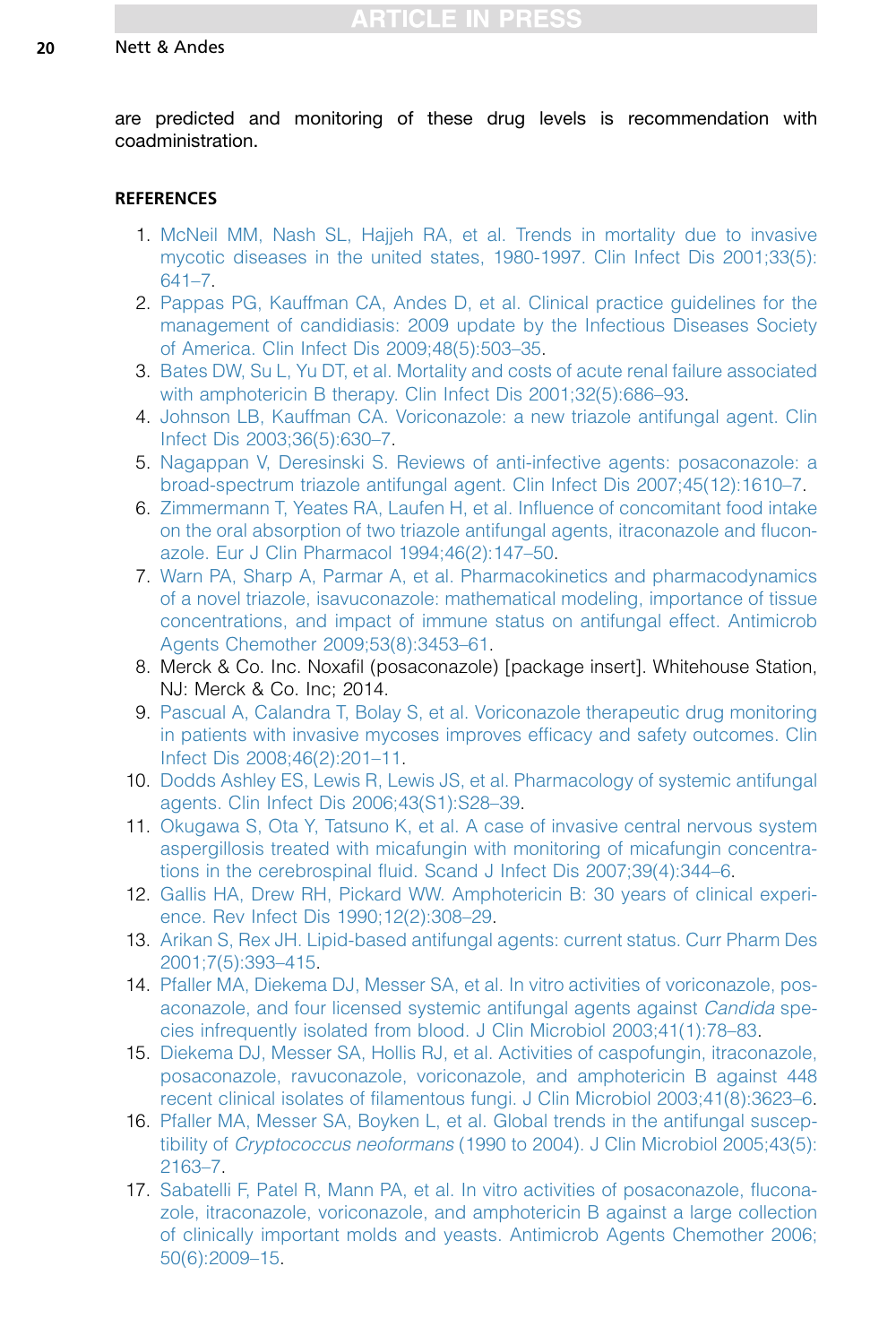- <span id="page-20-0"></span>18. [Li RK, Ciblak MA, Nordoff N, et al. In vitro activities of voriconazole, itraconazole,](http://refhub.elsevier.com/S0891-5520(15)00101-4/sref18) and amphotericin B against [Blastomyces dermatitidis, Coccidioides immitis](http://refhub.elsevier.com/S0891-5520(15)00101-4/sref18), and Histoplasma capsulatum[. Antimicrob Agents Chemother 2000;44\(6\):1734–6.](http://refhub.elsevier.com/S0891-5520(15)00101-4/sref18)
- 19. [McGinnis MR, Nordoff N, Li RK, et al.](http://refhub.elsevier.com/S0891-5520(15)00101-4/sref19) Sporothrix schenckii sensitivity to vorico[nazole, itraconazole and amphotericin B. Med Mycol 2001;39\(4\):369–71.](http://refhub.elsevier.com/S0891-5520(15)00101-4/sref19)
- 20. [Meletiadis J, Meis JF, Mouton JW, et al. In vitro activities of new and conventional](http://refhub.elsevier.com/S0891-5520(15)00101-4/sref20) [antifungal agents against clinical](http://refhub.elsevier.com/S0891-5520(15)00101-4/sref20) Scedosporium isolates. Antimicrob Agents [Chemother 2002;46\(1\):62–8.](http://refhub.elsevier.com/S0891-5520(15)00101-4/sref20)
- 21. [Almyroudis NG, Sutton DA, Fothergill AW, et al. In vitro susceptibilities of 217](http://refhub.elsevier.com/S0891-5520(15)00101-4/sref21) [clinical isolates of zygomycetes to conventional and new antifungal agents. Anti](http://refhub.elsevier.com/S0891-5520(15)00101-4/sref21)[microb Agents Chemother 2007;51\(7\):2587–90.](http://refhub.elsevier.com/S0891-5520(15)00101-4/sref21)
- 22. [Thompson GR 3rd, Cadena J, Patterson TF. Overview of antifungal agents. Clin](http://refhub.elsevier.com/S0891-5520(15)00101-4/sref22) [Chest Med 2009;30\(2\):203–15, v.](http://refhub.elsevier.com/S0891-5520(15)00101-4/sref22)
- 23. [Andes D, Stamsted T, Conklin R. Pharmacodynamics of amphotericin B in a](http://refhub.elsevier.com/S0891-5520(15)00101-4/sref23) [neutropenic-mouse disseminated-candidiasis model. Antimicrob Agents Che](http://refhub.elsevier.com/S0891-5520(15)00101-4/sref23)[mother 2001;45\(3\):922–6](http://refhub.elsevier.com/S0891-5520(15)00101-4/sref23).
- 24. [Andes D, Safdar N, Marchillo K, et al. Pharmacokinetic-pharmacodynamic com](http://refhub.elsevier.com/S0891-5520(15)00101-4/sref24)[parison of amphotericin B \(AMB\) and two lipid-associated AMB preparations,](http://refhub.elsevier.com/S0891-5520(15)00101-4/sref24) [liposomal AMB and AMB lipid complex, in murine candidiasis models. Antimi](http://refhub.elsevier.com/S0891-5520(15)00101-4/sref24)[crob Agents Chemother 2006;50\(2\):674–84](http://refhub.elsevier.com/S0891-5520(15)00101-4/sref24).
- 25. [Chapman SW, Dismukes WE, Proia LA, et al. Clinical practice guidelines for the](http://refhub.elsevier.com/S0891-5520(15)00101-4/sref25) [management of blastomycosis: 2008 update by the Infectious Diseases Society](http://refhub.elsevier.com/S0891-5520(15)00101-4/sref25) [of America. Clin Infect Dis 2008;46\(12\):1801–12](http://refhub.elsevier.com/S0891-5520(15)00101-4/sref25).
- 26. [Atkinson AJ Jr, Bennett JE. Amphotericin B pharmacokinetics in humans. Anti](http://refhub.elsevier.com/S0891-5520(15)00101-4/sref26)[microb Agents Chemother 1978;13\(2\):271–6.](http://refhub.elsevier.com/S0891-5520(15)00101-4/sref26)
- 27. [Groll AH, Giri N, Petraitis V, et al. Comparative efficacy and distribution of lipid](http://refhub.elsevier.com/S0891-5520(15)00101-4/sref27) [formulations of amphotericin B in experimental](http://refhub.elsevier.com/S0891-5520(15)00101-4/sref27) Candida albicans infection of the [central nervous system. J Infect Dis 2000;182\(1\):274–82](http://refhub.elsevier.com/S0891-5520(15)00101-4/sref27).
- 28. [Vogelsinger H, Weiler S, Djanani A, et al. Amphotericin B tissue distribution in](http://refhub.elsevier.com/S0891-5520(15)00101-4/sref28) [autopsy material after treatment with liposomal amphotericin B and amphoteri](http://refhub.elsevier.com/S0891-5520(15)00101-4/sref28)[cin B colloidal dispersion. J Antimicrob Chemother 2006;57\(6\):1153–60.](http://refhub.elsevier.com/S0891-5520(15)00101-4/sref28)
- 29. [Bekersky I, Fielding RM, Dressler DE, et al. Pharmacokinetics, excretion, and](http://refhub.elsevier.com/S0891-5520(15)00101-4/sref29) [mass balance of liposomal amphotericin B \(AmBisome\) and amphotericin B de](http://refhub.elsevier.com/S0891-5520(15)00101-4/sref29)[oxycholate in humans. Antimicrob Agents Chemother 2002;46\(3\):828–33.](http://refhub.elsevier.com/S0891-5520(15)00101-4/sref29)
- 30. [Ostrosky-Zeichner L, Marr KA, Rex JH, et al. Amphotericin B: time for a new](http://refhub.elsevier.com/S0891-5520(15)00101-4/sref30) ["gold standard". Clin Infect Dis 2003;37\(3\):415–25](http://refhub.elsevier.com/S0891-5520(15)00101-4/sref30).
- 31. [Hamill RJ. Amphotericin B formulations: a comparative review of efficacy and](http://refhub.elsevier.com/S0891-5520(15)00101-4/sref31) [toxicity. Drugs 2013;73\(9\):919–34.](http://refhub.elsevier.com/S0891-5520(15)00101-4/sref31)
- 32. [Oppenheim BA, Herbrecht R, Kusne S. The safety and efficacy of amphotericin](http://refhub.elsevier.com/S0891-5520(15)00101-4/sref32) [B colloidal dispersion in the treatment of invasive mycoses. Clin Infect Dis 1995;](http://refhub.elsevier.com/S0891-5520(15)00101-4/sref32) [21\(5\):1145–53](http://refhub.elsevier.com/S0891-5520(15)00101-4/sref32).
- 33. [Walsh TJ, Hiemenz JW, Seibel NL, et al. Amphotericin B lipid complex for inva](http://refhub.elsevier.com/S0891-5520(15)00101-4/sref33)[sive fungal infections: analysis of safety and efficacy in 556 cases. Clin Infect](http://refhub.elsevier.com/S0891-5520(15)00101-4/sref33) [Dis 1998;26\(6\):1383–96](http://refhub.elsevier.com/S0891-5520(15)00101-4/sref33).
- 34. [Tollemar J, Andersson S, Ringden O, et al. A retrospective clinical comparison](http://refhub.elsevier.com/S0891-5520(15)00101-4/sref34) [between antifungal treatment with liposomal amphotericin B \(AmBisome\) and](http://refhub.elsevier.com/S0891-5520(15)00101-4/sref34) [conventional amphotericin B in transplant recipients. Mycoses 1992;35\(9–10\):](http://refhub.elsevier.com/S0891-5520(15)00101-4/sref34) [215–20.](http://refhub.elsevier.com/S0891-5520(15)00101-4/sref34)
- 35. [Linder N, Klinger G, Shalit I, et al. Treatment of Candidaemia in premature in](http://refhub.elsevier.com/S0891-5520(15)00101-4/sref35)[fants: comparison of three amphotericin B preparations. J Antimicrob Chemo](http://refhub.elsevier.com/S0891-5520(15)00101-4/sref35)[ther 2003;52\(4\):663–7](http://refhub.elsevier.com/S0891-5520(15)00101-4/sref35).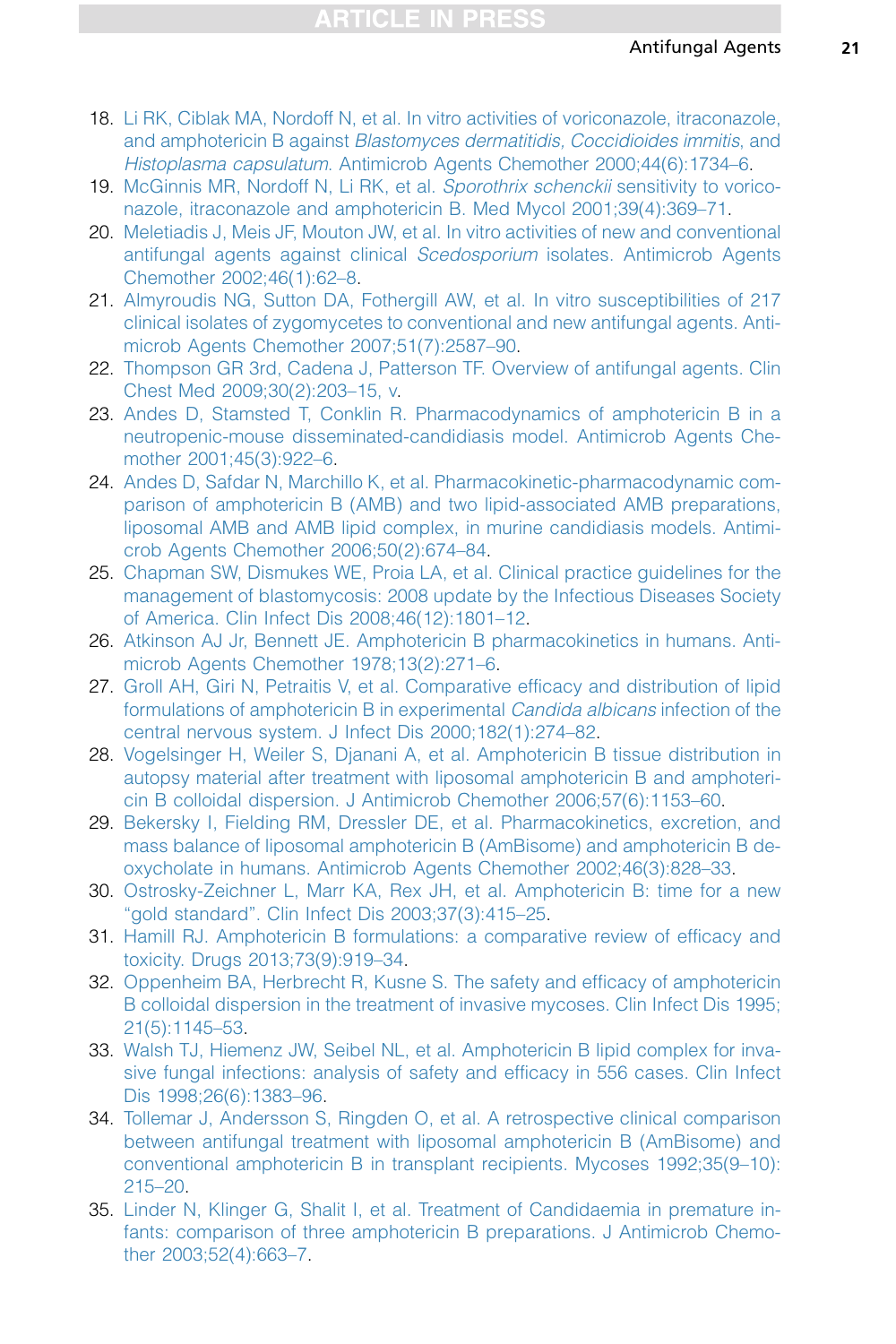- <span id="page-21-0"></span>36. [Casado JL, Quereda C, Oliva J, et al. Candidal meningitis in HIV-infected pa](http://refhub.elsevier.com/S0891-5520(15)00101-4/sref36)[tients: analysis of 14 cases. Clin Infect Dis 1997;25\(3\):673–6.](http://refhub.elsevier.com/S0891-5520(15)00101-4/sref36)
- 37. [Wheat LJ, Freifeld AG, Kleiman MB, et al. Clinical practice guidelines for the](http://refhub.elsevier.com/S0891-5520(15)00101-4/sref37) [management of patients with histoplasmosis: 2007 update by the Infectious Dis](http://refhub.elsevier.com/S0891-5520(15)00101-4/sref37)[eases Society of America. Clin Infect Dis 2007;45\(7\):807–25](http://refhub.elsevier.com/S0891-5520(15)00101-4/sref37).
- 38. [Galgiani JN, Ampel NM, Blair JE, et al. Coccidioidomycosis. Clin Infect Dis](http://refhub.elsevier.com/S0891-5520(15)00101-4/sref38) [2005;41\(9\):1217–23](http://refhub.elsevier.com/S0891-5520(15)00101-4/sref38).
- 39. [Perfect JR, Dismukes WE, Dromer F, et al. Clinical practice guidelines for the](http://refhub.elsevier.com/S0891-5520(15)00101-4/sref39) [management of cryptococcal disease: 2010 update by the Infectious Diseases](http://refhub.elsevier.com/S0891-5520(15)00101-4/sref39) [Society of America. Clin Infect Dis 2010;50\(3\):291–322](http://refhub.elsevier.com/S0891-5520(15)00101-4/sref39).
- 40. [Bennett JE, Dismukes WE, Duma RJ, et al. A comparison of amphotericin B](http://refhub.elsevier.com/S0891-5520(15)00101-4/sref40) [alone and combined with flucytosine in the treatment of cryptococcal meningitis.](http://refhub.elsevier.com/S0891-5520(15)00101-4/sref40) [N Engl J Med 1979;301\(3\):126–31.](http://refhub.elsevier.com/S0891-5520(15)00101-4/sref40)
- 41. [Saag MS, Cloud GA, Graybill JR, et al. A comparison of itraconazole versus flu](http://refhub.elsevier.com/S0891-5520(15)00101-4/sref41)[conazole as maintenance therapy for AIDS-associated cryptococcal meningitis.](http://refhub.elsevier.com/S0891-5520(15)00101-4/sref41) [National Institute of Allergy and Infectious Diseases Mycoses Study Group. Clin](http://refhub.elsevier.com/S0891-5520(15)00101-4/sref41) [Infect Dis 1999;28\(2\):291–6.](http://refhub.elsevier.com/S0891-5520(15)00101-4/sref41)
- 42. [Spellberg B, Walsh TJ, Kontoyiannis DP, et al. Recent advances in the management](http://refhub.elsevier.com/S0891-5520(15)00101-4/sref42) [of mucormycosis: from bench to bedside. Clin Infect Dis 2009;48\(12\):1743–51](http://refhub.elsevier.com/S0891-5520(15)00101-4/sref42).
- 43. [Kauffman CA, Bustamante B, Chapman SW, et al. Clinical practice guidelines](http://refhub.elsevier.com/S0891-5520(15)00101-4/sref43) [for the management of sporotrichosis: 2007 update by the Infectious Diseases](http://refhub.elsevier.com/S0891-5520(15)00101-4/sref43) [Society of America. Clin Infect Dis 2007;45\(10\):1255–65](http://refhub.elsevier.com/S0891-5520(15)00101-4/sref43).
- 44. [Herbrecht R, Denning DW, Patterson TF, et al. Voriconazole versus amphotericin](http://refhub.elsevier.com/S0891-5520(15)00101-4/sref44) [B for primary therapy of invasive aspergillosis. N Engl J Med 2002;347\(6\):](http://refhub.elsevier.com/S0891-5520(15)00101-4/sref44) [408–15.](http://refhub.elsevier.com/S0891-5520(15)00101-4/sref44)
- 45. [Walsh TJ, Anaissie EJ, Denning DW, et al. Treatment of aspergillosis: clinical](http://refhub.elsevier.com/S0891-5520(15)00101-4/sref45) [practice guidelines of the Infectious Diseases Society of America. Clin Infect](http://refhub.elsevier.com/S0891-5520(15)00101-4/sref45) [Dis 2008;46\(3\):327–60](http://refhub.elsevier.com/S0891-5520(15)00101-4/sref45).
- 46. [Pursley TJ, Blomquist IK, Abraham J, et al. Fluconazole-induced congenital](http://refhub.elsevier.com/S0891-5520(15)00101-4/sref46) [anomalies in three infants. Clin Infect Dis 1996;22\(2\):336–40](http://refhub.elsevier.com/S0891-5520(15)00101-4/sref46).
- 47. [Clements JS Jr, Peacock JE Jr. Amphotericin B revisited: reassessment of](http://refhub.elsevier.com/S0891-5520(15)00101-4/sref47) [toxicity. Am J Med 1990;88\(5N\):22N–7N](http://refhub.elsevier.com/S0891-5520(15)00101-4/sref47).
- 48. [Cheng JT, Witty RT, Robinson RR, et al. Amphotericin B nephrotoxicity: increased](http://refhub.elsevier.com/S0891-5520(15)00101-4/sref48) [renal resistance and tubule permeability. Kidney Int 1982;22\(6\):626–33](http://refhub.elsevier.com/S0891-5520(15)00101-4/sref48).
- 49. [Patel R. Antifungal agents. Part I. Amphotericin B preparations and flucytosine.](http://refhub.elsevier.com/S0891-5520(15)00101-4/sref49) [Mayo Clin Proc 1998;73\(12\):1205–25.](http://refhub.elsevier.com/S0891-5520(15)00101-4/sref49)
- 50. [Girois SB, Chapuis F, Decullier E, et al. Adverse effects of antifungal therapies in](http://refhub.elsevier.com/S0891-5520(15)00101-4/sref50) [invasive fungal infections: review and meta-analysis. Eur J Clin Microbiol Infect](http://refhub.elsevier.com/S0891-5520(15)00101-4/sref50) [Dis 2005;24\(2\):119–30](http://refhub.elsevier.com/S0891-5520(15)00101-4/sref50).
- 51. [Albengres E, Le Louet H, Tillement JP. Systemic antifungal agents. Drug interac](http://refhub.elsevier.com/S0891-5520(15)00101-4/sref51)[tions of clinical significance. Drug Saf 1998;18\(2\):83–97.](http://refhub.elsevier.com/S0891-5520(15)00101-4/sref51)
- 52. [Waldorf AR, Polak A. Mechanisms of action of 5-fluorocytosine. Antimicrob](http://refhub.elsevier.com/S0891-5520(15)00101-4/sref52) [Agents Chemother 1983;23\(1\):79–85.](http://refhub.elsevier.com/S0891-5520(15)00101-4/sref52)
- 53. [Tassel D, Madoff MA. Treatment of](http://refhub.elsevier.com/S0891-5520(15)00101-4/sref53) *Candida* sepsis and *Cryptococcus* meningi[tis with 5-fluorocytosine. A new antifungal agent. JAMA 1968;206\(4\):830–2.](http://refhub.elsevier.com/S0891-5520(15)00101-4/sref53)
- 54. [Dannaoui E, Meletiadis J, Mouton JW, et al. In vitro susceptibilities of zygomy](http://refhub.elsevier.com/S0891-5520(15)00101-4/sref54)[cetes to conventional and new antifungals. J Antimicrob Chemother 2003;](http://refhub.elsevier.com/S0891-5520(15)00101-4/sref54) [51\(1\):45–52.](http://refhub.elsevier.com/S0891-5520(15)00101-4/sref54)
- 55. [Sanglard D, Odds FC. Resistance of](http://refhub.elsevier.com/S0891-5520(15)00101-4/sref55) *Candida* species to antifungal agents: mo[lecular mechanisms and clinical consequences. Lancet Infect Dis 2002;2\(2\):](http://refhub.elsevier.com/S0891-5520(15)00101-4/sref55) [73–85.](http://refhub.elsevier.com/S0891-5520(15)00101-4/sref55)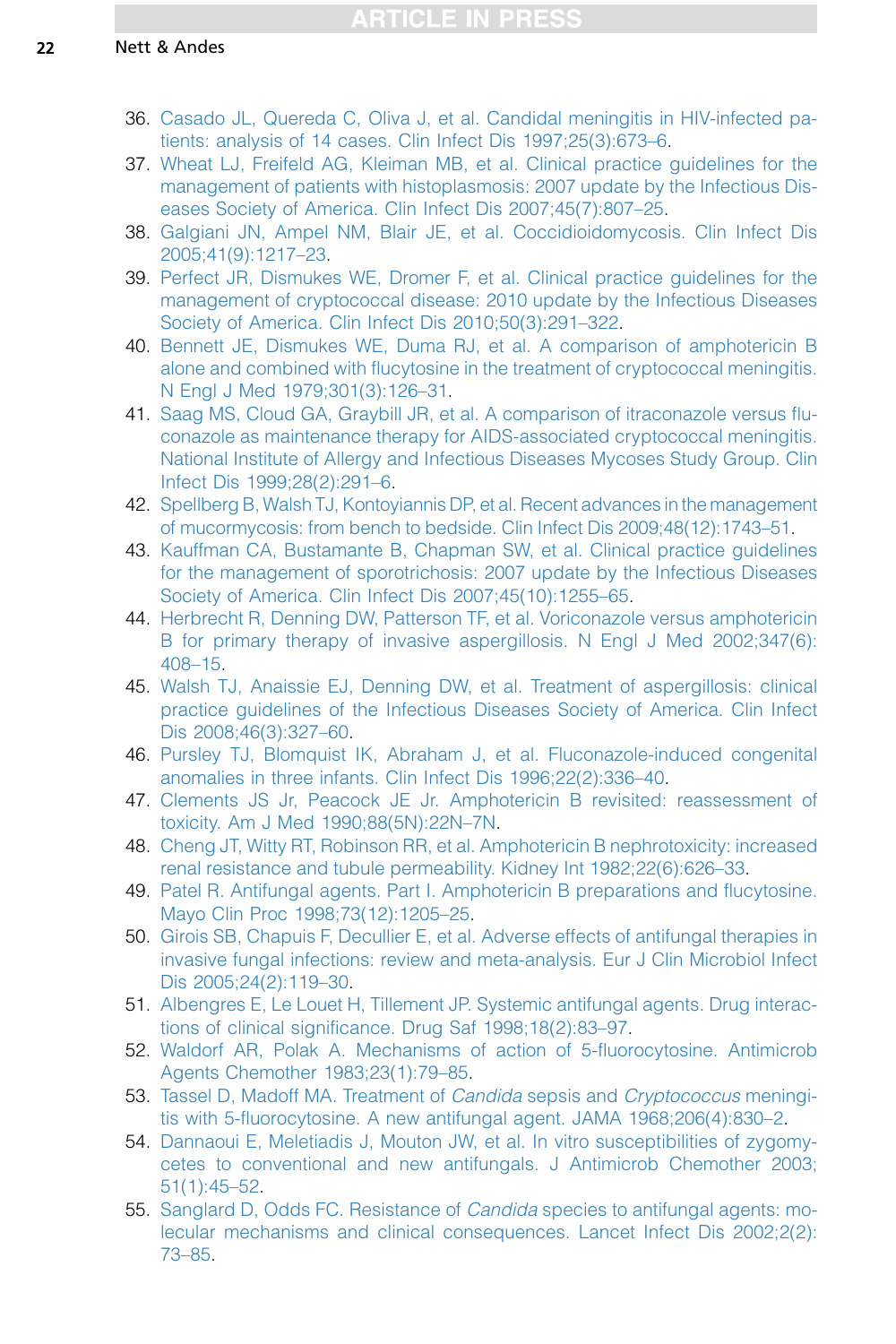- <span id="page-22-0"></span>56. [Kontoyiannis DP, Lewis RE. Antifungal drug resistance of pathogenic fungi. Lan](http://refhub.elsevier.com/S0891-5520(15)00101-4/sref56)[cet 2002;359\(9312\):1135–44.](http://refhub.elsevier.com/S0891-5520(15)00101-4/sref56)
- 57. [Schonebeck J, Polak A, Fernex M, et al. Pharmacokinetic studies on the oral](http://refhub.elsevier.com/S0891-5520(15)00101-4/sref57) [antimycotic agent 5-fluorocytosine in individuals with normal and impaired kid](http://refhub.elsevier.com/S0891-5520(15)00101-4/sref57)[ney function. Chemotherapy 1973;18\(6\):321–36](http://refhub.elsevier.com/S0891-5520(15)00101-4/sref57).
- 58. [Vermes A, Guchelaar HJ, Dankert J. Flucytosine: a review of its pharmacology,](http://refhub.elsevier.com/S0891-5520(15)00101-4/sref58) [clinical indications, pharmacokinetics, toxicity and drug interactions.](http://refhub.elsevier.com/S0891-5520(15)00101-4/sref58) [J Antimicrob Chemother 2000;46\(2\):171–9](http://refhub.elsevier.com/S0891-5520(15)00101-4/sref58).
- 59. [Cutler RE, Blair AD, Kelly MR. Flucytosine kinetics in subjects with normal and](http://refhub.elsevier.com/S0891-5520(15)00101-4/sref59) [impaired renal function. Clin Pharmacol Ther 1978;24\(3\):333–42.](http://refhub.elsevier.com/S0891-5520(15)00101-4/sref59)
- 60. [Kauffman CA, Frame PT. Bone marrow toxicity associated with 5-fluorocytosine](http://refhub.elsevier.com/S0891-5520(15)00101-4/sref60) [therapy. Antimicrob Agents Chemother 1977;11\(2\):244–7](http://refhub.elsevier.com/S0891-5520(15)00101-4/sref60).
- 61. [Moudgal VV, Sobel JD. Antifungal drugs in pregnancy: a review. Expert Opin](http://refhub.elsevier.com/S0891-5520(15)00101-4/sref61) [Drug Saf 2003;2\(5\):475–83](http://refhub.elsevier.com/S0891-5520(15)00101-4/sref61).
- 62. [Saag MS, Dismukes WE. Azole antifungal agents: emphasis on new triazoles.](http://refhub.elsevier.com/S0891-5520(15)00101-4/sref62) [Antimicrob Agents Chemother 1988;32\(1\):1–8](http://refhub.elsevier.com/S0891-5520(15)00101-4/sref62).
- 63. [Como JA, Dismukes WE. Oral azole drugs as systemic antifungal therapy.](http://refhub.elsevier.com/S0891-5520(15)00101-4/sref63) [N Engl J Med 1994;330\(4\):263–72](http://refhub.elsevier.com/S0891-5520(15)00101-4/sref63).
- 64. [Vanden Bossche H. Biochemical targets for antifungal azole derivatives: hy](http://refhub.elsevier.com/S0891-5520(15)00101-4/sref64)[pothesis on the mode of action. Curr Top Med Mycol 1985;1:313–51.](http://refhub.elsevier.com/S0891-5520(15)00101-4/sref64)
- 65. [Munayyer HK, Mann PA, Chau AS, et al. Posaconazole is a potent inhibitor of](http://refhub.elsevier.com/S0891-5520(15)00101-4/sref65) [sterol 14alpha-demethylation in yeasts and molds. Antimicrob Agents Chemo](http://refhub.elsevier.com/S0891-5520(15)00101-4/sref65)[ther 2004;48\(10\):3690–6.](http://refhub.elsevier.com/S0891-5520(15)00101-4/sref65)
- 66. [Heimark L, Shipkova P, Greene J, et al. Mechanism of azole antifungal activity as](http://refhub.elsevier.com/S0891-5520(15)00101-4/sref66) [determined by liquid chromatographic/mass spectrometric monitoring of ergos](http://refhub.elsevier.com/S0891-5520(15)00101-4/sref66)[terol biosynthesis. J Mass Spectrom 2002;37\(3\):265–9.](http://refhub.elsevier.com/S0891-5520(15)00101-4/sref66)
- 67. [Sanati H, Belanger P, Fratti R, et al. A new triazole, voriconazole \(UK-109,496\),](http://refhub.elsevier.com/S0891-5520(15)00101-4/sref67) [blocks sterol biosynthesis in](http://refhub.elsevier.com/S0891-5520(15)00101-4/sref67) Candida albicans and Candida krusei. Antimicrob [Agents Chemother 1997;41\(11\):2492–6](http://refhub.elsevier.com/S0891-5520(15)00101-4/sref67).
- 68. [Hitchcock CA, Dickinson K, Brown SB, et al. Interaction of azole antifungal an](http://refhub.elsevier.com/S0891-5520(15)00101-4/sref68)[tibiotics with cytochrome P-450-dependent 14 alpha-sterol demethylase puri](http://refhub.elsevier.com/S0891-5520(15)00101-4/sref68)fied from Candida albicans[. Biochem J 1990;266\(2\):475–80](http://refhub.elsevier.com/S0891-5520(15)00101-4/sref68).
- 69. [Pfaller MA, Messer SA, Boyken L, et al. In vitro activities of voriconazole, posa](http://refhub.elsevier.com/S0891-5520(15)00101-4/sref69)[conazole, and fluconazole against 4,169 clinical isolates of](http://refhub.elsevier.com/S0891-5520(15)00101-4/sref69) Candida spp. and Cryptococcus neoformans [collected during 2001 and 2002 in the ARTEMIS](http://refhub.elsevier.com/S0891-5520(15)00101-4/sref69) [global antifungal surveillance program. Diagn Microbiol Infect Dis 2004;48\(3\):](http://refhub.elsevier.com/S0891-5520(15)00101-4/sref69) [201–5](http://refhub.elsevier.com/S0891-5520(15)00101-4/sref69).
- 70. [Pfaller MA, Messer SA, Hollis RJ, et al. In vitro activities of posaconazole \(Sch](http://refhub.elsevier.com/S0891-5520(15)00101-4/sref70) [56592\) compared with those of itraconazole and fluconazole against 3,685 clin](http://refhub.elsevier.com/S0891-5520(15)00101-4/sref70)ical isolates of Candida spp. and [Cryptococcus neoformans](http://refhub.elsevier.com/S0891-5520(15)00101-4/sref70). Antimicrob Agents [Chemother 2001;45\(10\):2862–4.](http://refhub.elsevier.com/S0891-5520(15)00101-4/sref70)
- 71. [Gonzalez GM, Fothergill AW, Sutton DA, et al. In vitro activities of new and es](http://refhub.elsevier.com/S0891-5520(15)00101-4/sref71)[tablished triazoles against opportunistic filamentous and dimorphic fungi.](http://refhub.elsevier.com/S0891-5520(15)00101-4/sref71) [Med Mycol 2005;43\(3\):281–4](http://refhub.elsevier.com/S0891-5520(15)00101-4/sref71).
- 72. [Gonzalez GM, Sutton DA, Thompson E, et al. In vitro activities of approved and](http://refhub.elsevier.com/S0891-5520(15)00101-4/sref72) [investigational antifungal agents against 44 clinical isolates of basidiomycetous](http://refhub.elsevier.com/S0891-5520(15)00101-4/sref72) [fungi. Antimicrob Agents Chemother 2001;45\(2\):633–5.](http://refhub.elsevier.com/S0891-5520(15)00101-4/sref72)
- 73. [Sun QN, Fothergill AW, McCarthy DI, et al. In vitro activities of posaconazole,](http://refhub.elsevier.com/S0891-5520(15)00101-4/sref73) [itraconazole, voriconazole, amphotericin B, and fluconazole against 37 clin](http://refhub.elsevier.com/S0891-5520(15)00101-4/sref73)[ical isolates of zygomycetes. Antimicrob Agents Chemother 2002;46\(5\):](http://refhub.elsevier.com/S0891-5520(15)00101-4/sref73) [1581–2.](http://refhub.elsevier.com/S0891-5520(15)00101-4/sref73)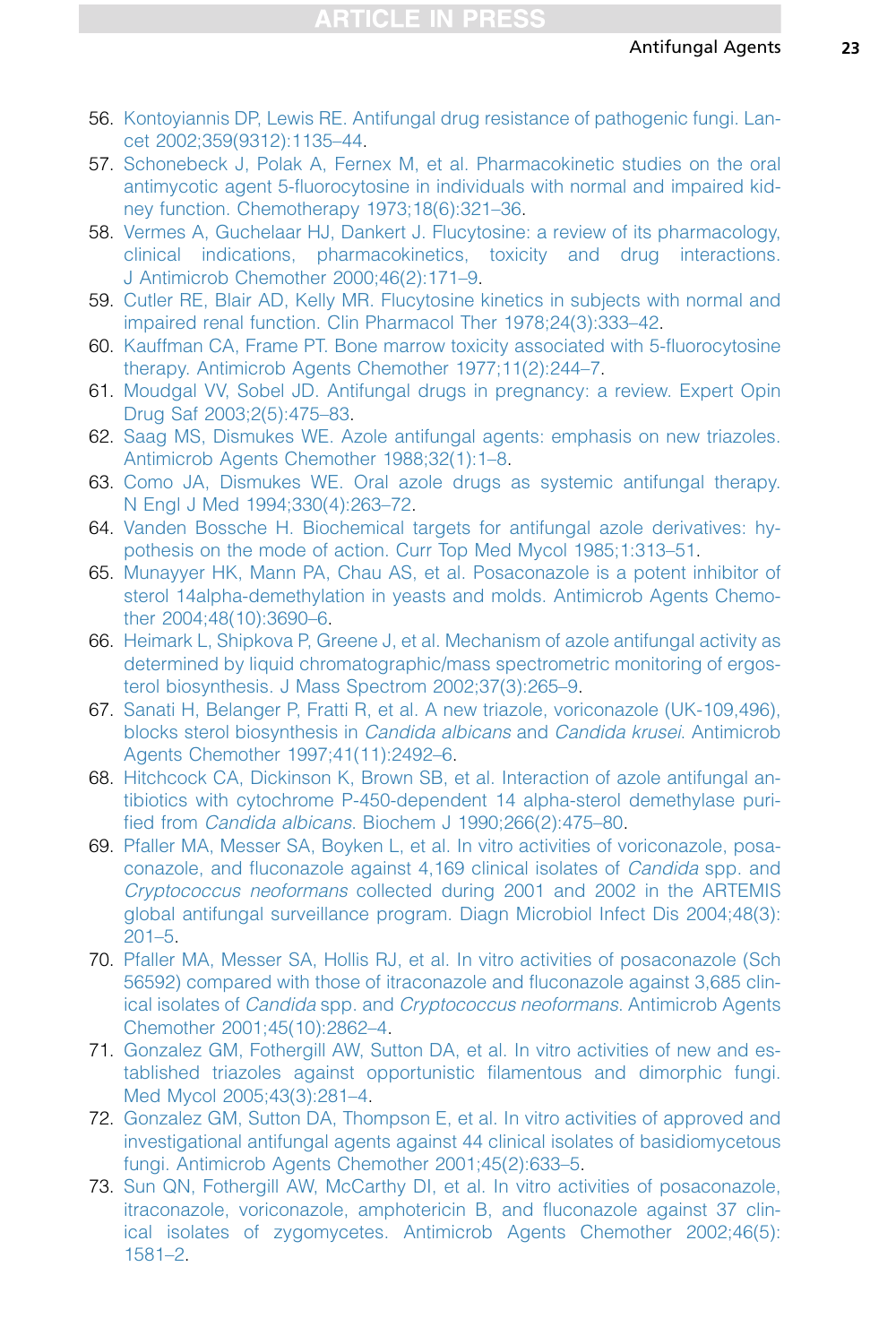- <span id="page-23-0"></span>74. [Cuenca-Estrella M, Ruiz-Diez B, Martinez-Suarez JV, et al. Comparative in-vitro](http://refhub.elsevier.com/S0891-5520(15)00101-4/sref74) [activity of voriconazole \(UK-109,496\) and six other antifungal agents against](http://refhub.elsevier.com/S0891-5520(15)00101-4/sref74) clinical isolates of Scedosporium prolificans and [Scedosporium apiospermum](http://refhub.elsevier.com/S0891-5520(15)00101-4/sref74). [J Antimicrob Chemother 1999;43\(1\):149–51.](http://refhub.elsevier.com/S0891-5520(15)00101-4/sref74)
- 75. [Pfaller MA, Diekema DJ, Messer SA, et al. In vitro activities of caspofungin](http://refhub.elsevier.com/S0891-5520(15)00101-4/sref75) [compared with those of fluconazole and itraconazole against 3,959 clinical iso](http://refhub.elsevier.com/S0891-5520(15)00101-4/sref75)lates of Candida [spp., including 157 fluconazole-resistant isolates. Antimicrob](http://refhub.elsevier.com/S0891-5520(15)00101-4/sref75) [Agents Chemother 2003;47\(3\):1068–71.](http://refhub.elsevier.com/S0891-5520(15)00101-4/sref75)
- 76. [Pfaller MA, Messer SA, Hollis RJ, et al. In vitro activities of ravuconazole and vor](http://refhub.elsevier.com/S0891-5520(15)00101-4/sref76)[iconazole compared with those of four approved systemic antifungal agents](http://refhub.elsevier.com/S0891-5520(15)00101-4/sref76) against 6,970 clinical isolates of Candida [spp. Antimicrob Agents Chemother](http://refhub.elsevier.com/S0891-5520(15)00101-4/sref76) [2002;46\(6\):1723–7](http://refhub.elsevier.com/S0891-5520(15)00101-4/sref76).
- 77. [Alvarado-Ramirez E, Torres-Rodriguez JM. In vitro susceptibility of](http://refhub.elsevier.com/S0891-5520(15)00101-4/sref77) Sporothrix schenckii [to six antifungal agents determined using three different methods.](http://refhub.elsevier.com/S0891-5520(15)00101-4/sref77) [Antimicrob Agents Chemother 2007;51\(7\):2420–3.](http://refhub.elsevier.com/S0891-5520(15)00101-4/sref77)
- 78. [Pfaller MA, Messer SA, Hollis RJ, et al. In vitro susceptibilities of](http://refhub.elsevier.com/S0891-5520(15)00101-4/sref78) Candida blood[stream isolates to the new triazole antifungal agents BMS-207147, Sch 56592,](http://refhub.elsevier.com/S0891-5520(15)00101-4/sref78) [and voriconazole. Antimicrob Agents Chemother 1998;42\(12\):3242–4](http://refhub.elsevier.com/S0891-5520(15)00101-4/sref78).
- 79. [Pfaller MA, Diekema DJ, Gibbs DL, et al. Results from the ARTEMIS DISK Global](http://refhub.elsevier.com/S0891-5520(15)00101-4/sref79) [Antifungal Surveillance study, 1997 to 2005: an 8.5-year analysis of susceptibil](http://refhub.elsevier.com/S0891-5520(15)00101-4/sref79)ities of Candida [species and other yeast species to fluconazole and voricona](http://refhub.elsevier.com/S0891-5520(15)00101-4/sref79)[zole determined by CLSI standardized disk diffusion testing. J Clin Microbiol](http://refhub.elsevier.com/S0891-5520(15)00101-4/sref79) [2007;45\(6\):1735–45](http://refhub.elsevier.com/S0891-5520(15)00101-4/sref79).
- 80. [Pfaller MA, Messer SA, Boyken L, et al. Use of fluconazole as a surrogate](http://refhub.elsevier.com/S0891-5520(15)00101-4/sref80) [marker to predict susceptibility and resistance to voriconazole among](http://refhub.elsevier.com/S0891-5520(15)00101-4/sref80) 13,338 clinical isolates of Candida [spp. Tested by clinical and laboratory](http://refhub.elsevier.com/S0891-5520(15)00101-4/sref80) [standards institute-recommended broth microdilution methods. J Clin Micro](http://refhub.elsevier.com/S0891-5520(15)00101-4/sref80)[biol 2007;45\(1\):70–5.](http://refhub.elsevier.com/S0891-5520(15)00101-4/sref80)
- 81. [Pfaller MA, Messer SA, Hollis RJ, et al. Antifungal activities of posaconazole,](http://refhub.elsevier.com/S0891-5520(15)00101-4/sref81) [ravuconazole, and voriconazole compared to those of itraconazole and ampho](http://refhub.elsevier.com/S0891-5520(15)00101-4/sref81)[tericin B against 239 clinical isolates of](http://refhub.elsevier.com/S0891-5520(15)00101-4/sref81) Aspergillus spp. and other filamentous [fungi: report from sentry antimicrobial surveillance program, 2000. Antimicrob](http://refhub.elsevier.com/S0891-5520(15)00101-4/sref81) [Agents Chemother 2002;46\(4\):1032–7.](http://refhub.elsevier.com/S0891-5520(15)00101-4/sref81)
- 82. [Guarascio AJ, Slain D. Review of the new delayed-release oral tablet and intra](http://refhub.elsevier.com/S0891-5520(15)00101-4/sref82)[venous dosage forms of posaconazole. Pharmacotherapy 2015;35\(2\):208–19.](http://refhub.elsevier.com/S0891-5520(15)00101-4/sref82)
- 83. [Perfect JR, Cox GM, Dodge RK, et al. In vitro and in vivo efficacies of the azole](http://refhub.elsevier.com/S0891-5520(15)00101-4/sref83) Sch56592 against *Cryptococcus neoformans*[. Antimicrob Agents Chemother](http://refhub.elsevier.com/S0891-5520(15)00101-4/sref83) [1996;40\(8\):1910–3](http://refhub.elsevier.com/S0891-5520(15)00101-4/sref83).
- 84. [Seifert H, Aurbach U, Stefanik D, et al. In vitro activities of isavuconazole and](http://refhub.elsevier.com/S0891-5520(15)00101-4/sref84) other antifungal agents against Candida [bloodstream isolates. Antimicrob](http://refhub.elsevier.com/S0891-5520(15)00101-4/sref84) [Agents Chemother 2007;51\(5\):1818–21.](http://refhub.elsevier.com/S0891-5520(15)00101-4/sref84)
- 85. [Pettit NN, Carver PL. Isavuconazole: a new option for the management of inva](http://refhub.elsevier.com/S0891-5520(15)00101-4/sref85)[sive fungal infections. Ann Pharmacother 2015;49\(7\):825–42.](http://refhub.elsevier.com/S0891-5520(15)00101-4/sref85)
- 86. [Perkhofer S, Lechner V, Lass-Florl C, European Committee on Antimicrobial Sus](http://refhub.elsevier.com/S0891-5520(15)00101-4/sref86)[ceptibility Test. In vitro activity of isavuconazole against](http://refhub.elsevier.com/S0891-5520(15)00101-4/sref86) Aspergillus species and [zygomycetes according to the methodology of the European Committee on](http://refhub.elsevier.com/S0891-5520(15)00101-4/sref86) [Antimicrobial Susceptibility Testing. Antimicrob Agents Chemother 2009;53\(4\):](http://refhub.elsevier.com/S0891-5520(15)00101-4/sref86) [1645–7.](http://refhub.elsevier.com/S0891-5520(15)00101-4/sref86)
- 87. [Warn PA, Sharp A, Denning DW. In vitro activity of a new triazole BAL4815, the](http://refhub.elsevier.com/S0891-5520(15)00101-4/sref87) [active component of BAL8557 \(the water-soluble prodrug\), against](http://refhub.elsevier.com/S0891-5520(15)00101-4/sref87) Aspergillus [spp. J Antimicrob Chemother 2006;57\(1\):135–8](http://refhub.elsevier.com/S0891-5520(15)00101-4/sref87).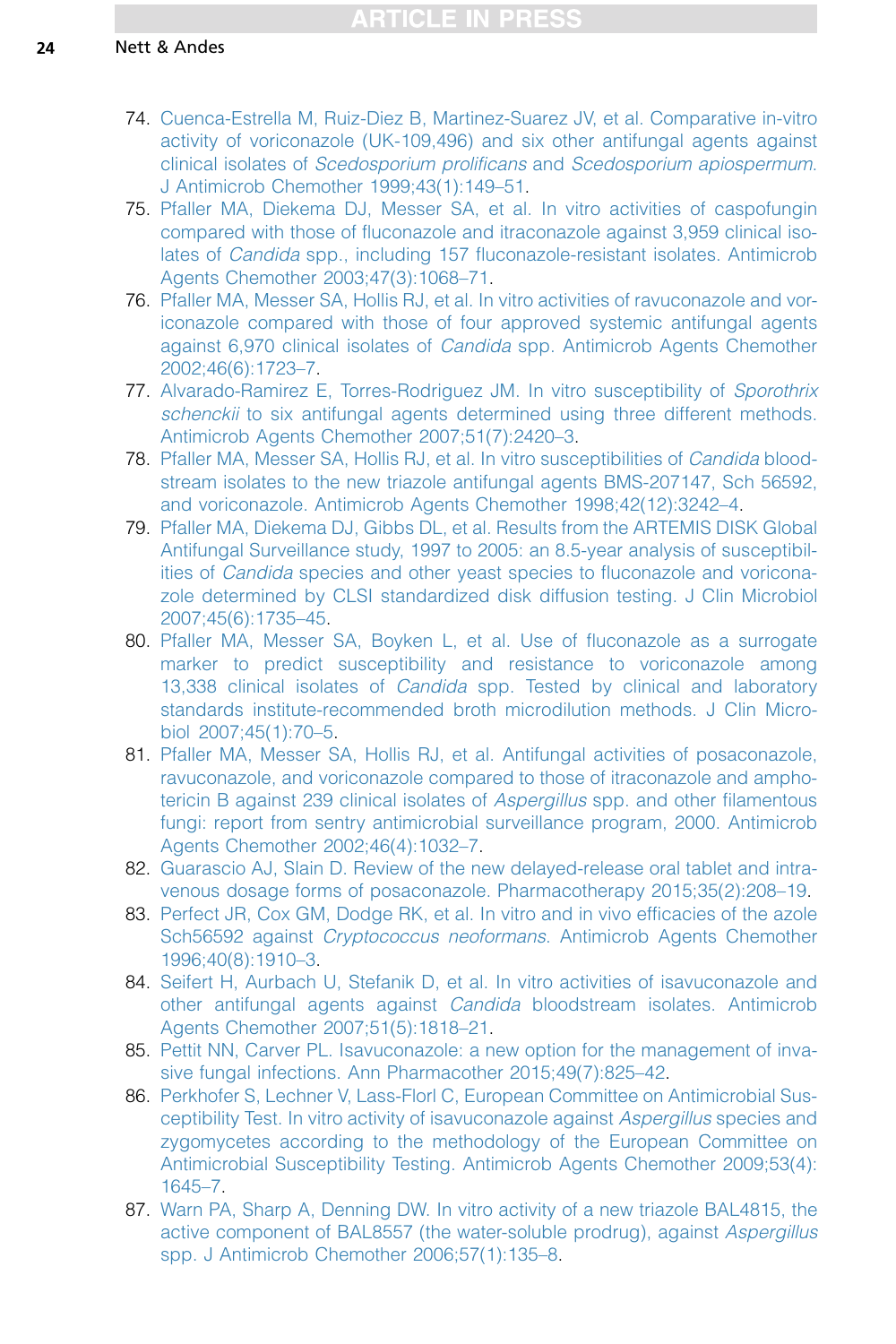- <span id="page-24-0"></span>88. [Illnait-Zaragozi MT, Martinez GF, Curfs-Breuker I, et al. In vitro activity of the new](http://refhub.elsevier.com/S0891-5520(15)00101-4/sref88) [azole isavuconazole \(BAL4815\) compared with six other antifungal agents](http://refhub.elsevier.com/S0891-5520(15)00101-4/sref88) against 162 Cryptococcus neoformans [isolates from Cuba. Antimicrob Agents](http://refhub.elsevier.com/S0891-5520(15)00101-4/sref88) [Chemother 2008;52\(4\):1580–2.](http://refhub.elsevier.com/S0891-5520(15)00101-4/sref88)
- 89. [Gonzalez GM. In vitro activities of isavuconazole against opportunistic filamen](http://refhub.elsevier.com/S0891-5520(15)00101-4/sref89)[tous and dimorphic fungi. Med Mycol 2009;47\(1\):71–6](http://refhub.elsevier.com/S0891-5520(15)00101-4/sref89).
- 90. [Lackner M, de Hoog GS, Verweij PE, et al. Species-specific antifungal suscep](http://refhub.elsevier.com/S0891-5520(15)00101-4/sref90)tibility patterns of Scedosporium and Pseudallescheria [species. Antimicrob](http://refhub.elsevier.com/S0891-5520(15)00101-4/sref90) [Agents Chemother 2012;56\(5\):2635–42](http://refhub.elsevier.com/S0891-5520(15)00101-4/sref90).
- 91. [Pfaller MA, Messer SA, Boyken L, et al. Caspofungin activity against clinical iso](http://refhub.elsevier.com/S0891-5520(15)00101-4/sref91)lates of fluconazole-resistant Candida[. J Clin Microbiol 2003;41\(12\):5729–31](http://refhub.elsevier.com/S0891-5520(15)00101-4/sref91).
- 92. [Pfaller MA, Messer SA, Hollis RJ, et al. Variation in susceptibility of bloodstream](http://refhub.elsevier.com/S0891-5520(15)00101-4/sref92) isolates of Candida glabrata [to fluconazole according to patient age and](http://refhub.elsevier.com/S0891-5520(15)00101-4/sref92) [geographic location in the united states in 2001 to 2007. J Clin Microbiol](http://refhub.elsevier.com/S0891-5520(15)00101-4/sref92) [2009;47\(10\):3185–90.](http://refhub.elsevier.com/S0891-5520(15)00101-4/sref92)
- 93. [Perlin DS, Shor E, Zhao Y. Update on antifungal drug resistance. Curr Clin Mi](http://refhub.elsevier.com/S0891-5520(15)00101-4/sref93)[crobiol Rep 2015;2\(2\):84–95](http://refhub.elsevier.com/S0891-5520(15)00101-4/sref93).
- 94. [van der Linden JW, Arendrup MC, Warris A, et al. Prospective multicenter inter](http://refhub.elsevier.com/S0891-5520(15)00101-4/sref94)[national surveillance of azole resistance in](http://refhub.elsevier.com/S0891-5520(15)00101-4/sref94) Aspergillus fumigatus. Emerg Infect [Dis 2015;21\(6\):1041–4](http://refhub.elsevier.com/S0891-5520(15)00101-4/sref94).
- 95. [Thorpe JE, Baker N, Bromet-Petit M. Effect of oral antacid administration on the](http://refhub.elsevier.com/S0891-5520(15)00101-4/sref95) [pharmacokinetics of oral fluconazole. Antimicrob Agents Chemother 1990;](http://refhub.elsevier.com/S0891-5520(15)00101-4/sref95) [34\(10\):2032–3](http://refhub.elsevier.com/S0891-5520(15)00101-4/sref95).
- 96. [Lazar JD, Wilner KD. Drug interactions with fluconazole. Rev Infect Dis 1990;](http://refhub.elsevier.com/S0891-5520(15)00101-4/sref96) [12\(Suppl 3\):S327–33](http://refhub.elsevier.com/S0891-5520(15)00101-4/sref96).
- 97. [Mian UK, Mayers M, Garg Y, et al. Comparison of fluconazole pharmacokinetics](http://refhub.elsevier.com/S0891-5520(15)00101-4/sref97) [in serum, aqueous humor, vitreous humor, and cerebrospinal fluid following a](http://refhub.elsevier.com/S0891-5520(15)00101-4/sref97) [single dose and at steady state. J Ocul Pharmacol Ther 1998;14\(5\):459–71.](http://refhub.elsevier.com/S0891-5520(15)00101-4/sref97)
- 98. [Foulds G, Wajszczuk C, Weidler DJ, et al. Steady state parenteral kinetics of flu](http://refhub.elsevier.com/S0891-5520(15)00101-4/sref98)[conazole in man. Ann N Y Acad Sci 1988;544:427–30](http://refhub.elsevier.com/S0891-5520(15)00101-4/sref98).
- 99. [Shiba K, Saito A, Miyahara T. Safety and pharmacokinetics of single oral and](http://refhub.elsevier.com/S0891-5520(15)00101-4/sref99) [intravenous doses of fluconazole in healthy subjects. Clin Ther 1990;12\(3\):](http://refhub.elsevier.com/S0891-5520(15)00101-4/sref99) [206–15.](http://refhub.elsevier.com/S0891-5520(15)00101-4/sref99)
- 100. [Cousin L, Berre ML, Launay-Vacher V, et al. Dosing guidelines for fluconazole in](http://refhub.elsevier.com/S0891-5520(15)00101-4/sref100) [patients with renal failure. Nephrol Dial Transplant 2003;18\(11\):2227–31.](http://refhub.elsevier.com/S0891-5520(15)00101-4/sref100)
- 101. [Valtonen M, Tiula E, Neuvonen PJ. Effect of continuous venovenous haemofiltra](http://refhub.elsevier.com/S0891-5520(15)00101-4/sref101)[tion and haemodiafiltration on the elimination of fluconazole in patients with](http://refhub.elsevier.com/S0891-5520(15)00101-4/sref101) [acute renal failure. J Antimicrob Chemother 1997;40\(5\):695–700.](http://refhub.elsevier.com/S0891-5520(15)00101-4/sref101)
- 102. [Grant SM, Clissold SP. Fluconazole. A review of its pharmacodynamic and phar](http://refhub.elsevier.com/S0891-5520(15)00101-4/sref102)[macokinetic properties, and therapeutic potential in superficial and systemic](http://refhub.elsevier.com/S0891-5520(15)00101-4/sref102) [mycoses. Drugs 1990;39\(6\):877–916](http://refhub.elsevier.com/S0891-5520(15)00101-4/sref102).
- 103. [Lange D, Pavao JH, Wu J, et al. Effect of a cola beverage on the bioavailability](http://refhub.elsevier.com/S0891-5520(15)00101-4/sref103) [of itraconazole in the presence of H2 blockers. J Clin Pharmacol 1997;37\(6\):](http://refhub.elsevier.com/S0891-5520(15)00101-4/sref103) [535–40.](http://refhub.elsevier.com/S0891-5520(15)00101-4/sref103)
- 104. [Van Peer A, Woestenborghs R, Heykants J, et al. The effects of food and dose](http://refhub.elsevier.com/S0891-5520(15)00101-4/sref104) [on the oral systemic availability of itraconazole in healthy subjects. Eur J Clin](http://refhub.elsevier.com/S0891-5520(15)00101-4/sref104) [Pharmacol 1989;36\(4\):423–6](http://refhub.elsevier.com/S0891-5520(15)00101-4/sref104).
- 105. [Hostetler JS, Hanson LH, Stevens DA. Effect of cyclodextrin on the pharmacology](http://refhub.elsevier.com/S0891-5520(15)00101-4/sref105) [of antifungal oral azoles. Antimicrob Agents Chemother 1992;36\(2\):477–80](http://refhub.elsevier.com/S0891-5520(15)00101-4/sref105).
- 106. [Berenguer J, Ali NM, Allende MC, et al. Itraconazole for experimental pulmonary](http://refhub.elsevier.com/S0891-5520(15)00101-4/sref106) [aspergillosis: comparison with amphotericin B, interaction with cyclosporin A,](http://refhub.elsevier.com/S0891-5520(15)00101-4/sref106)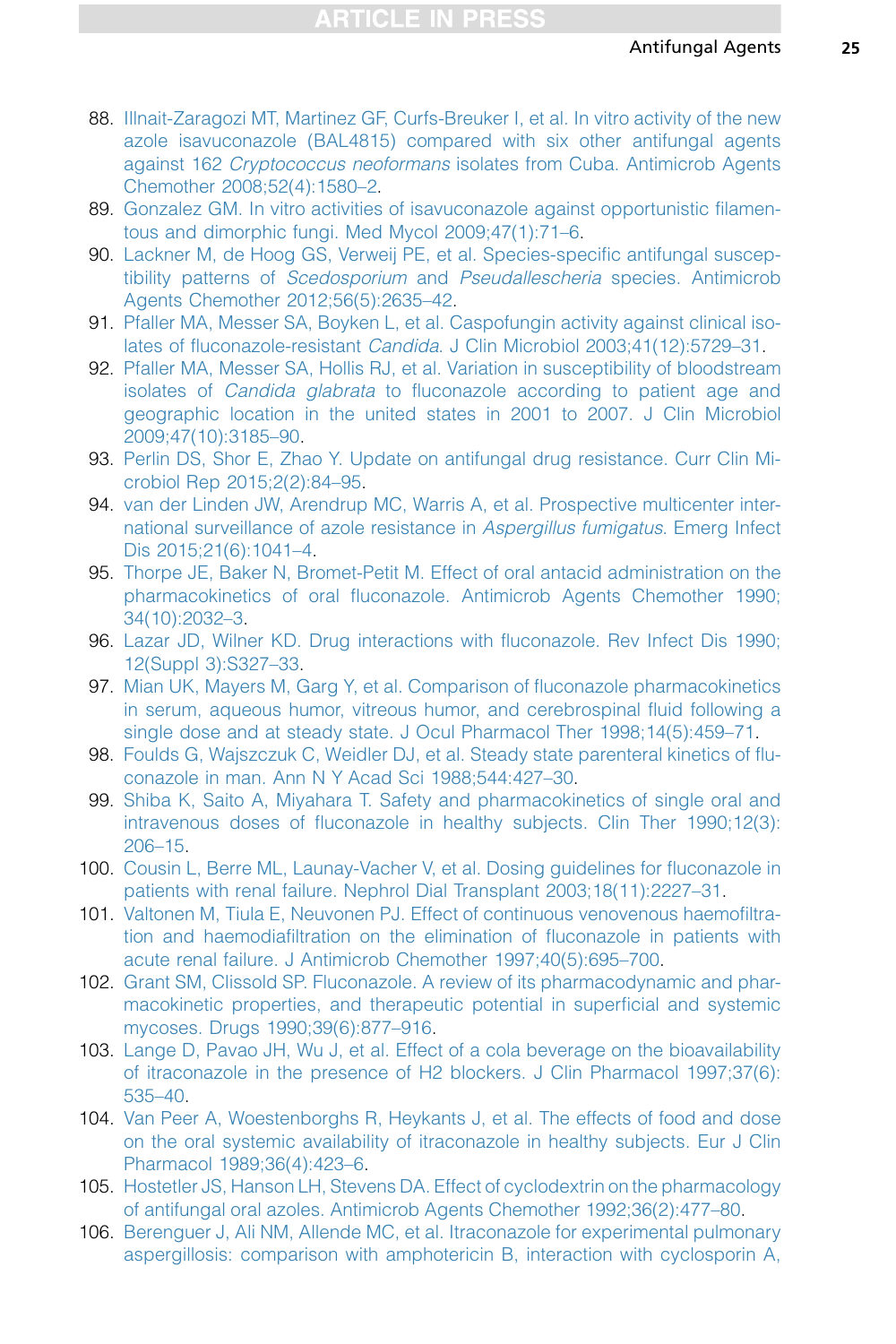<span id="page-25-0"></span>[and correlation between therapeutic response and itraconazole concentrations](http://refhub.elsevier.com/S0891-5520(15)00101-4/sref106) [in plasma. Antimicrob Agents Chemother 1994;38\(6\):1303–8.](http://refhub.elsevier.com/S0891-5520(15)00101-4/sref106)

- 107. [Denning DW, Tucker RM, Hanson LH, et al. Treatment of invasive aspergillosis](http://refhub.elsevier.com/S0891-5520(15)00101-4/sref107) [with itraconazole. Am J Med 1989;86\(6 Pt 2\):791–800.](http://refhub.elsevier.com/S0891-5520(15)00101-4/sref107)
- 108. [Denning DW, Tucker RM, Hanson LH, et al. Itraconazole therapy for crypto](http://refhub.elsevier.com/S0891-5520(15)00101-4/sref108)[coccal meningitis and cryptococcosis. Arch Intern Med 1989;149\(10\):](http://refhub.elsevier.com/S0891-5520(15)00101-4/sref108) [2301–8.](http://refhub.elsevier.com/S0891-5520(15)00101-4/sref108)
- 109. [Tucker RM, Denning DW, Arathoon EG, et al. Itraconazole therapy for nonmenin](http://refhub.elsevier.com/S0891-5520(15)00101-4/sref109)[geal coccidioidomycosis: clinical and laboratory observations. J Am Acad Der](http://refhub.elsevier.com/S0891-5520(15)00101-4/sref109)[matol 1990;23\(3 Pt 2\):593–601.](http://refhub.elsevier.com/S0891-5520(15)00101-4/sref109)
- 110. [Hostetler JS, Heykants J, Clemons KV, et al. Discrepancies in bioassay and](http://refhub.elsevier.com/S0891-5520(15)00101-4/sref110) [chromatography determinations explained by metabolism of itraconazole to hy](http://refhub.elsevier.com/S0891-5520(15)00101-4/sref110)[droxyitraconazole: studies of interpatient variations in concentrations. Antimi](http://refhub.elsevier.com/S0891-5520(15)00101-4/sref110)[crob Agents Chemother 1993;37\(10\):2224–7.](http://refhub.elsevier.com/S0891-5520(15)00101-4/sref110)
- 111. [Rex JH, Pfaller MA, Galgiani JN, et al. Development of interpretive breakpoints](http://refhub.elsevier.com/S0891-5520(15)00101-4/sref111) [for antifungal susceptibility testing: conceptual framework and analysis of](http://refhub.elsevier.com/S0891-5520(15)00101-4/sref111) [in vitro-in vivo correlation data for fluconazole, itraconazole, and](http://refhub.elsevier.com/S0891-5520(15)00101-4/sref111) Candida infec[tions. Subcommittee on Antifungal Susceptibility Testing of the National Commit](http://refhub.elsevier.com/S0891-5520(15)00101-4/sref111)[tee for Clinical Laboratory Standards. Clin Infect Dis 1997;24\(2\):235–47.](http://refhub.elsevier.com/S0891-5520(15)00101-4/sref111)
- 112. [Willems L, van der Geest R, de Beule K. Itraconazole oral solution and intrave](http://refhub.elsevier.com/S0891-5520(15)00101-4/sref112)[nous formulations: a review of pharmacokinetics and pharmacodynamics. J Clin](http://refhub.elsevier.com/S0891-5520(15)00101-4/sref112) [Pharm Ther 2001;26\(3\):159–69.](http://refhub.elsevier.com/S0891-5520(15)00101-4/sref112)
- 113. [Savani DV, Perfect JR, Cobo LM, et al. Penetration of new azole compounds into](http://refhub.elsevier.com/S0891-5520(15)00101-4/sref113) [the eye and efficacy in experimental](http://refhub.elsevier.com/S0891-5520(15)00101-4/sref113) Candida endophthalmitis. Antimicrob [Agents Chemother 1987;31\(1\):6–10.](http://refhub.elsevier.com/S0891-5520(15)00101-4/sref113)
- 114. [Haria M, Bryson HM, Goa KL. Itraconazole. A reappraisal of its pharmacological](http://refhub.elsevier.com/S0891-5520(15)00101-4/sref114) [properties and therapeutic use in the management of superficial fungal infec](http://refhub.elsevier.com/S0891-5520(15)00101-4/sref114)[tions. Drugs 1996;51\(4\):585–620.](http://refhub.elsevier.com/S0891-5520(15)00101-4/sref114)
- 115. [De Doncker P, Decroix J, Pierard GE, et al. Antifungal pulse therapy for onycho](http://refhub.elsevier.com/S0891-5520(15)00101-4/sref115)[mycosis. A pharmacokinetic and pharmacodynamic investigation of monthly cy](http://refhub.elsevier.com/S0891-5520(15)00101-4/sref115)[cles of 1-week pulse therapy with itraconazole. Arch Dermatol 1996;132\(1\):](http://refhub.elsevier.com/S0891-5520(15)00101-4/sref115) [34–41.](http://refhub.elsevier.com/S0891-5520(15)00101-4/sref115)
- 116. [Heykants J, Van Peer A, Van de Velde V, et al. The clinical pharmacokinetics of](http://refhub.elsevier.com/S0891-5520(15)00101-4/sref116) [itraconazole: an overview. Mycoses 1989;32\(Suppl 1\):67–87.](http://refhub.elsevier.com/S0891-5520(15)00101-4/sref116)
- 117. [Hardin TC, Graybill JR, Fetchick R, et al. Pharmacokinetics of itraconazole](http://refhub.elsevier.com/S0891-5520(15)00101-4/sref117) [following oral administration to normal volunteers. Antimicrob Agents Chemo](http://refhub.elsevier.com/S0891-5520(15)00101-4/sref117)[ther 1988;32\(9\):1310–3.](http://refhub.elsevier.com/S0891-5520(15)00101-4/sref117)
- 118. [Stevens DA. Itraconazole in cyclodextrin solution. Pharmacotherapy 1999;19\(5\):](http://refhub.elsevier.com/S0891-5520(15)00101-4/sref118) [603–11.](http://refhub.elsevier.com/S0891-5520(15)00101-4/sref118)
- 119. [Boelaert J, Schurgers M, Matthys E, et al. Itraconazole pharmacokinetics in pa](http://refhub.elsevier.com/S0891-5520(15)00101-4/sref119)[tients with renal dysfunction. Antimicrob Agents Chemother 1988;32\(10\):](http://refhub.elsevier.com/S0891-5520(15)00101-4/sref119) [1595–7.](http://refhub.elsevier.com/S0891-5520(15)00101-4/sref119)
- 120. [Grant SM, Clissold SP. Itraconazole. A review of its pharmacodynamic and phar](http://refhub.elsevier.com/S0891-5520(15)00101-4/sref120)[macokinetic properties, and therapeutic use in superficial and systemic myco](http://refhub.elsevier.com/S0891-5520(15)00101-4/sref120)[ses. Drugs 1989;37\(3\):310–44.](http://refhub.elsevier.com/S0891-5520(15)00101-4/sref120)
- 121. [Purkins L, Wood N, Kleinermans D, et al. Effect of food on the pharmacokinetics](http://refhub.elsevier.com/S0891-5520(15)00101-4/sref121) [of multiple-dose oral voriconazole. Br J Clin Pharmacol 2003;56\(Suppl 1\):17–23.](http://refhub.elsevier.com/S0891-5520(15)00101-4/sref121)
- 122. [Theuretzbacher U, Ihle F, Derendorf H. Pharmacokinetic/pharmacodynamic](http://refhub.elsevier.com/S0891-5520(15)00101-4/sref122) [profile of voriconazole. Clin Pharmacokinet 2006;45\(7\):649–63](http://refhub.elsevier.com/S0891-5520(15)00101-4/sref122).
- 123. [Desta Z, Zhao X, Shin JG, et al. Clinical significance of the cytochrome P450](http://refhub.elsevier.com/S0891-5520(15)00101-4/sref123) [2C19 genetic polymorphism. Clin Pharmacokinet 2002;41\(12\):913–58](http://refhub.elsevier.com/S0891-5520(15)00101-4/sref123).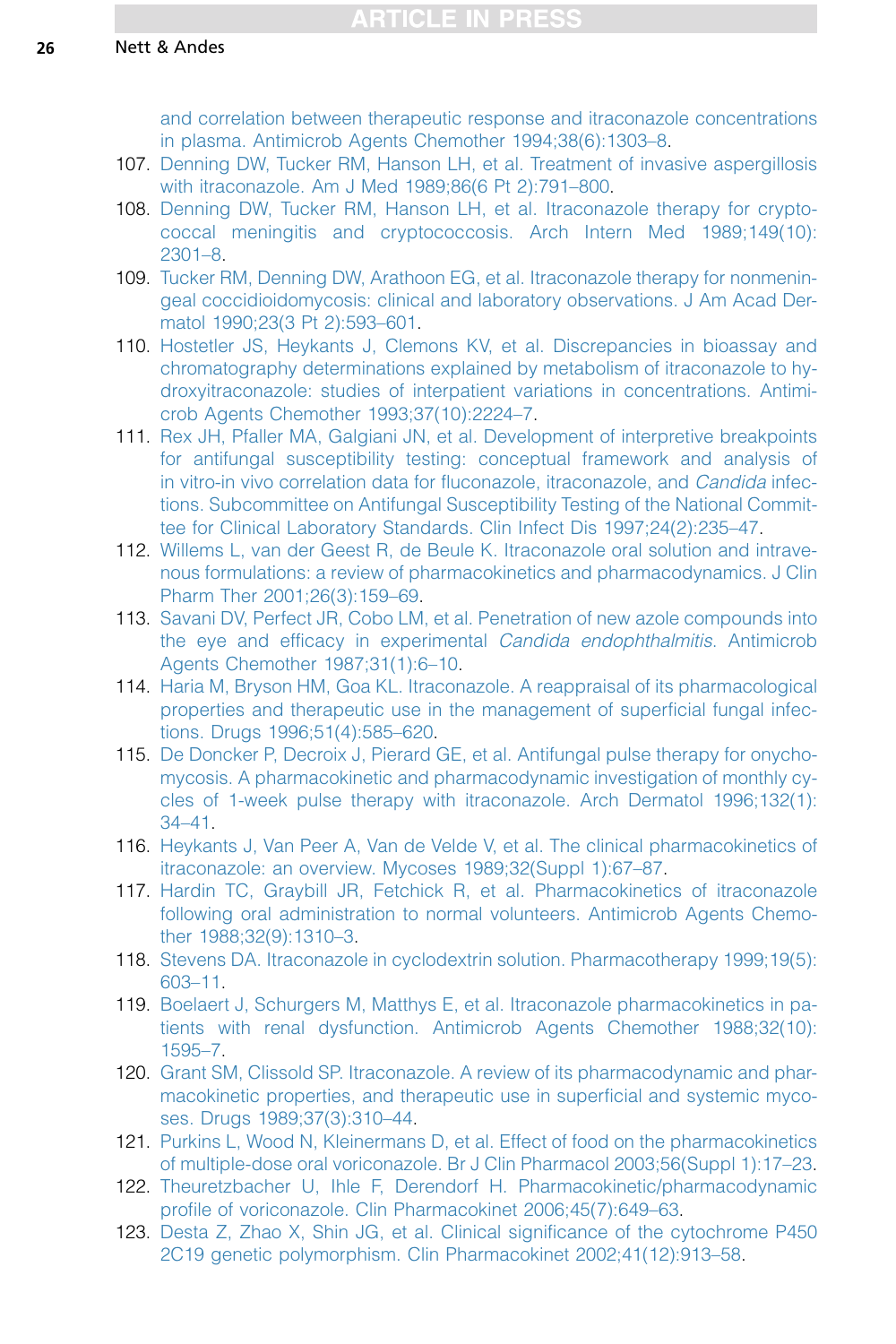- <span id="page-26-0"></span>124. [Smith J, Safdar N, Knasinski V, et al. Voriconazole therapeutic drug monitoring.](http://refhub.elsevier.com/S0891-5520(15)00101-4/sref124) [Antimicrob Agents Chemother 2006;50\(4\):1570–2](http://refhub.elsevier.com/S0891-5520(15)00101-4/sref124).
- 125. [Walsh TJ, Karlsson MO, Driscoll T, et al. Pharmacokinetics and safety of intrave](http://refhub.elsevier.com/S0891-5520(15)00101-4/sref125)[nous voriconazole in children after single- or multiple-dose administration. Anti](http://refhub.elsevier.com/S0891-5520(15)00101-4/sref125)[microb Agents Chemother 2004;48\(6\):2166–72.](http://refhub.elsevier.com/S0891-5520(15)00101-4/sref125)
- 126. [Trifilio S, Ortiz R, Pennick G, et al. Voriconazole therapeutic drug monitoring in](http://refhub.elsevier.com/S0891-5520(15)00101-4/sref126) [allogeneic hematopoietic stem cell transplant recipients. Bone Marrow Trans](http://refhub.elsevier.com/S0891-5520(15)00101-4/sref126)[plant 2005;35\(5\):509–13](http://refhub.elsevier.com/S0891-5520(15)00101-4/sref126).
- 127. [Boyd AE, Modi S, Howard SJ, et al. Adverse reactions to voriconazole. Clin](http://refhub.elsevier.com/S0891-5520(15)00101-4/sref127) [Infect Dis 2004;39\(8\):1241–4.](http://refhub.elsevier.com/S0891-5520(15)00101-4/sref127)
- 128. [Andes D, Pascual A, Marchetti O. Antifungal therapeutic drug monitoring: es](http://refhub.elsevier.com/S0891-5520(15)00101-4/sref128)[tablished and emerging indications. Antimicrob Agents Chemother 2009;](http://refhub.elsevier.com/S0891-5520(15)00101-4/sref128) [53\(1\):24–34](http://refhub.elsevier.com/S0891-5520(15)00101-4/sref128).
- 129. [Smith J, Andes D. Therapeutic drug monitoring of antifungals: pharmacokinetic](http://refhub.elsevier.com/S0891-5520(15)00101-4/sref129) [and pharmacodynamic considerations. Ther Drug Monit 2008;30\(2\):167–72.](http://refhub.elsevier.com/S0891-5520(15)00101-4/sref129)
- 130. [Lutsar I, Roffey S, Troke P. Voriconazole concentrations in the cerebrospinal fluid](http://refhub.elsevier.com/S0891-5520(15)00101-4/sref130) [and brain tissue of guinea pigs and immunocompromised patients. Clin Infect](http://refhub.elsevier.com/S0891-5520(15)00101-4/sref130) [Dis 2003;37\(5\):728–32](http://refhub.elsevier.com/S0891-5520(15)00101-4/sref130).
- 131. [Thiel MA, Zinkernagel AS, Burhenne J, et al. Voriconazole concentration in hu](http://refhub.elsevier.com/S0891-5520(15)00101-4/sref131)[man aqueous humor and plasma during topical or combined topical and sys](http://refhub.elsevier.com/S0891-5520(15)00101-4/sref131)[temic administration for fungal keratitis. Antimicrob Agents Chemother 2007;](http://refhub.elsevier.com/S0891-5520(15)00101-4/sref131) [51\(1\):239–44](http://refhub.elsevier.com/S0891-5520(15)00101-4/sref131).
- 132. [Hariprasad SM, Mieler WF, Holz ER, et al. Determination of vitreous, aqueous,](http://refhub.elsevier.com/S0891-5520(15)00101-4/sref132) [and plasma concentration of orally administered voriconazole in humans.](http://refhub.elsevier.com/S0891-5520(15)00101-4/sref132) [Arch Ophthalmol 2004;122\(1\):42–7.](http://refhub.elsevier.com/S0891-5520(15)00101-4/sref132)
- 133. [Alffenaar JW, de Vos T, Uges DR, et al. High voriconazole trough levels in rela](http://refhub.elsevier.com/S0891-5520(15)00101-4/sref133)[tion to hepatic function: how to adjust the dosage? Br J Clin Pharmacol 2009;](http://refhub.elsevier.com/S0891-5520(15)00101-4/sref133) [67\(2\):262–3](http://refhub.elsevier.com/S0891-5520(15)00101-4/sref133).
- 134. [Purkins L, Wood N, Greenhalgh K, et al. The pharmacokinetics and safety of](http://refhub.elsevier.com/S0891-5520(15)00101-4/sref134) [intravenous voriconazole - a novel wide-spectrum antifungal agent. Br J Clin](http://refhub.elsevier.com/S0891-5520(15)00101-4/sref134) [Pharmacol 2003;56\(Suppl 1\):2–9.](http://refhub.elsevier.com/S0891-5520(15)00101-4/sref134)
- 135. [Courtney R, Wexler D, Radwanski E, et al. Effect of food on the relative bioavail](http://refhub.elsevier.com/S0891-5520(15)00101-4/sref135)[ability of two oral formulations of posaconazole in healthy adults. Br J Clin Phar](http://refhub.elsevier.com/S0891-5520(15)00101-4/sref135)[macol 2004;57\(2\):218–22.](http://refhub.elsevier.com/S0891-5520(15)00101-4/sref135)
- 136. [Krishna G, Moton A, Ma L, et al. Pharmacokinetics and absorption of posacona](http://refhub.elsevier.com/S0891-5520(15)00101-4/sref136)[zole oral suspension under various gastric conditions in healthy volunteers. Anti](http://refhub.elsevier.com/S0891-5520(15)00101-4/sref136)[microb Agents Chemother 2009;53\(3\):958–66.](http://refhub.elsevier.com/S0891-5520(15)00101-4/sref136)
- 137. [Courtney R, Radwanski E, Lim J, et al. Pharmacokinetics of posaconazole coad](http://refhub.elsevier.com/S0891-5520(15)00101-4/sref137)[ministered with antacid in fasting or nonfasting healthy men. Antimicrob Agents](http://refhub.elsevier.com/S0891-5520(15)00101-4/sref137) [Chemother 2004;48\(3\):804–8.](http://refhub.elsevier.com/S0891-5520(15)00101-4/sref137)
- 138. [Alffenaar JW, van Assen S, van der Werf TS, et al. Omeprazole significantly re](http://refhub.elsevier.com/S0891-5520(15)00101-4/sref138)[duces posaconazole serum trough level. Clin Infect Dis 2009;48\(6\):839](http://refhub.elsevier.com/S0891-5520(15)00101-4/sref138).
- 139. [Courtney R, Pai S, Laughlin M, et al. Pharmacokinetics, safety, and tolerability of](http://refhub.elsevier.com/S0891-5520(15)00101-4/sref139) [oral posaconazole administered in single and multiple doses in healthy adults.](http://refhub.elsevier.com/S0891-5520(15)00101-4/sref139) [Antimicrob Agents Chemother 2003;47\(9\):2788–95](http://refhub.elsevier.com/S0891-5520(15)00101-4/sref139).
- 140. [Walsh TJ, Raad I, Patterson TF, et al. Treatment of invasive aspergillosis with](http://refhub.elsevier.com/S0891-5520(15)00101-4/sref140) [posaconazole in patients who are refractory to or intolerant of conventional ther](http://refhub.elsevier.com/S0891-5520(15)00101-4/sref140)[apy: an externally controlled trial. Clin Infect Dis 2007;44\(1\):2–12](http://refhub.elsevier.com/S0891-5520(15)00101-4/sref140).
- 141. [Lebeaux D, Lanternier F, Elie C, et al. Therapeutic drug monitoring of posacona](http://refhub.elsevier.com/S0891-5520(15)00101-4/sref141)[zole: a monocentric study with 54 adults. Antimicrob Agents Chemother 2009;](http://refhub.elsevier.com/S0891-5520(15)00101-4/sref141) [53\(12\):5224–9](http://refhub.elsevier.com/S0891-5520(15)00101-4/sref141).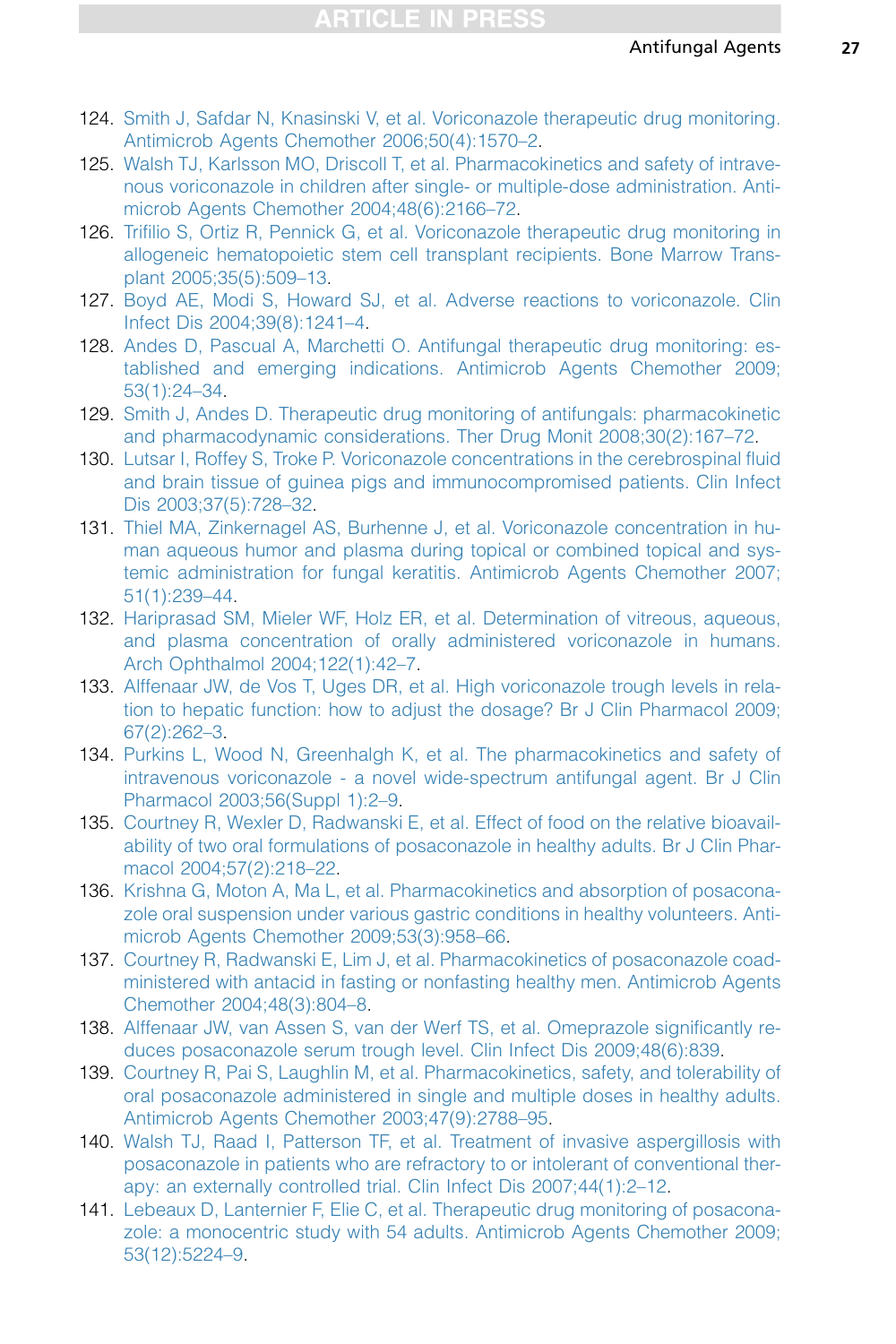- <span id="page-27-0"></span>142. [Dolton MJ, Ray JE, Chen SC, et al. Multicenter study of posaconazole therapeu](http://refhub.elsevier.com/S0891-5520(15)00101-4/sref142)[tic drug monitoring: exposure-response relationship and factors affecting con](http://refhub.elsevier.com/S0891-5520(15)00101-4/sref142)[centration. Antimicrob Agents Chemother 2012;56\(11\):5503–10.](http://refhub.elsevier.com/S0891-5520(15)00101-4/sref142)
- 143. [Ananda-Rajah MR, Grigg A, Slavin MA. Making sense of posaconazole thera](http://refhub.elsevier.com/S0891-5520(15)00101-4/sref143)[peutic drug monitoring: a practical approach. Curr Opin Infect Dis 2012;](http://refhub.elsevier.com/S0891-5520(15)00101-4/sref143) [25\(6\):605–11.](http://refhub.elsevier.com/S0891-5520(15)00101-4/sref143)
- 144. [Ullmann AJ, Lipton JH, Vesole DH, et al. Posaconazole or fluconazole for pro](http://refhub.elsevier.com/S0891-5520(15)00101-4/sref144)[phylaxis in severe graft-versus-host disease. N Engl J Med 2007;356\(4\):335–47.](http://refhub.elsevier.com/S0891-5520(15)00101-4/sref144)
- 145. [Pitisuttithum P, Negroni R, Graybill JR, et al. Activity of posaconazole in the treat](http://refhub.elsevier.com/S0891-5520(15)00101-4/sref145)[ment of central nervous system fungal infections. J Antimicrob Chemother 2005;](http://refhub.elsevier.com/S0891-5520(15)00101-4/sref145) [56\(4\):745–55.](http://refhub.elsevier.com/S0891-5520(15)00101-4/sref145)
- 146. [Riddell JT, Comer GM, Kauffman CA. Treatment of endogenous fungal endoph](http://refhub.elsevier.com/S0891-5520(15)00101-4/sref146)[thalmitis: focus on new antifungal agents. Clin Infect Dis 2011;52\(5\):648–53](http://refhub.elsevier.com/S0891-5520(15)00101-4/sref146).
- 147. [Sponsel WE, Graybill JR, Nevarez HL, et al. Ocular and systemic](http://refhub.elsevier.com/S0891-5520(15)00101-4/sref147) [posaconazole\(SCH-56592\) treatment of invasive](http://refhub.elsevier.com/S0891-5520(15)00101-4/sref147) Fusarium solani keratitis and [endophthalmitis. Br J Ophthalmol 2002;86\(7\):829–30.](http://refhub.elsevier.com/S0891-5520(15)00101-4/sref147)
- 148. [Krieter P, Flannery B, Musick T, et al. Disposition of posaconazole following](http://refhub.elsevier.com/S0891-5520(15)00101-4/sref148) [single-dose oral administration in healthy subjects. Antimicrob Agents Chemo](http://refhub.elsevier.com/S0891-5520(15)00101-4/sref148)[ther 2004;48\(9\):3543–51.](http://refhub.elsevier.com/S0891-5520(15)00101-4/sref148)
- 149. [Courtney R, Sansone A, Smith W, et al. Posaconazole pharmacokinetics, safety,](http://refhub.elsevier.com/S0891-5520(15)00101-4/sref149) [and tolerability in subjects with varying degrees of chronic renal disease. J Clin](http://refhub.elsevier.com/S0891-5520(15)00101-4/sref149) [Pharmacol 2005;45\(2\):185–92.](http://refhub.elsevier.com/S0891-5520(15)00101-4/sref149)
- 150. [Schmitt-Hoffmann A, Roos B, Heep M, et al. Single-ascending-dose pharmaco](http://refhub.elsevier.com/S0891-5520(15)00101-4/sref150)[kinetics and safety of the novel broad-spectrum antifungal triazole BAL4815 af](http://refhub.elsevier.com/S0891-5520(15)00101-4/sref150)[ter intravenous infusions \(50, 100, and 200 milligrams\) and oral administrations](http://refhub.elsevier.com/S0891-5520(15)00101-4/sref150) [\(100, 200, and 400 milligrams\) of its prodrug, BAL8557, in healthy volunteers.](http://refhub.elsevier.com/S0891-5520(15)00101-4/sref150) [Antimicrob Agents Chemother 2006;50\(1\):279–85.](http://refhub.elsevier.com/S0891-5520(15)00101-4/sref150)
- 151. [Schmitt-Hoffmann A, Roos B, Spickermann J, et al. Effect of mild and moderate](http://refhub.elsevier.com/S0891-5520(15)00101-4/sref151) [liver disease on the pharmacokinetics of isavuconazole after intravenous and](http://refhub.elsevier.com/S0891-5520(15)00101-4/sref151) [oral administration of a single dose of the prodrug BAL8557. Antimicrob Agents](http://refhub.elsevier.com/S0891-5520(15)00101-4/sref151) [Chemother 2009;53\(11\):4885–90](http://refhub.elsevier.com/S0891-5520(15)00101-4/sref151).
- 152. [Anaissie EJ, Darouiche RO, Abi-Said D, et al. Management of invasive candidal](http://refhub.elsevier.com/S0891-5520(15)00101-4/sref152) [infections: results of a prospective, randomized, multicenter study of flucona](http://refhub.elsevier.com/S0891-5520(15)00101-4/sref152)[zole versus amphotericin B and review of the literature. Clin Infect Dis 1996;](http://refhub.elsevier.com/S0891-5520(15)00101-4/sref152) [23\(5\):964–72.](http://refhub.elsevier.com/S0891-5520(15)00101-4/sref152)
- 153. [Rex JH, Bennett JE, Sugar AM, et al. A randomized trial comparing fluconazole](http://refhub.elsevier.com/S0891-5520(15)00101-4/sref153) [with amphotericin B for the treatment of candidemia in patients without neutro](http://refhub.elsevier.com/S0891-5520(15)00101-4/sref153)[penia. Candidemia Study Group and the National Institute. N Engl J Med 1994;](http://refhub.elsevier.com/S0891-5520(15)00101-4/sref153) [331\(20\):1325–30.](http://refhub.elsevier.com/S0891-5520(15)00101-4/sref153)
- 154. [Kullberg BJ, Sobel JD, Ruhnke M, et al. Voriconazole versus a regimen of am](http://refhub.elsevier.com/S0891-5520(15)00101-4/sref154)[photericin B followed by fluconazole for candidaemia in non-neutropenic pa](http://refhub.elsevier.com/S0891-5520(15)00101-4/sref154)[tients: a randomised non-inferiority trial. Lancet 2005;366\(9495\):1435–42.](http://refhub.elsevier.com/S0891-5520(15)00101-4/sref154)
- 155. [Reboli AC, Rotstein C, Pappas PG, et al. Anidulafungin versus fluconazole for](http://refhub.elsevier.com/S0891-5520(15)00101-4/sref155) [invasive candidiasis. N Engl J Med 2007;356\(24\):2472–82](http://refhub.elsevier.com/S0891-5520(15)00101-4/sref155).
- 156. [Andes DR, Safdar N, Baddley JW, et al. Impact of treatment strategy on out](http://refhub.elsevier.com/S0891-5520(15)00101-4/sref156)[comes in patients with candidemia and other forms of invasive candidiasis: a](http://refhub.elsevier.com/S0891-5520(15)00101-4/sref156) [patient-level quantitative review of randomized trials. Clin Infect Dis 2012;](http://refhub.elsevier.com/S0891-5520(15)00101-4/sref156) [54\(8\):1110–22.](http://refhub.elsevier.com/S0891-5520(15)00101-4/sref156)
- 157. [Wilcox CM, Darouiche RO, Laine L, et al. A randomized, double-blind compar](http://refhub.elsevier.com/S0891-5520(15)00101-4/sref157)[ison of itraconazole oral solution and fluconazole tablets in the treatment of](http://refhub.elsevier.com/S0891-5520(15)00101-4/sref157) [esophageal candidiasis. J Infect Dis 1997;176\(1\):227–32](http://refhub.elsevier.com/S0891-5520(15)00101-4/sref157).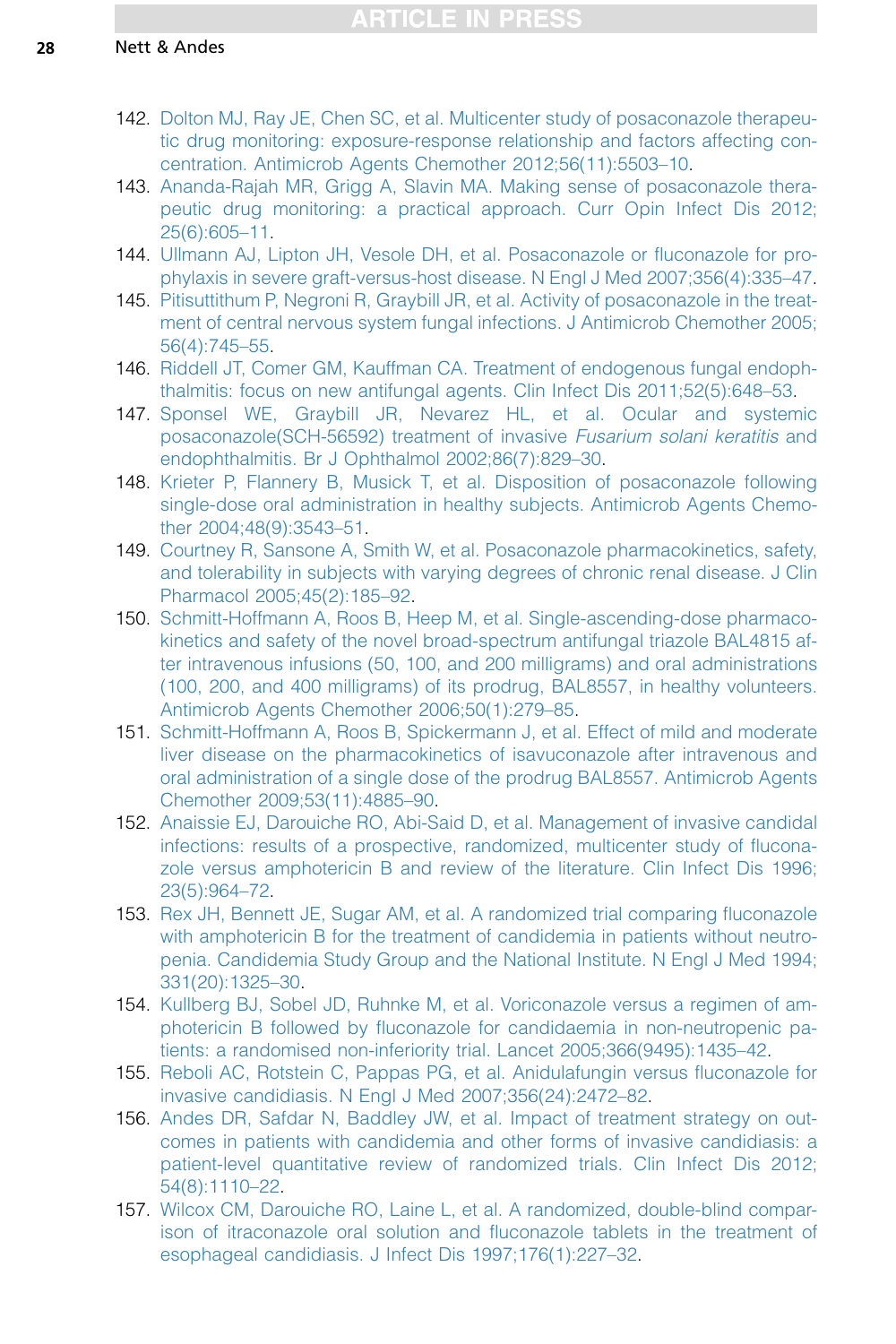- <span id="page-28-0"></span>158. [Graybill JR, Vazquez J, Darouiche RO, et al. Randomized trial of itraconazole](http://refhub.elsevier.com/S0891-5520(15)00101-4/sref158) [oral solution for oropharyngeal candidiasis in HIV/AIDS patients. Am J Med](http://refhub.elsevier.com/S0891-5520(15)00101-4/sref158) [1998;104\(1\):33–9.](http://refhub.elsevier.com/S0891-5520(15)00101-4/sref158)
- 159. [Phillips P, De Beule K, Frechette G, et al. A double-blind comparison of](http://refhub.elsevier.com/S0891-5520(15)00101-4/sref159) [itraconazole oral solution and fluconazole capsules for the treatment of](http://refhub.elsevier.com/S0891-5520(15)00101-4/sref159) [oropharyngeal candidiasis in patients with AIDS. Clin Infect Dis 1998;26\(6\):](http://refhub.elsevier.com/S0891-5520(15)00101-4/sref159) [1368–73.](http://refhub.elsevier.com/S0891-5520(15)00101-4/sref159)
- 160. [Ally R, Schurmann D, Kreisel W, et al. A randomized, double-blind, double](http://refhub.elsevier.com/S0891-5520(15)00101-4/sref160)[dummy, multicenter trial of voriconazole and fluconazole in the treatment of](http://refhub.elsevier.com/S0891-5520(15)00101-4/sref160) [esophageal candidiasis in immunocompromised patients. Clin Infect Dis](http://refhub.elsevier.com/S0891-5520(15)00101-4/sref160) [2001;33\(9\):1447–54.](http://refhub.elsevier.com/S0891-5520(15)00101-4/sref160)
- 161. [Villanueva A, Gotuzzo E, Arathoon EG, et al. A randomized double-blind study](http://refhub.elsevier.com/S0891-5520(15)00101-4/sref161) [of caspofungin versus fluconazole for the treatment of esophageal candidiasis.](http://refhub.elsevier.com/S0891-5520(15)00101-4/sref161) [Am J Med 2002;113\(4\):294–9](http://refhub.elsevier.com/S0891-5520(15)00101-4/sref161).
- 162. [de Wet NT, Bester AJ, Viljoen JJ, et al. A randomized, double blind, comparative](http://refhub.elsevier.com/S0891-5520(15)00101-4/sref162) [trial of micafungin \(FK463\) vs. fluconazole for the treatment of oesophageal](http://refhub.elsevier.com/S0891-5520(15)00101-4/sref162) [candidiasis. Aliment Pharmacol Ther 2005;21\(7\):899–907](http://refhub.elsevier.com/S0891-5520(15)00101-4/sref162).
- 163. [Krause DS, Simjee AE, van Rensburg C, et al. A randomized, double-blind trial](http://refhub.elsevier.com/S0891-5520(15)00101-4/sref163) [of anidulafungin versus fluconazole for the treatment of esophageal candidiasis.](http://refhub.elsevier.com/S0891-5520(15)00101-4/sref163) [Clin Infect Dis 2004;39\(6\):770–5](http://refhub.elsevier.com/S0891-5520(15)00101-4/sref163).
- 164. [Vazquez JA, Skiest DJ, Nieto L, et al. A multicenter randomized trial evaluating](http://refhub.elsevier.com/S0891-5520(15)00101-4/sref164) [posaconazole versus fluconazole for the treatment of oropharyngeal candidiasis](http://refhub.elsevier.com/S0891-5520(15)00101-4/sref164) [in subjects with HIV/AIDS. Clin Infect Dis 2006;42\(8\):1179–86.](http://refhub.elsevier.com/S0891-5520(15)00101-4/sref164)
- 165. [de Wet N, Llanos-Cuentas A, Suleiman J, et al. A randomized, double-blind, par](http://refhub.elsevier.com/S0891-5520(15)00101-4/sref165)[allel-group, dose-response study of micafungin compared with fluconazole for](http://refhub.elsevier.com/S0891-5520(15)00101-4/sref165) [the treatment of esophageal candidiasis in HIV-positive patients. Clin Infect](http://refhub.elsevier.com/S0891-5520(15)00101-4/sref165) [Dis 2004;39\(6\):842–9.](http://refhub.elsevier.com/S0891-5520(15)00101-4/sref165)
- 166. [Sobel JD, Brooker D, Stein GE, et al. Single oral dose fluconazole compared](http://refhub.elsevier.com/S0891-5520(15)00101-4/sref166) [with conventional clotrimazole topical therapy of](http://refhub.elsevier.com/S0891-5520(15)00101-4/sref166) *Candida* vaginitis. Fluconazole [Vaginitis Study Group. Am J Obstet Gynecol 1995;172\(4 Pt 1\):1263–8.](http://refhub.elsevier.com/S0891-5520(15)00101-4/sref166)
- 167. [van Heusden AM, Merkus HM, Euser R, et al. A randomized, comparative study](http://refhub.elsevier.com/S0891-5520(15)00101-4/sref167) [of a single oral dose of fluconazole versus a single topical dose of clotrimazole](http://refhub.elsevier.com/S0891-5520(15)00101-4/sref167) [in the treatment of vaginal candidosis among general practitioners and gynae](http://refhub.elsevier.com/S0891-5520(15)00101-4/sref167)[cologists. Eur J Obstet Gynecol Reprod Biol 1994;55\(2\):123–7.](http://refhub.elsevier.com/S0891-5520(15)00101-4/sref167)
- 168. [Osser S, Haglund A, Westrom L. Treatment of Candidal vaginitis. A prospec](http://refhub.elsevier.com/S0891-5520(15)00101-4/sref168)[tive randomized investigator-blind multicenter study comparing topically](http://refhub.elsevier.com/S0891-5520(15)00101-4/sref168) [applied econazole with oral fluconazole. Acta Obstet Gynecol Scand 1991;](http://refhub.elsevier.com/S0891-5520(15)00101-4/sref168) [70\(1\):73–8](http://refhub.elsevier.com/S0891-5520(15)00101-4/sref168).
- 169. [Sobel JD, Wiesenfeld HC, Martens M, et al. Maintenance fluconazole therapy for](http://refhub.elsevier.com/S0891-5520(15)00101-4/sref169) [recurrent vulvovaginal candidiasis. N Engl J Med 2004;351\(9\):876–83](http://refhub.elsevier.com/S0891-5520(15)00101-4/sref169).
- 170. [Saag MS, Powderly WG, Cloud GA, et al. Comparison of amphotericin B with](http://refhub.elsevier.com/S0891-5520(15)00101-4/sref170) [fluconazole in the treatment of acute AIDS-associated cryptococcal meningitis.](http://refhub.elsevier.com/S0891-5520(15)00101-4/sref170) [The NIAID Mycoses Study Group and the AIDS Clinical Trials Group. N Engl J](http://refhub.elsevier.com/S0891-5520(15)00101-4/sref170) [Med 1992;326\(2\):83–9.](http://refhub.elsevier.com/S0891-5520(15)00101-4/sref170)
- 171. [Powderly WG, Saag MS, Cloud GA, et al. A controlled trial of fluconazole or am](http://refhub.elsevier.com/S0891-5520(15)00101-4/sref171)[photericin B to prevent relapse of cryptococcal meningitis in patients with the](http://refhub.elsevier.com/S0891-5520(15)00101-4/sref171) [acquired immunodeficiency syndrome. The NIAID AIDS Clinical Trials Group](http://refhub.elsevier.com/S0891-5520(15)00101-4/sref171) [and Mycoses Study Group. N Engl J Med 1992;326\(12\):793–8](http://refhub.elsevier.com/S0891-5520(15)00101-4/sref171).
- 172. [Slavin MA, Osborne B, Adams R, et al. Efficacy and safety of fluconazole pro](http://refhub.elsevier.com/S0891-5520(15)00101-4/sref172)[phylaxis for fungal infections after marrow transplantation–a prospective, ran](http://refhub.elsevier.com/S0891-5520(15)00101-4/sref172)[domized, double-blind study. J Infect Dis 1995;171\(6\):1545–52.](http://refhub.elsevier.com/S0891-5520(15)00101-4/sref172)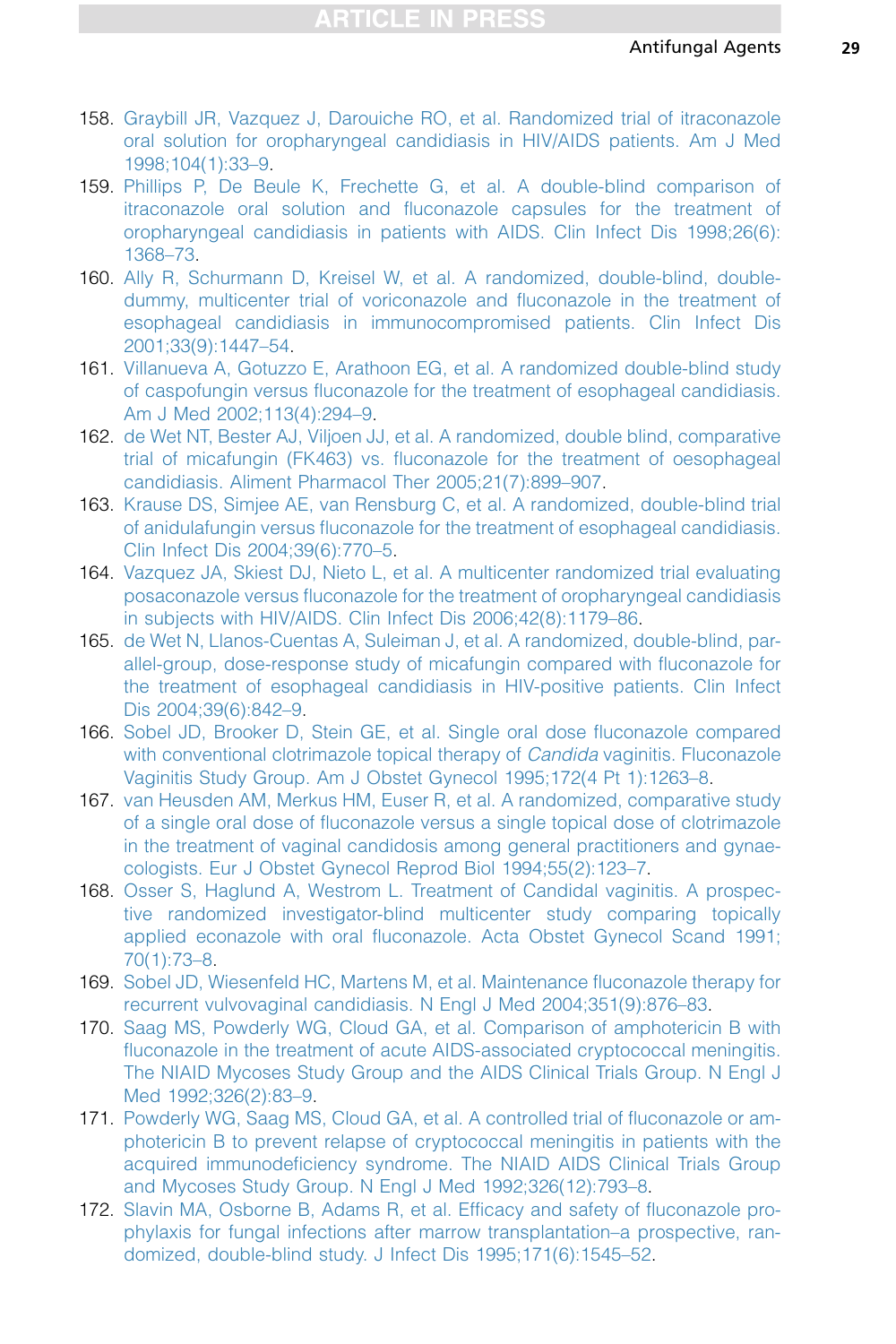- <span id="page-29-0"></span>173. [Bodey GP, Anaissie EJ, Elting LS, et al. Antifungal prophylaxis during remission](http://refhub.elsevier.com/S0891-5520(15)00101-4/sref173) [induction therapy for acute leukemia fluconazole versus intravenous amphoter](http://refhub.elsevier.com/S0891-5520(15)00101-4/sref173)[icin B. Cancer 1994;73\(8\):2099–106.](http://refhub.elsevier.com/S0891-5520(15)00101-4/sref173)
- 174. [Vardakas KZ, Michalopoulos A, Falagas ME. Fluconazole versus itraconazole](http://refhub.elsevier.com/S0891-5520(15)00101-4/sref174) [for antifungal prophylaxis in neutropenic patients with haematological malig](http://refhub.elsevier.com/S0891-5520(15)00101-4/sref174)[nancies: a meta-analysis of randomised-controlled trials. Br J Haematol 2005;](http://refhub.elsevier.com/S0891-5520(15)00101-4/sref174) [131\(1\):22–8.](http://refhub.elsevier.com/S0891-5520(15)00101-4/sref174)
- 175. [Cornely OA, Maertens J, Winston DJ, et al. Posaconazole vs. fluconazole or itra](http://refhub.elsevier.com/S0891-5520(15)00101-4/sref175)[conazole prophylaxis in patients with neutropenia. N Engl J Med 2007;356\(4\):](http://refhub.elsevier.com/S0891-5520(15)00101-4/sref175) [348–59.](http://refhub.elsevier.com/S0891-5520(15)00101-4/sref175)
- 176. [Dismukes WE, Bradsher RW Jr, Cloud GC, et al. Itraconazole therapy for blas](http://refhub.elsevier.com/S0891-5520(15)00101-4/sref176)[tomycosis and histoplasmosis. NIAID Mycoses Study Group. Am J Med 1992;](http://refhub.elsevier.com/S0891-5520(15)00101-4/sref176) [93\(5\):489–97.](http://refhub.elsevier.com/S0891-5520(15)00101-4/sref176)
- 177. [Graybill JR, Stevens DA, Galgiani JN, et al. Itraconazole treatment of coccidioi](http://refhub.elsevier.com/S0891-5520(15)00101-4/sref177)[domycosis. NAIAD Mycoses Study Group. Am J Med 1990;89\(3\):282–90.](http://refhub.elsevier.com/S0891-5520(15)00101-4/sref177)
- 178. [Restrepo A. Treatment of tropical mycoses. J Am Acad Dermatol 1994;31\(3 Pt](http://refhub.elsevier.com/S0891-5520(15)00101-4/sref178) [2\):S91–102.](http://refhub.elsevier.com/S0891-5520(15)00101-4/sref178)
- 179. [Restrepo A, Robledo J, Gomez I, et al. Itraconazole therapy in lymphangitic and](http://refhub.elsevier.com/S0891-5520(15)00101-4/sref179) [cutaneous sporotrichosis. Arch Dermatol 1986;122\(4\):413–7](http://refhub.elsevier.com/S0891-5520(15)00101-4/sref179).
- 180. [Smith DE, Midgley J, Allan M, et al. Itraconazole versus ketaconazole in the](http://refhub.elsevier.com/S0891-5520(15)00101-4/sref180) [treatment of oral and oesophageal candidosis in patients infected with HIV.](http://refhub.elsevier.com/S0891-5520(15)00101-4/sref180) [AIDS 1991;5\(11\):1367–71.](http://refhub.elsevier.com/S0891-5520(15)00101-4/sref180)
- 181. [Pitsouni E, Iavazzo C, Falagas ME. Itraconazole vs fluconazole for the treatment](http://refhub.elsevier.com/S0891-5520(15)00101-4/sref181) [of uncomplicated acute vaginal and vulvovaginal candidiasis in nonpregnant](http://refhub.elsevier.com/S0891-5520(15)00101-4/sref181) [women: a metaanalysis of randomized controlled trials. Am J Obstet Gynecol](http://refhub.elsevier.com/S0891-5520(15)00101-4/sref181) [2008;198\(2\):153–60](http://refhub.elsevier.com/S0891-5520(15)00101-4/sref181).
- 182. [Nucci M, Biasoli I, Akiti T, et al. A double-blind, randomized, placebo-controlled](http://refhub.elsevier.com/S0891-5520(15)00101-4/sref182) [trial of itraconazole capsules as antifungal prophylaxis for neutropenic patients.](http://refhub.elsevier.com/S0891-5520(15)00101-4/sref182) [Clin Infect Dis 2000;30\(2\):300–5.](http://refhub.elsevier.com/S0891-5520(15)00101-4/sref182)
- 183. [Menichetti F, Del Favero A, Martino P, et al. Itraconazole oral solution as prophy](http://refhub.elsevier.com/S0891-5520(15)00101-4/sref183)[laxis for fungal infections in neutropenic patients with hematologic malig](http://refhub.elsevier.com/S0891-5520(15)00101-4/sref183)[nancies: a randomized, placebo-controlled, double-blind, multicenter trial.](http://refhub.elsevier.com/S0891-5520(15)00101-4/sref183) [GIMEMA Infection Program. Gruppo Italiano Malattie Ematologiche dell' Adulto.](http://refhub.elsevier.com/S0891-5520(15)00101-4/sref183) [Clin Infect Dis 1999;28\(2\):250–5.](http://refhub.elsevier.com/S0891-5520(15)00101-4/sref183)
- 184. [Glasmacher A, Molitor E, Hahn C, et al. Antifungal prophylaxis with itracona](http://refhub.elsevier.com/S0891-5520(15)00101-4/sref184)[zole in neutropenic patients with acute leukemia. Leukemia 1998;12\(9\):](http://refhub.elsevier.com/S0891-5520(15)00101-4/sref184) [1338–43](http://refhub.elsevier.com/S0891-5520(15)00101-4/sref184).
- 185. [Stevens DA, Lee JY. Analysis of compassionate use itraconazole therapy for](http://refhub.elsevier.com/S0891-5520(15)00101-4/sref185) [invasive aspergillosis by the NIAID Mycoses Study Group criteria. Arch Intern](http://refhub.elsevier.com/S0891-5520(15)00101-4/sref185) [Med 1997;157\(16\):1857–62.](http://refhub.elsevier.com/S0891-5520(15)00101-4/sref185)
- 186. [Stevens DA, Schwartz HJ, Lee JY, et al. A randomized trial of itraconazole](http://refhub.elsevier.com/S0891-5520(15)00101-4/sref186) [in allergic bronchopulmonary aspergillosis. N Engl J Med 2000;342\(11\):](http://refhub.elsevier.com/S0891-5520(15)00101-4/sref186) [756–62.](http://refhub.elsevier.com/S0891-5520(15)00101-4/sref186)
- 187. [De Beule K, De Doncker P, Cauwenbergh G, et al. The treatment of aspergillosis](http://refhub.elsevier.com/S0891-5520(15)00101-4/sref187) [and aspergilloma with itraconazole, clinical results of an open international](http://refhub.elsevier.com/S0891-5520(15)00101-4/sref187) [study \(1982-1987\). Mycoses 1988;31\(9\):476–85.](http://refhub.elsevier.com/S0891-5520(15)00101-4/sref187)
- 188. [Perfect JR, Marr KA, Walsh TJ, et al. Voriconazole treatment for less-common,](http://refhub.elsevier.com/S0891-5520(15)00101-4/sref188) [emerging, or refractory fungal infections. Clin Infect Dis 2003;36\(9\):1122–31](http://refhub.elsevier.com/S0891-5520(15)00101-4/sref188).
- 189. [Troke P, Aguirrebengoa K, Arteaga C, et al. Treatment of scedosporiosis with](http://refhub.elsevier.com/S0891-5520(15)00101-4/sref189) [voriconazole: clinical experience with 107 patients. Antimicrob Agents Chemo](http://refhub.elsevier.com/S0891-5520(15)00101-4/sref189)[ther 2008;52\(5\):1743–50.](http://refhub.elsevier.com/S0891-5520(15)00101-4/sref189)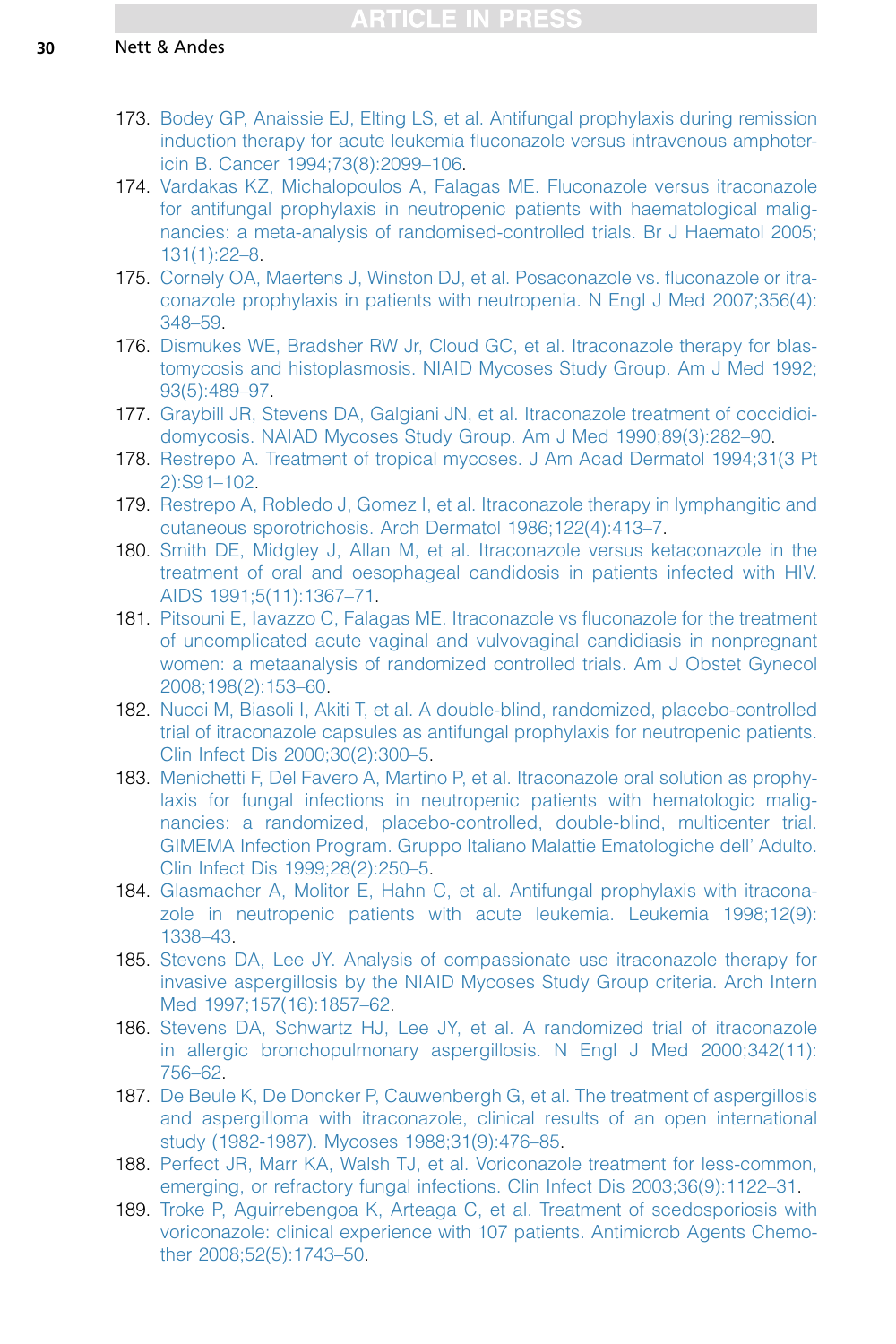- <span id="page-30-0"></span>190. [Skiest DJ, Vazquez JA, Anstead GM, et al. Posaconazole for the treatment of](http://refhub.elsevier.com/S0891-5520(15)00101-4/sref190) [azole-refractory oropharyngeal and esophageal candidiasis in subjects with](http://refhub.elsevier.com/S0891-5520(15)00101-4/sref190) [HIV infection. Clin Infect Dis 2007;44\(4\):607–14.](http://refhub.elsevier.com/S0891-5520(15)00101-4/sref190)
- 191. [Vazquez JA, Skiest DJ, Tissot-Dupont H, et al. Safety and efficacy of posa](http://refhub.elsevier.com/S0891-5520(15)00101-4/sref191)[conazole in the long-term treatment of azole-refractory oropharyngeal and](http://refhub.elsevier.com/S0891-5520(15)00101-4/sref191) [esophageal candidiasis in patients with HIV infection. HIV Clin Trials 2007;](http://refhub.elsevier.com/S0891-5520(15)00101-4/sref191) [8\(2\):86–97](http://refhub.elsevier.com/S0891-5520(15)00101-4/sref191).
- 192. [Ullmann AJ, Cornely OA, Burchardt A, et al. Pharmacokinetics, safety, and effi](http://refhub.elsevier.com/S0891-5520(15)00101-4/sref192)[cacy of posaconazole in patients with persistent febrile neutropenia or refractory](http://refhub.elsevier.com/S0891-5520(15)00101-4/sref192) [invasive fungal infection. Antimicrob Agents Chemother 2006;50\(2\):658–66.](http://refhub.elsevier.com/S0891-5520(15)00101-4/sref192)
- 193. [Gubbins PO, Krishna G, Sansone-Parsons A, et al. Pharmacokinetics and safety](http://refhub.elsevier.com/S0891-5520(15)00101-4/sref193) [of oral posaconazole in neutropenic stem cell transplant recipients. Antimicrob](http://refhub.elsevier.com/S0891-5520(15)00101-4/sref193) [Agents Chemother 2006;50\(6\):1993–9](http://refhub.elsevier.com/S0891-5520(15)00101-4/sref193).
- 194. [Lipp HP. Antifungal agents–clinical pharmacokinetics and drug interactions. My](http://refhub.elsevier.com/S0891-5520(15)00101-4/sref194)[coses 2008;51\(Suppl 1\):7–18.](http://refhub.elsevier.com/S0891-5520(15)00101-4/sref194)
- 195. Brüggemann RJM, Alffenaar JC, Blijlevens NMA, et al. Pharmacokinetic drug in[teractions of azoles. Curr Fungal Infect Rep 2008;2\(1\):20–7](http://refhub.elsevier.com/S0891-5520(15)00101-4/sref195).
- 196. [Bruggemann RJ, Alffenaar JW, Blijlevens NM, et al. Clinical relevance of the](http://refhub.elsevier.com/S0891-5520(15)00101-4/sref196) [pharmacokinetic interactions of azole antifungal drugs with other coadminis](http://refhub.elsevier.com/S0891-5520(15)00101-4/sref196)[tered agents. Clin Infect Dis 2009;48\(10\):1441–58.](http://refhub.elsevier.com/S0891-5520(15)00101-4/sref196)
- 197. [Douglas CM, D'Ippolito JA, Shei GJ, et al. Identification of the](http://refhub.elsevier.com/S0891-5520(15)00101-4/sref197) fks1 gene of Candida albicans [as the essential target of 1,3-beta-d-glucan synthase inhibi](http://refhub.elsevier.com/S0891-5520(15)00101-4/sref197)[tors. Antimicrob Agents Chemother 1997;41\(11\):2471–9.](http://refhub.elsevier.com/S0891-5520(15)00101-4/sref197)
- 198. [Bowman JC, Hicks PS, Kurtz MB, et al. The antifungal echinocandin caspofun](http://refhub.elsevier.com/S0891-5520(15)00101-4/sref198)[gin acetate kills growing cells of](http://refhub.elsevier.com/S0891-5520(15)00101-4/sref198) Aspergillus fumigatus in vitro. Antimicrob [Agents Chemother 2002;46\(9\):3001–12](http://refhub.elsevier.com/S0891-5520(15)00101-4/sref198).
- 199. [Chandrasekar PH, Sobel JD. Micafungin: a new echinocandin. Clin Infect Dis](http://refhub.elsevier.com/S0891-5520(15)00101-4/sref199) [2006;42\(8\):1171–8.](http://refhub.elsevier.com/S0891-5520(15)00101-4/sref199)
- 200. [Vazquez JA, Sobel JD. Anidulafungin: a novel echinocandin. Clin Infect Dis](http://refhub.elsevier.com/S0891-5520(15)00101-4/sref200) [2006;43\(2\):215–22.](http://refhub.elsevier.com/S0891-5520(15)00101-4/sref200)
- 201. [Barchiesi F, Spreghini E, Tomassetti S, et al. Effects of caspofungin against](http://refhub.elsevier.com/S0891-5520(15)00101-4/sref201) Candida guilliermondii and Candida parapsilosis[. Antimicrob Agents Chemo](http://refhub.elsevier.com/S0891-5520(15)00101-4/sref201)[ther 2006;50\(8\):2719–27.](http://refhub.elsevier.com/S0891-5520(15)00101-4/sref201)
- 202. [Espinel-Ingroff A. Comparison of in vitro activities of the new triazole Sch56592](http://refhub.elsevier.com/S0891-5520(15)00101-4/sref202) [and the echinocandins mk-0991 \(l-743,872\) and ly303366 against opportunistic](http://refhub.elsevier.com/S0891-5520(15)00101-4/sref202) [filamentous and dimorphic fungi and yeasts. J Clin Microbiol 1998;36\(10\):](http://refhub.elsevier.com/S0891-5520(15)00101-4/sref202) [2950–6.](http://refhub.elsevier.com/S0891-5520(15)00101-4/sref202)
- 203. [Nakai T, Uno J, Otomo K, et al. In vitro activity of FK463, a novel lipopeptide anti](http://refhub.elsevier.com/S0891-5520(15)00101-4/sref203)[fungal agent, against a variety of clinically important molds. Chemotherapy](http://refhub.elsevier.com/S0891-5520(15)00101-4/sref203) [2002;48\(2\):78–81.](http://refhub.elsevier.com/S0891-5520(15)00101-4/sref203)
- 204. [Messer SA, Kirby JT, Sader HS, et al. Initial results from a longitudinal interna](http://refhub.elsevier.com/S0891-5520(15)00101-4/sref204)[tional surveillance programme for anidulafungin \(2003\). J Antimicrob Chemother](http://refhub.elsevier.com/S0891-5520(15)00101-4/sref204) [2004;54\(6\):1051–6.](http://refhub.elsevier.com/S0891-5520(15)00101-4/sref204)
- 205. [Kirkpatrick WR, Perea S, Coco BJ, et al. Efficacy of caspofungin alone and in](http://refhub.elsevier.com/S0891-5520(15)00101-4/sref205) [combination with voriconazole in a guinea pig model of invasive aspergillosis.](http://refhub.elsevier.com/S0891-5520(15)00101-4/sref205) [Antimicrob Agents Chemother 2002;46\(8\):2564–8](http://refhub.elsevier.com/S0891-5520(15)00101-4/sref205).
- 206. [Marr KA, Boeckh M, Carter RA, et al. Combination antifungal therapy for inva](http://refhub.elsevier.com/S0891-5520(15)00101-4/sref206)[sive aspergillosis. Clin Infect Dis 2004;39\(6\):797–802.](http://refhub.elsevier.com/S0891-5520(15)00101-4/sref206)
- 207. [Pfaller MA, Castanheira M, Lockhart SR, et al. Frequency of decreased suscep](http://refhub.elsevier.com/S0891-5520(15)00101-4/sref207)[tibility and resistance to echinocandins among fluconazole-resistant blood](http://refhub.elsevier.com/S0891-5520(15)00101-4/sref207)stream isolates of Candida glabrata[. J Clin Microbiol 2012;50\(4\):1199–203.](http://refhub.elsevier.com/S0891-5520(15)00101-4/sref207)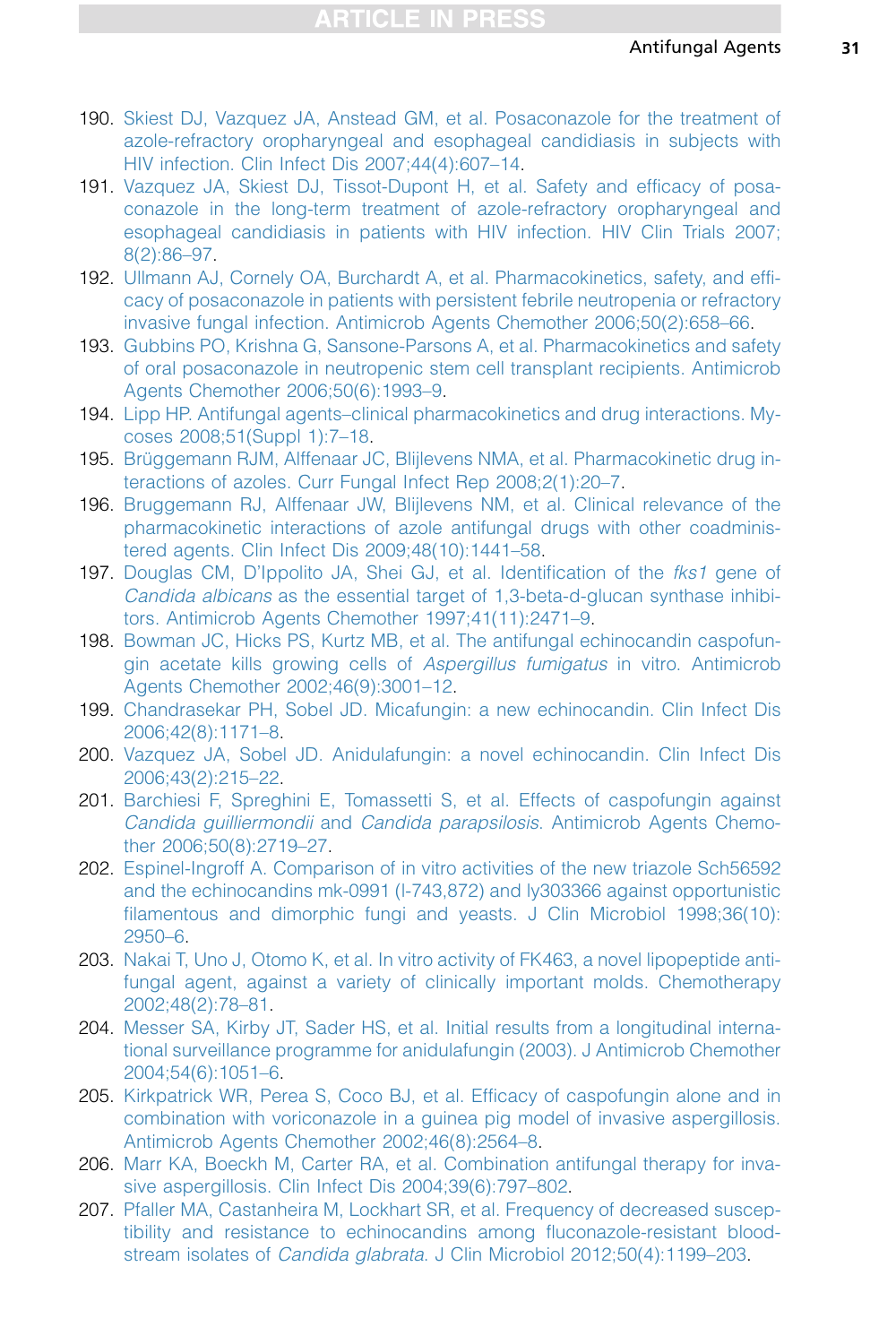- <span id="page-31-0"></span>208. [Hebert MF, Smith HE, Marbury TC, et al. Pharmacokinetics of micafungin in](http://refhub.elsevier.com/S0891-5520(15)00101-4/sref208) [healthy volunteers, volunteers with moderate liver disease, and volunteers](http://refhub.elsevier.com/S0891-5520(15)00101-4/sref208) [with renal dysfunction. J Clin Pharmacol 2005;45\(10\):1145–52.](http://refhub.elsevier.com/S0891-5520(15)00101-4/sref208)
- 209. [Eschenauer G, Depestel DD, Carver PL. Comparison of echinocandin antifun](http://refhub.elsevier.com/S0891-5520(15)00101-4/sref209)[gals. Ther Clin Risk Manag 2007;3\(1\):71–97.](http://refhub.elsevier.com/S0891-5520(15)00101-4/sref209)
- 210. [Kauffman CA, Carver PL. Update on echinocandin antifungals. Semin Respir](http://refhub.elsevier.com/S0891-5520(15)00101-4/sref210) [Crit Care Med 2008;29\(2\):211–9](http://refhub.elsevier.com/S0891-5520(15)00101-4/sref210).
- 211. [Andes D, Diekema DJ, Pfaller MA, et al. In vivo pharmacodynamic characteriza](http://refhub.elsevier.com/S0891-5520(15)00101-4/sref211)[tion of anidulafungin in a neutropenic murine candidiasis model. Antimicrob](http://refhub.elsevier.com/S0891-5520(15)00101-4/sref211) [Agents Chemother 2008;52\(2\):539–50.](http://refhub.elsevier.com/S0891-5520(15)00101-4/sref211)
- 212. [Andes D, Marchillo K, Lowther J, et al. In vivo pharmacodynamics of HMR 3270,](http://refhub.elsevier.com/S0891-5520(15)00101-4/sref212) [a glucan synthase inhibitor, in a murine candidiasis model. Antimicrob Agents](http://refhub.elsevier.com/S0891-5520(15)00101-4/sref212) [Chemother 2003;47\(4\):1187–92](http://refhub.elsevier.com/S0891-5520(15)00101-4/sref212).
- 213. [Andes DR, Diekema DJ, Pfaller MA, et al. In vivo pharmacodynamic target](http://refhub.elsevier.com/S0891-5520(15)00101-4/sref213) [investigation for micafungin against](http://refhub.elsevier.com/S0891-5520(15)00101-4/sref213) Candida albicans and C. Glabrata in a neu[tropenic murine candidiasis model. Antimicrob Agents Chemother 2008;52\(10\):](http://refhub.elsevier.com/S0891-5520(15)00101-4/sref213) [3497–503](http://refhub.elsevier.com/S0891-5520(15)00101-4/sref213).
- 214. [Wiederhold NP, Kontoyiannis DP, Chi J, et al. Pharmacodynamics of caspofun](http://refhub.elsevier.com/S0891-5520(15)00101-4/sref214)[gin in a murine model of invasive pulmonary aspergillosis: evidence of](http://refhub.elsevier.com/S0891-5520(15)00101-4/sref214) [concentration-dependent activity. J Infect Dis 2004;190\(8\):1464–71.](http://refhub.elsevier.com/S0891-5520(15)00101-4/sref214)
- 215. [Wagner C, Graninger W, Presterl E, et al. The echinocandins: comparison of](http://refhub.elsevier.com/S0891-5520(15)00101-4/sref215) [their pharmacokinetics, pharmacodynamics and clinical applications. Pharma](http://refhub.elsevier.com/S0891-5520(15)00101-4/sref215)[cology 2006;78\(4\):161–77.](http://refhub.elsevier.com/S0891-5520(15)00101-4/sref215)
- 216. [Kuse ER, Chetchotisakd P, da Cunha CA, et al. Micafungin versus liposomal am](http://refhub.elsevier.com/S0891-5520(15)00101-4/sref216)[photericin B for Candidaemia and invasive candidosis: a phase III randomised](http://refhub.elsevier.com/S0891-5520(15)00101-4/sref216) [double-blind trial. Lancet 2007;369\(9572\):1519–27.](http://refhub.elsevier.com/S0891-5520(15)00101-4/sref216)
- 217. [Ostrosky-Zeichner L, Kontoyiannis D, Raffalli J, et al. International, open-label,](http://refhub.elsevier.com/S0891-5520(15)00101-4/sref217) [noncomparative, clinical trial of micafungin alone and in combination for treat](http://refhub.elsevier.com/S0891-5520(15)00101-4/sref217)[ment of newly diagnosed and refractory candidemia. Eur J Clin Microbiol Infect](http://refhub.elsevier.com/S0891-5520(15)00101-4/sref217) [Dis 2005;24\(10\):654–61](http://refhub.elsevier.com/S0891-5520(15)00101-4/sref217).
- 218. [Mora-Duarte J, Betts R, Rotstein C, et al. Comparison of caspofungin and am](http://refhub.elsevier.com/S0891-5520(15)00101-4/sref218)[photericin B for invasive candidiasis. N Engl J Med 2002;347\(25\):2020–9](http://refhub.elsevier.com/S0891-5520(15)00101-4/sref218).
- 219. [Villanueva A, Arathoon EG, Gotuzzo E, et al. A randomized double-blind study](http://refhub.elsevier.com/S0891-5520(15)00101-4/sref219) [of caspofungin versus amphotericin for the treatment of Candidal esophagitis.](http://refhub.elsevier.com/S0891-5520(15)00101-4/sref219) [Clin Infect Dis 2001;33\(9\):1529–35.](http://refhub.elsevier.com/S0891-5520(15)00101-4/sref219)
- 220. [Arathoon EG, Gotuzzo E, Noriega LM, et al. Randomized, double-blind, multi](http://refhub.elsevier.com/S0891-5520(15)00101-4/sref220)[center study of caspofungin versus amphotericin B for treatment of oropharyngeal](http://refhub.elsevier.com/S0891-5520(15)00101-4/sref220) [and esophageal candidiases. Antimicrob Agents Chemother 2002;46\(2\):451–7](http://refhub.elsevier.com/S0891-5520(15)00101-4/sref220).
- 221. [Kartsonis N, DiNubile MJ, Bartizal K, et al. Efficacy of caspofungin in the treat](http://refhub.elsevier.com/S0891-5520(15)00101-4/sref221)[ment of esophageal candidiasis resistant to fluconazole. J Acquir Immune Defic](http://refhub.elsevier.com/S0891-5520(15)00101-4/sref221) [Syndr 2002;31\(2\):183–7.](http://refhub.elsevier.com/S0891-5520(15)00101-4/sref221)
- 222. [van Burik JA, Ratanatharathorn V, Stepan DE, et al. Micafungin versus flucona](http://refhub.elsevier.com/S0891-5520(15)00101-4/sref222)[zole for prophylaxis against invasive fungal infections during neutropenia in pa](http://refhub.elsevier.com/S0891-5520(15)00101-4/sref222)[tients undergoing hematopoietic stem cell transplantation. Clin Infect Dis 2004;](http://refhub.elsevier.com/S0891-5520(15)00101-4/sref222) [39\(10\):1407–16.](http://refhub.elsevier.com/S0891-5520(15)00101-4/sref222)
- 223. [Walsh TJ, Teppler H, Donowitz GR, et al. Caspofungin versus liposomal ampho](http://refhub.elsevier.com/S0891-5520(15)00101-4/sref223)[tericin B for empirical antifungal therapy in patients with persistent fever and](http://refhub.elsevier.com/S0891-5520(15)00101-4/sref223) [neutropenia. N Engl J Med 2004;351\(14\):1391–402.](http://refhub.elsevier.com/S0891-5520(15)00101-4/sref223)
- 224. [Maertens J, Raad I, Petrikkos G, et al. Efficacy and safety of caspofungin for](http://refhub.elsevier.com/S0891-5520(15)00101-4/sref224) [treatment of invasive aspergillosis in patients refractory to or intolerant of con](http://refhub.elsevier.com/S0891-5520(15)00101-4/sref224)[ventional antifungal therapy. Clin Infect Dis 2004;39\(11\):1563–71.](http://refhub.elsevier.com/S0891-5520(15)00101-4/sref224)